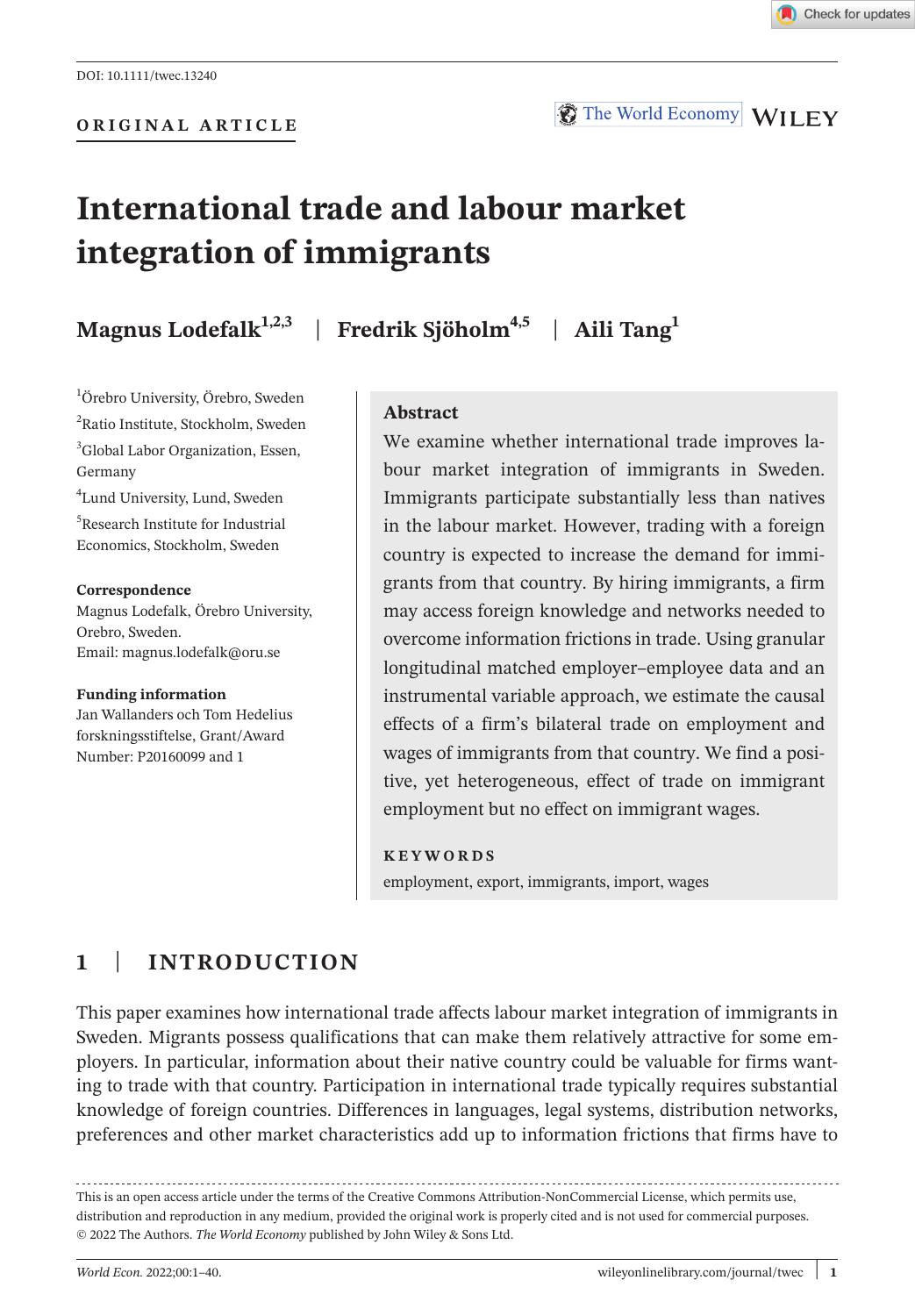# **2** WILEY-**2** The World Economy **LODEFALK ET AL.**

overcome in order to export or import (Allen, 2014; Bernard et al., 2018; Melitz, 2003). There are different ways to acquire the necessary knowledge of foreign markets, and hiring people with a background from the country in question is presumably one.

Labour market effects of immigration have been a key issue in recent political discussions. One debated aspect is the ability of immigrants to gain employment rather than to be dependent on government support. Immigrants with relatively less knowledge about the host country's institutions, culture and networks often have difficulties finding employment, or they are restricted to jobs that are below their formal qualifications. This is particularly the case in countries with relatively strict labour market regulations, such as high minimum wages, and with generous social insurance schemes (Bratsberg et al., 2010, 2014). As a result, immigrants tend to have considerably lower labour market participation rates and wages than natives (OECD, 2017). Moreover, the labour market participation rate differs substantially between different groups of immigrants and tends to be particularly low for people from developing countries and for refugees. As an example, the employment rate of refugees in the European Union is about nine percentage points lower than for the native population (European Commission, Directorate-General for Employment, Social Affairs and Inclusion, Organisation for Economic Co-operation and Development, 2016).

Sweden is a suitable country when studying the effects of trade on labour market integration. It is not only the paragon of a small open economy—with a trade to GDP ratio of 91%—but also an important host country of immigration and a country with relatively poor labour market integration and relatively strict labour market regulations. Immigrants constitute approximately a fifth of the Swedish population. Their share has almost tripled since 1970. In recent years, Sweden—accounting for 2% of the EU population—has received the second-largest numbers of asylum seekers in the EU. Meanwhile, it takes 8–10 years until half of a cohort of immigrants from a low-income country gain a foothold in the Swedish labour market (Gustafsson et al., 2017). Moreover, and as will be shown below, the employment rate for native Swedes is around 15 percentage points higher than the rate for immigrants.

In this paper, we exploit data on firms and individuals to examine how increased exports and imports at the firm level affect employment and wages of immigrants. Our analysis relies on linked longitudinal employer–employee register data for Sweden across almost two decades. More specifically, we examine information on Swedish firms and their employees in the private sector between 1997 and 2013. These data include detailed information on the characteristics of firms and individuals, such as bilateral foreign trade, gender and education. Importantly, we have register data on the country of birth of individuals and of their parents.

We will examine the causal effect of international trade on immigrants' labour market integration by employing a Bartik-style instrumental variable approach. In the first stage, foreign countries' demand and supply of different products are related to Swedish firms' export and import portfolios, and, in a second stage, firms' exports and imports are related to labour market outcomes of immigrants.

We start by examining whether the employment of immigrants from a particular country is affected by trade with this country, and continue by examining the trade effect on wages for employed immigrants. Moreover, we will examine both the extensive margin of trade (trade with a new country) and the intensive margin (expansion of existing trade relationships). Finally, we will examine possible heterogeneous effects by dividing our sample of immigrants by region of origin, gender and level of education, as well as by dividing our sample of firms by skill intensities, size and ownership. We will also look at the effect of international trade on wages and employment of second-generation immigrants. Finally, we will examine whether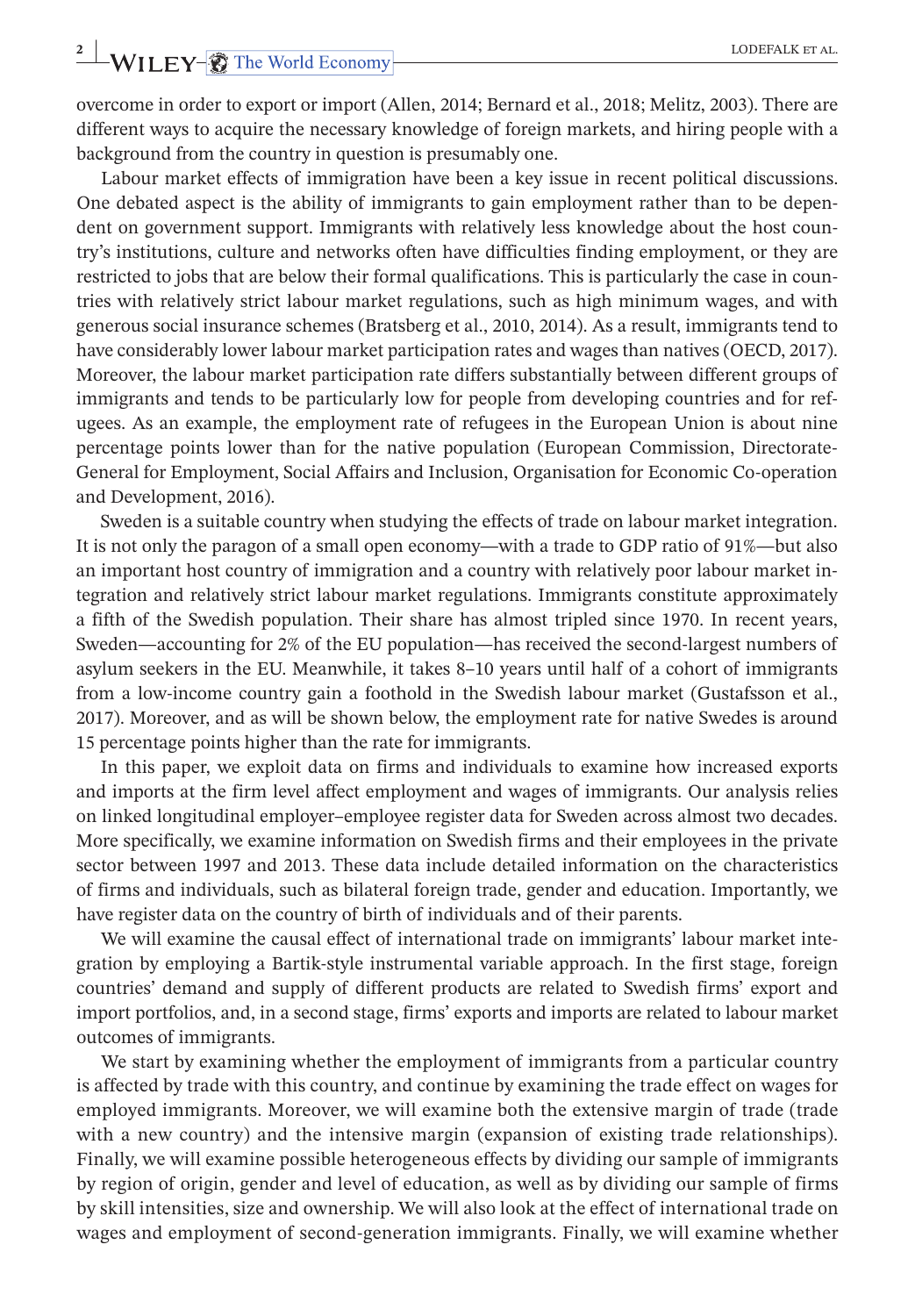employment of immigrants is more important when formal trade costs and cultural distances are large.

Our results demonstrate a relatively large and robust effect of international trade on employment of immigrants. The effect on the extensive margin is particularly large. More precisely, firms starting to export to or import from a new country exhibit an increase in employment of workers born in that country by close to 200%. Since most firms have very few workers from a specific foreign country, this figure corresponds to hiring 'half' to 'three quarters' of an immigrant, on average, when the firm starts to trade with a new country. Expanding existing trade relationships, the intensive margin, also has a positive, albeit relatively small, effect on employment of immigrants: a 10% increase in exports or imports with a foreign country increases employment of immigrants from this country with between 0.1 and 0.6%. However, we find no effect of increased trade on immigrants' wages. We cautiously interpret the lack of a wage effect as caused by a large pool of immigrants outside the labour force that employers can draw upon.

The effects are heterogeneous across both immigrants and firms. International trade increases employment more for men than for women, and more for European immigrants than for immigrants from more distant regions. Labour demand increases for first-generation immigrants as well as for second-generation immigrants. Interacting trade with trade barriers, we find that trade increases labour demand relatively more when trade is with countries that have high trade barriers. Finally, the employment effect is large in firms employing relatively low-skilled workers, perhaps because such firms lack the necessary competence themselves.

Our study relates and contributes to several different areas in the literature on economic effects of international trade. Most importantly, we contribute to the literature on labour market effects of international trade. It is arguably an important area against the background of recent backlashes against globalisation (Collier, 2018). This expanding literature has examined how firms' import and export affect aspect such as wages (Amiti & Davis, 2012; Borrs & Knauth, 2021; Hummels et al., 2014), matching of firms and workers (e.g. Bombardini et al., 2019; Davidson et al., 2012) and demand for different occupations and skills(e.g. Brencic & Pahor, 2019; Davidson et al., 2017). We add to the literature by examining how firms' import and export affect employment and wages of immigrants. This issue has not received much attention despite its policy relevance and despite indications that trade could have an impact on labour market integration of immigrants. More specifically, a large literature has shown a positive effect of immigrants on international trade to their home countries (e.g. Andrews et al., 2017; Bastos & Silva, 2012; Hatzigeorgiou & Lodefalk, 2016; Hiller, 2013; Olney & Pozzoli, 2021; Parsons & Vezina, 2018).<sup>1</sup> Hence, these studies show a positive effect of migration on international trade, presumably because knowledge of foreign conditions lowers the costs of international trade. The demand for immigrants from a specific country can therefore be expected to increase when the potential for trade with that country is increasing.

One study more related to our take on this issue is Surovtseva (2021) who finds that increased trade positively affects wages and careers of immigrants. The paper uses NAFTA as a positive trade shock between United States and Mexico and China's entry in to the WTO as a positive trade shock between United States and China. In both cases are there an improvement in the labour market for high-skilled immigrants, in particular for immigrants in management positions. Moreover, the effect is larger for immigrant descendants than for first-generation immigrants, arguably because the former group combine origin- and destination-specific knowledge.

<sup>&</sup>lt;sup>1</sup>For a recent survey of this burgeoning literature, see Hatzigeorgiou and Lodefalk (2021).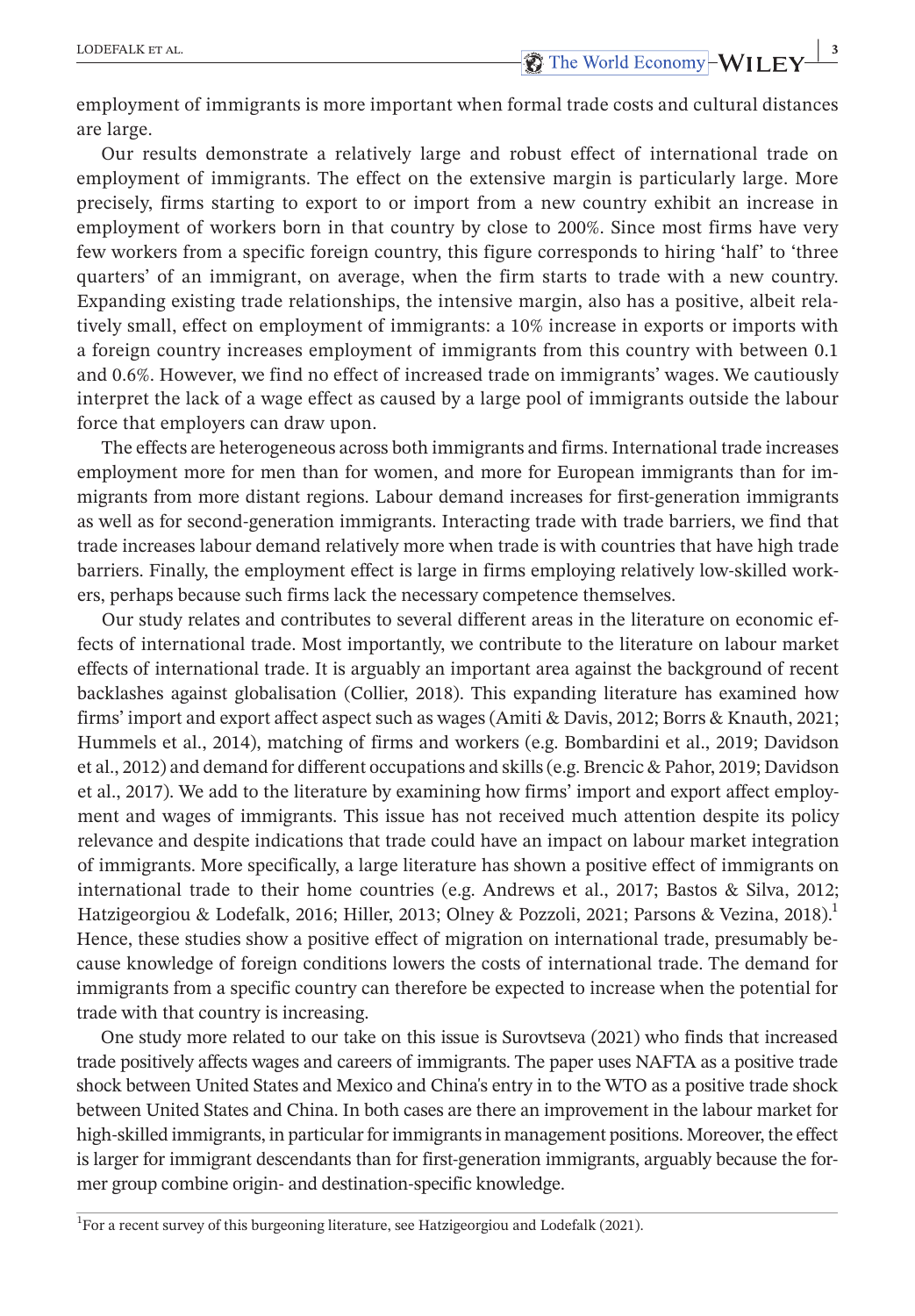# **4** WILEY-**C** The World Economy **LODEFALK ET AL.**

Finally, many previous studies have examined the conditions and policies that can increase the labour market participation rate of immigrants. For instance, the initial placement of refugees is important: the local availability of jobs and of jobs requiring the right qualifications has a large impact on labour market outcomes of immigrants (Åslund et al., 2010, 2011; Åslund & Fredrikson, 2009; Åslund & Rooth, 2007; Trapp et al., 2018). Moreover, integration is positively affected by existing local immigrant networks (Damm, 2009) and by well-designed active labour market programmes (Sarvimäki & Hämäläinen, 2016). Again, our contribution here is to look at the effect of international trade.

The rest of the paper is organised as follows. Section 2 describes our data and displays descriptive statistics on immigration and labour market integration in Sweden. Section 3 presents our empirical model and Section 4 our results. Section 5 concludes.

# **2**  | **DATA AND DESCRIPTIVE STATISTICS**

## **2.1**  | **Data and descriptive statistics**

We use granular longitudinal employer–employee data for Sweden between 1997 and 2013. The firm-level data set covers Swedish firms in the manufacturing sector with at least 20 employees and includes information on such firm characteristics as size, capital stock, value added and ownership.2 Moreover, we have firm-level information on exports and imports by country at the eight-digit Combined Nomenclature-level product group. These data cover all trade with countries outside the EU, as well as all trade with EU for firms with annual imports or exports above a certain threshold.<sup>3</sup> Our instrumental variable approach requires firms to be engaged in export and import. Hence, we will follow Hummels et al. (2014) and include only firms with exports and imports under a year. These firms account for roughly 99% of the number of firms engaged in trade (export and/or import) and for 97% of employment in trading firms.<sup>4</sup>

The firms included are rather trade intensive as seen in Table A1 in the appendix. More specifically, the average number of exported goods is 18 and the number of imported goods 26. Moreover, the firms are on average importing from six different countries and exporting to 16. Our final sample constitutes an unbalanced panel data set that includes more than 191,003 firmyear observations and 126,910 employee-year observations. Table A1 in the appendix describes the included variables in our sample of firms and individuals.

We also have data on all Swedish individuals, aged 15 years and older, which we can link to the firm-level data, using unique individual and firm identifiers. The data on individuals include information on gender, education, employment and other characteristics. Most importantly for our study, we have unique and crucial information on which country both the individual and the

4 Our estimation results are robust to relaxing the restrictions to also include firms that only export or import and to firms that infrequently trade does not affect (Tables S1-S4 of the Online Appendix).

 $2$ Our restriction to manufacturing firms is due to the lack of the global bilateral services trade data necessary for constructing the instruments.

<sup>3</sup> For intra-EU trade, we capture approximately 96% of trade. A firm's annual exports/imports with the rest of the union has to amount to SEK *X* million to be recorded, with *X* being 4.5 in the years 2009–2013; 2.2 and 4.5 for imports exports, respectively, in the years 2005–2008; and 1.5 in the years 1997–2004.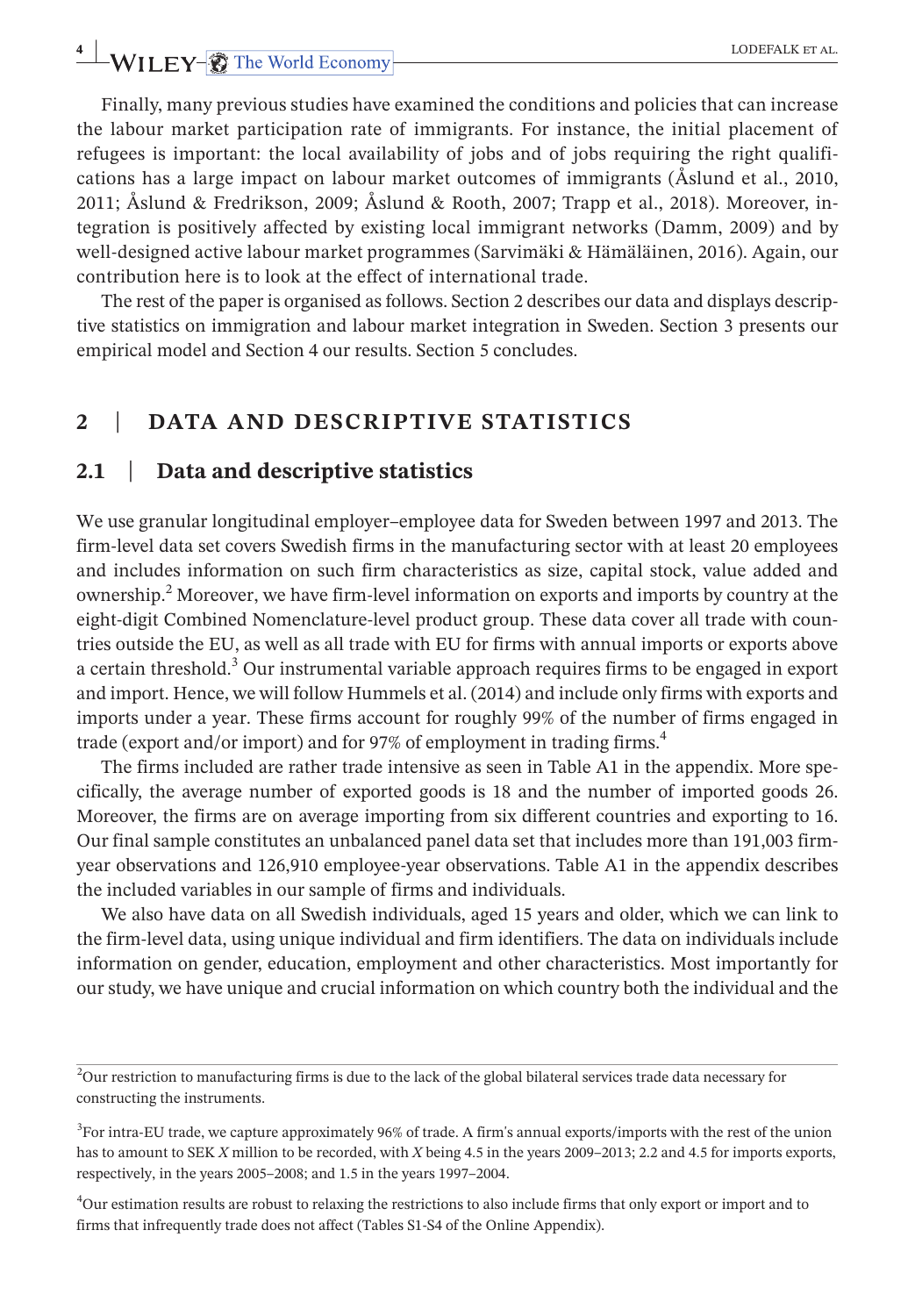#### **TABLE 1** The largest immigrant countries in Sweden in 2013

|                        | Share of immigrant<br>population (%) |
|------------------------|--------------------------------------|
| Finland                | 10.5                                 |
| Iraq                   | 8.4                                  |
| Poland                 | 5.1                                  |
| Former Yugoslavia      | 4.5                                  |
| Iran                   | 4.4                                  |
| Bosnia and Hercegovina | 3.7                                  |
| Somalia                | 3.5                                  |
| Germany                | 3.2                                  |
| Turkey                 | 3.0                                  |
| Denmark                | 2.8                                  |
| Norway                 | 2.8                                  |
| Syria                  | 2.7                                  |
| Thailand               | 2.4                                  |
| Chile                  | 1.8                                  |
| China                  | 1.8                                  |
| Lebanon                | 1.6                                  |
| Afghanistan            | 1.6                                  |
| Great Britain          | $1.5\,$                              |
| Romania                | 1.5                                  |
| India                  | 1.3                                  |
| <b>USA</b>             | 1.2                                  |
| Russia                 | 1.2                                  |
| Eritrea                | 1.1                                  |
| Vietnam                | 1.0                                  |
| Hungary                | 1.0                                  |
| Ethiopia               | 1.0                                  |

Source: Statistics Sweden

individual's parents are born in, which enables us to examine the effect of international trade on both first- and second-generation immigrants.

In our last year of analysis, 2013, immigrants accounted for 16% of the Swedish population.<sup>5</sup> There were immigrants from 203 different countries. The 26 countries with at least 1% of the immigrants are listed in Table 1. Immigrants from Finland are the largest group, followed by Iraq and Poland. There is a relatively large heterogeneity of the major immigrant countries, with large shares for many neighbouring countries but also countries in the Middle East and Africa.

 $^{5}$ The share of immigrants has increased to 19.6% in 2019. This figure can be compared to a mean of around 12.5% in the 28 European Union countries, 17% in the United States (including illegal immigrants), 21% in Canada and 29% in Australia (Connor and Budiman, 2019; Eurostat, 2019; Tabellini, 2020).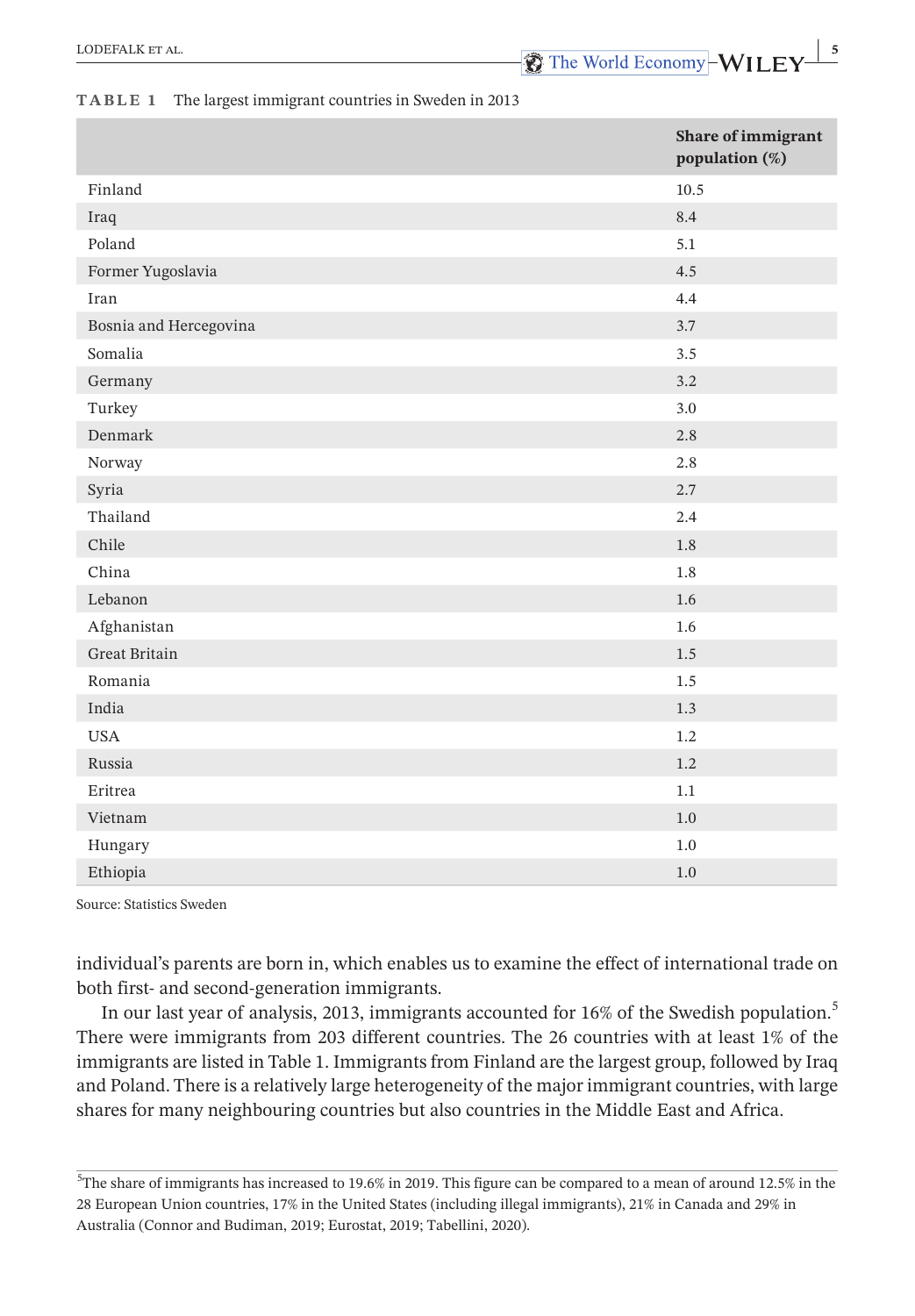Immigrants' share of total wages and total employment



**FIGURE 1** The figure displays immigrants' share of total wages (lower line) and total employment (upper line), respectively, in the 1997–2013 period

Figure 1 shows the shares of employment and wages of immigrants in our firm-level sample. The employment share has increased over time: from around 12% in 1997, stabilising at around 13.5% between 2002 and 2010, and has since increased again to about 14.5% in 2013. The wage share of immigrants has developed similarly but is lower than the employment share, consistent with immigrants disproportionately being employed in low-wage jobs.

The labour market participation rate differs between natives and immigrants, as mentioned in the introduction. There is an employment gap of around 15 percentage points asseen in Figure 2, which shows the employment rate for people from 15 years of age. The employment rate for natives is relatively constant at close to 70% throughout the period. The employment rate for immigrants increased in the first years but later stabilising at around 55%.

The employment rates also differ between individuals with different skills. We have, in Figure 2, divided our population by education, where high skill is defined as completed post-secondary education. The employment rate of high-skilled immigrants is close to 70%, or at about the same level as the average employment rate for native-born people. The employment rate for highskilled natives is around 81%. Hence, the employment gap between natives and immigrants is lower for high-skilled people than for the population in general, but it is also clear that differences in education cannot alone explain the differences in employment rates.

The employment figures and wages differ also between different immigrant groups, as seen in Table 2. Immigrants from Europe account for more than 50% of the total, immigrants from Asia for around 31%, and Africa around 9%. Employment and wages for different groups of immigrants are shown as ratios with employment and wages for native Swedes. The employment rate is highest among immigrants from South America and lowest among immigrants from Africa. There is also a large difference in wages for employed individuals. The highest wages are for immigrants from North America, whose wages are 4% higher than wages for natives. Immigrants from Africa have the lowest wages: 70% of the average wage for natives.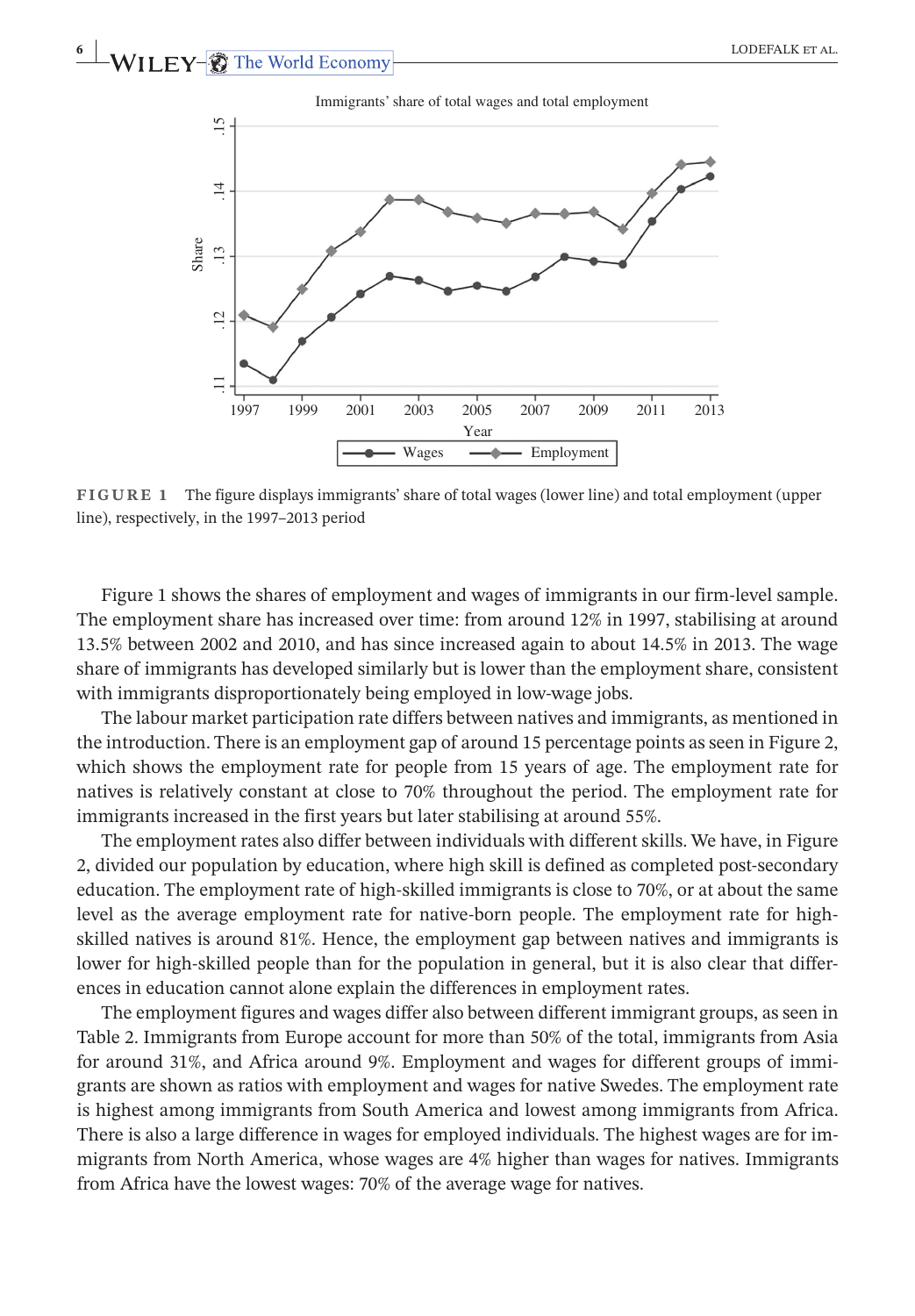**EXECUTE ALL EXECUTE ALL CODEFALK ET AL. The World Economy-WII FY** 



**FIGURE 2** The figure displays employment rates of immigrants and natives, both overall, and for immigrants and natives with high skills (having post-secondary education) in the 1997–2013 period

| <b>Region of origin</b> | <b>Share of total immigrants</b> | <b>Employment rate</b> | Wage rate |
|-------------------------|----------------------------------|------------------------|-----------|
| Europe                  | 0.530                            | 0.545                  | 0.963     |
| Asia                    | 0.308                            | 0.545                  | 0.769     |
| Africa                  | 0.091                            | 0.517                  | 0.699     |
| South America           | 0.045                            | 0.699                  | 0.847     |
| North America           | 0.022                            | 0.622                  | 1.044     |

**TABLE 2** Labour market characteristics of immigrants from different regions, 2013

*Notes:* Population of foreign-born who are ≥15 years of age. Wage rate is calculated as the average wage for employed persons from a region divided by the average wage for native-born employed persons.

# **3**  | **EMPIRICAL SPECIFICATION**

# **3.1**  | **Estimating equation**

We want to examine how international trade affects employment and wages of immigrants. To assess this issue, we estimate an equation were employment and wages of immigrants are related to firms' export and import. For employment, the log of firm *j*'s employment of immigrants from country  $k$  at time  $t$ ,  $L_{ikt}$ , is related to the log of firm's export to, and import from, country  $k$  at time  $t$ ,  $X_{ikt}$  and  $M_{ikt}$ , respectively, and a set of controls and fixed effects,

$$
L_{jkt} = \beta_X X_{jkt} + \beta_M M_{jkt} + \mathbf{Z}_{jt} \mathbf{\beta_Z} + \mathbf{D}_{ht} \mathbf{\beta_{ht}} + \mathbf{D}_{jk} \mathbf{\beta_j k} + \varepsilon_{jkt}.
$$
 (1)

Our main interest is the coefficients for export,  $\beta_X$ , and import,  $\beta_M$ . It is likely that unobserved time-invariant firm-country factors will have an impact on export and import. We control for this by including firm-country fixed effects, **D***jk*. Moreover, it is also possible that differences between industries affect employment. It could for instance be industry differences in technology or how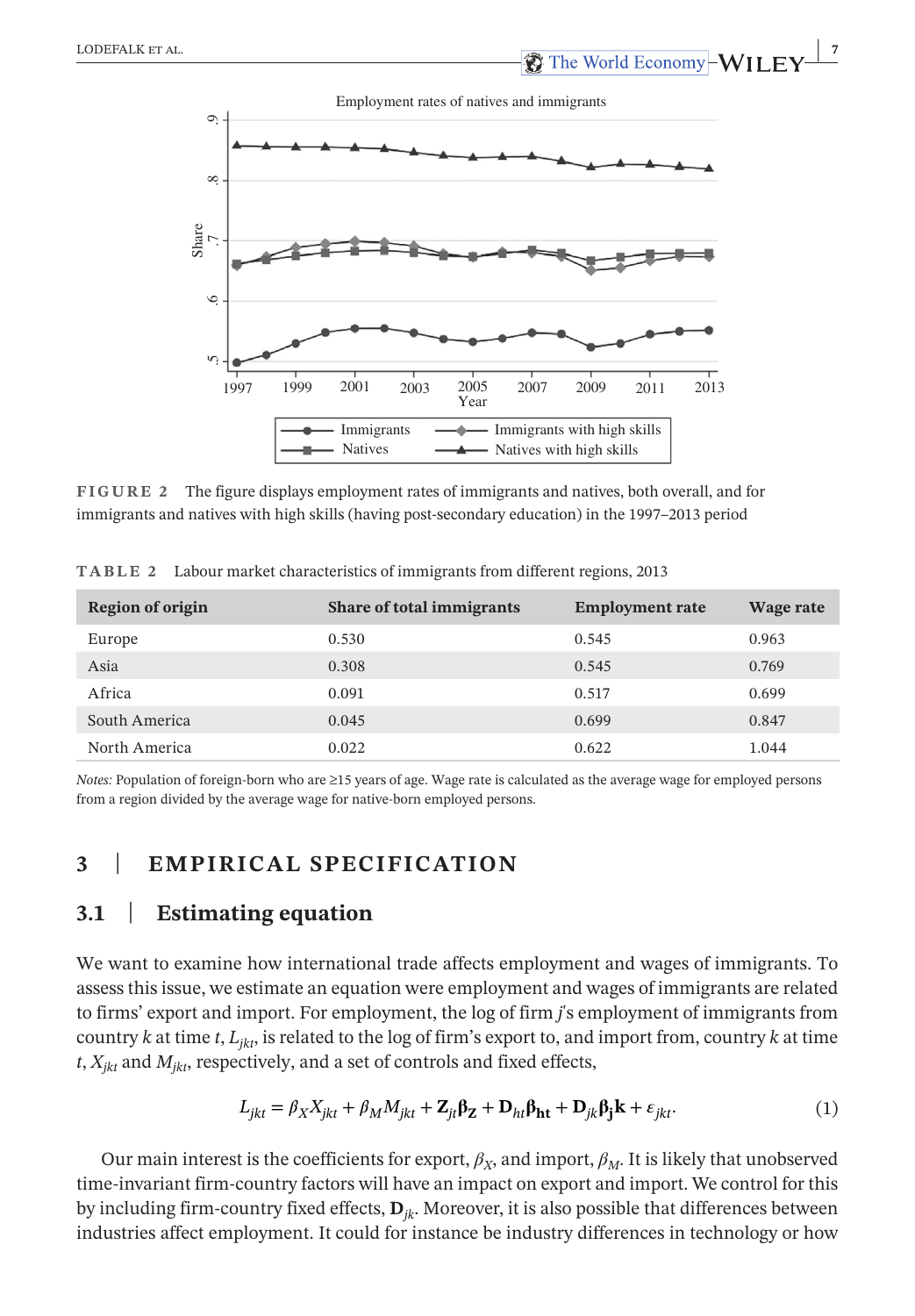# **8** WILEY-C The World Economy **LODEFALK ET AL.**

industries are affected by macroeconomic shocks that affect employment of immigrants. We therefore include industry-year fixed effects, **D***ht*, to control for such time- and industry-variant differences.

Finally, we include firm characteristics that may affect employment:  $\mathbf{Z}_{it}$  is a vector of variables, including size (total sales), capital intensity (capital–labour ratio), skill intensity (share of employees with post-secondary education), firm age and a dummy variable for being a multinational firm.<sup>6</sup>  $\varepsilon_{ikt}$  is a firm-country-period i.i.d. error term.

Our estimations for wages will follow the same approach as above. We relate the log wage of an individual *i* from country *k* employed at firm *j* at time *t*,  $W_{ikt}$ , to the employer's log export to and import from country  $k$ ,  $X_{ikt}$  and  $M_{ikt}$ , respectively, and a set of controls and fixed effects,

$$
W_{ijkt} = \beta_X X_{jkt} + \beta_M M_{jkt} + Y_{it}\beta_Y + Z_{jt}\beta_Z + D_{ht}\beta_{ht} + D_{ij}\beta_{ij} + \varepsilon_{ijkt}.
$$
 (2)

As in Equation 1, we will focus our attention on the coefficients for export,  $\beta_X$ , and import,  $\beta_M$ . The main difference between the wage and employment equations is that the wage equation will be estimated at the worker and not the firm level. Thus, we include the same firm characteristics and industry-year fixed effects as in Equation 1. In addition, we control for worker characteristics likely to affect wages:  $Y_i$  is a vector of variables, including marital status, work experience and its square term.<sup>7</sup> Moreover, when analysing wages, we pay attention to the possibility that unobserved worker-firm characteristics, such as a worker's job-specific human capital, can affect the wages, this by including a job-spell fixed effect,  $\mathbf{D}_{ii}$ , (e.g. Abowd et al., 1999).<sup>8</sup> Finally,  $\varepsilon_{iikt}$  is a worker-firm-country-period i.i.d. error term.

The effect on demand for immigrants might be larger for firms starting to trade with a new country compared to firms that expand existing trade with a country. We will therefore examine both the extensive and intensive margins of trade, where the former captures the effect of new trade and the latter captures changes in existing trade flows. New trade is defined as trade with a new country.

# **3.2**  | **Instruments**

One methodological challenge is that export and import might be endogenous. There might, for instance, be reverse causality from the presence of immigrants to international trade: immigrant employees might affect the trade shares to different countries. Moreover, although we control for various firm and individual characteristics, it is still possible that some unobserved factors may affect both the employment of immigrants and exports to these countries. One such factor could, for instance, be the acquisition of Swedish firms by foreign owners. Hence, our estimates might be biased by a possible endogeneity problem arising from reverse causality or omitted variables.

<sup>&</sup>lt;sup>6</sup>All continuous variables are in log.

<sup>&</sup>lt;sup>7</sup>See the previous footnote.

<sup>8</sup> The approach also controls for time-invariant characteristics at the level of the firm and the individual, for example gender.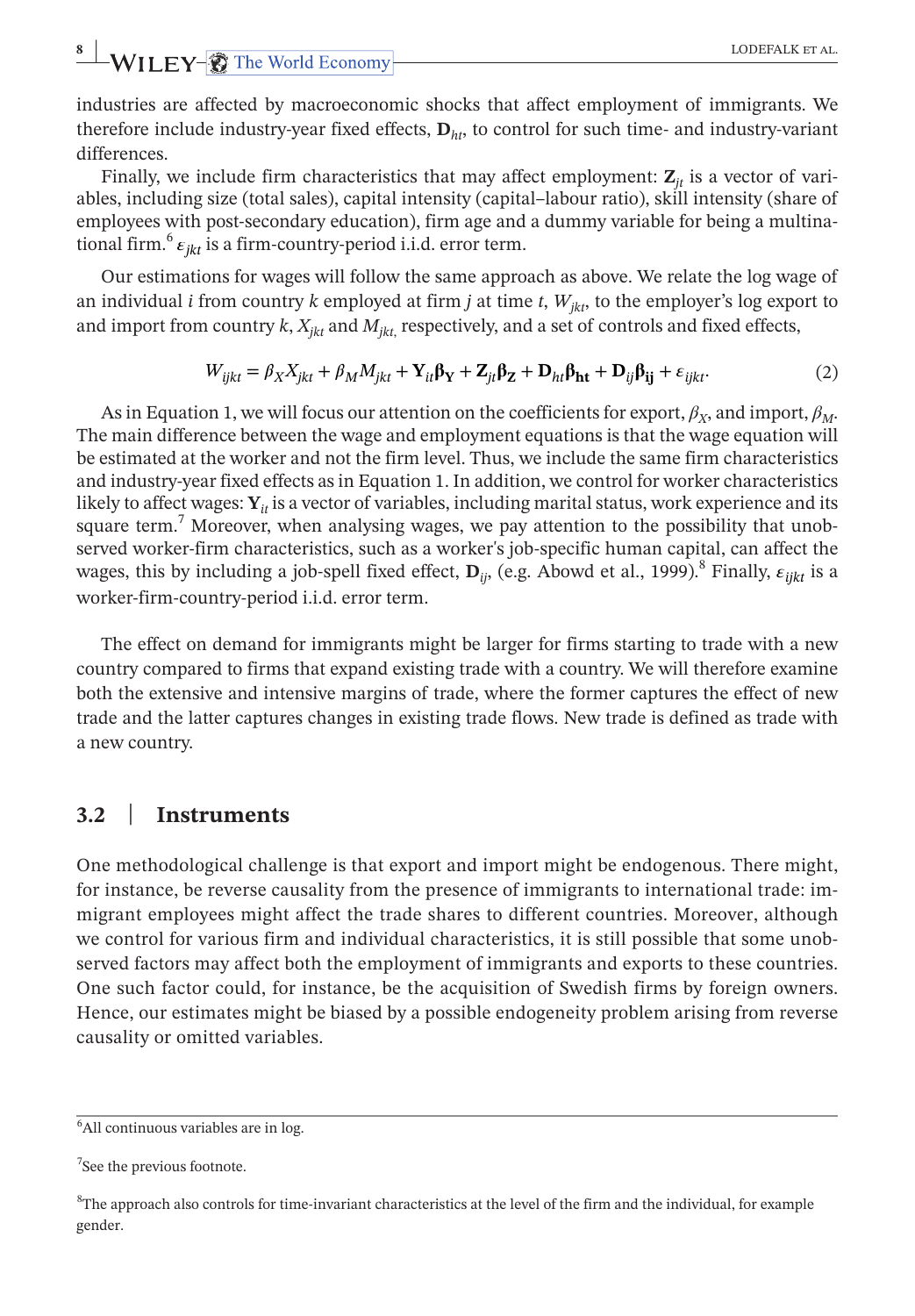**EXECUTE ET AL. CODEFALK ET AL. 99 IN 2008 PM 2009 PM 2009 PM 30 IN 2009 PM 30 PM 30 PM 30 PM 30 PM 30 PM 30 PM 30 PM 30 PM 30 PM 30 PM 30 PM 30 PM 30 PM 30 PM 30 PM 30 PM 30 PM 30 PM 30 PM 30 PM 30 PM 30 PM 30 PM 30** 

We will approach the possible endogeneity problem by using an instrumental variable strategy with a Bartik-style instrument that is correlated with bilateral exports (imports) of Swedish firms but uncorrelated with the employment of immigrants and their wages. We follow the approach of Hummels et al. (2014) and construct our instrument for export demand as the level of foreign countries' imports of different products combined with the share of these products in the Swedish firm's export portfolio. In other words, we will construct an instrument that captures the time varying demand of different goods in different countries that specific firms encounter.

More specifically,

$$
XD_{jkt} = \sum_{g=1}^{n} c_{jgkt} M_{gkt},
$$
\n(3)

where *XDjkt* is the level of export demand that firm *j* encounters from country *k* at time *t*, *cjgkt* is the share of product *g* in firm *j*'s exports to country *k* at time  $t$ ,  $\alpha$ <sup>9</sup> and  $M_{gkt}$  is country *k*'s log of total import from the world (excluding import from Sweden) of product *g* at time *t*. <sup>10</sup> Hence, the variable *XDjkt* captures country *k*'s demand for products that are in the firm's bilateral export portfolio. The resulting variation across firms in export demand,  $XD_{ik}$ , is caused by differences in firms' export portfolios, *cjgkt*, which means that firms are differently exposed to world demand of different goods.

The construction of our instrument for imports follows the approach above and can be expressed as:

$$
MS_{jkt} = \sum_{g=1}^{n} d_{jgkt} X_{gkt},
$$
\n(4)

where  $MS_{jkt}$  is the level of import supply that firm *j* encounters from country *k* at time *t*,  $d_{jgkt}$  is the share of product *g* in firm *j*'s imports from country *k* at time *t*, and  $X_{gkt}$  is country *k*'s log of total export to the world (excluding export to Sweden) of product *g* at time *t*. 11

Again, the two instruments are time varying and firm-country specific. Variation over time and between firms is caused by different export (import) portfolios of firms and by different levels in export demand (import supply) of different products in different countries. At the same time, the levels of export (import) demand (supply) are external to Swedish firms and unlikely to be correlated with unobserved firm characteristics that may affect the firm-level labour mix.

The weights in Equations 3 and 4 are endogenous to changes in firms' engagement in international trade. We approach this problem by using fixed weights from the pre-sample period, specifically, year 1997.<sup>12</sup> A drawback, however, is that such an approach means that the introduction of new products will decrease the power of the instruments, since this change in the export

<sup>9</sup> Formally,  $c_{\text{fgkt}} = \frac{EXP_{\text{fgkt}}}{\sum_{g=1}^{m} EXP_{\text{fgkt}}}$ , with *EXP* being the export value.

<sup>10</sup>Formally,  $M_{gkt} = \sum_{p=1}^{n-1} IM_{gktp} - IM_{gktp_{p=SE}}$ , where *IM* is import value, *p* trade partner country of country *k*, and SE the country code for Sweden.

<sup>11</sup>Our definitions of  $d_{i_{\text{obs}}}$  and  $X_{i_{\text{obs}}}$  are identical to their corresponding terms in Equation 3, but now concerning firm import shares and country exports, respectively.

<sup>12</sup>Throughout, regressions are run on the 1998–2013 sample.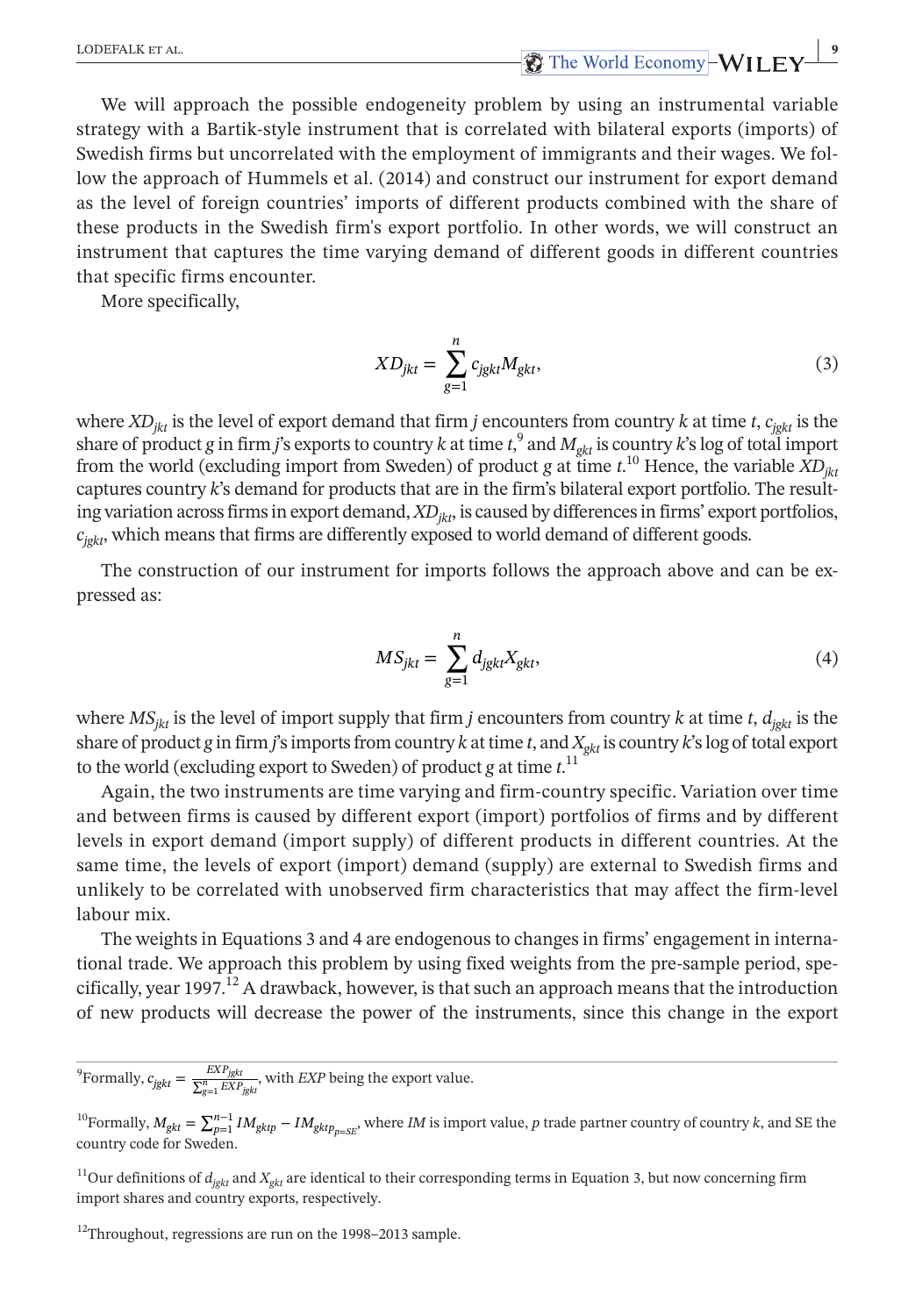**10 10 PMILEY- The World Economy CONSECTATE EXAMPLE EXAMPLE EXAMPLE EXAMPLE EXAMPLE EXAMPLE EXAMPLE EXAMPLE EXAMPLE EXAMPLE EXAMPLE EXAMPLE EXAMPLE EXAMPLE EXAMPLE EXAMPLE EXAMPLE EXAMPLE EXAMPLE EXAMPLE EXAMPLE EXAMPLE EX** 

(import) portfolio will not be captured by the weights from the pre-sample period (Davidson et al., 2017). We will, therefore, use weights lagged 1 year, *t*−1, as an alternative specification. As will be shown below, our results are robust regarding the choice of weights.

To analyse how employment and wages are impacted by expansion of firms' bilateral trade at the extensive margin, we apply an almost identical strategy as in Equations 3 and 4. The main difference is that at the extensive margin, the response variables are instead the Swedish firm *j*'s status as an exporter, (1,0), or importer, (1,0), visavi country *k* at time *t*, this rather than the firm's export and import values, respectively. In addition, to study trade expansion at the extensive margin, we need to rectangularise the data set. We thereby allow firms to enter into new firm-product-country trade relationships. As expected, the resulting data set is consequently markedly larger than the one used when studying expansion along the intensive margin of trade.

Data on bilateral imports and exports at the product level are available from the UN Comtrade database. The products are at an six-digit HS level.<sup>13</sup> Note, again, that trade with Sweden is not included when we construct our measures on imports and exports of different products in different countries.

# **4**  | **RESULTS**

# **4.1**  | **Main results**

In Table 3, we present our main results for the extensive margin of trade, estimating Equation 1: the effect of trade with new countries on employment of immigrants. The first three columns show that OLS gives statistically significant coefficient estimates for both imports and exports. Our preferred estimations in Columns (4–6) control for a possible endogeneity between immigrant employees and trade by using the instruments described above. They are also controlling for unobservable characteristics by including industry-year and firm-country fixed effects. The instruments are highly significant and have the expected signs: an increase in a country's demand increases Swedish exports to this country, and an increase in a country's supply increases Swedish imports from this country. Finally, the instruments are found to be valid, with the *F*statistics allowing us to reject the null hypotheses of weak partial correlations between the instruments and the trade variables.<sup>14</sup>

Moreover, we note that our IV estimates are in line with the OLS estimates, with both showing a large effect of international trade on employment of immigrants. The export variable, in particular, is, however, relatively unstable and changes dramatically when we also include the import variable. The reason is a high correlation between imports and exports at the extensive margin. Judging from the coefficients in Column (6), export to a new country increases employment of immigrants from that country by 189%. The effect of import from a new country is slightly larger at 199%. The average number of immigrant workers from a specific country *j* is approximately 0.23 and 0.37 in year *t*−1 for firms starting to export and import in year *t*. Hence, the estimated coefficients approximately correspond to hiring

<sup>&</sup>lt;sup>13</sup>Firms' eight-digit CN-level trade portfolios have therefore been aggregated to the six-digit HS level.

<sup>&</sup>lt;sup>14</sup>The full set of IV-statistics, and a test of the exogeneity of the instruments (combining the Bartik-approach and tariffs as instruments), are available in Tables S5-S10 of the Online Appendix.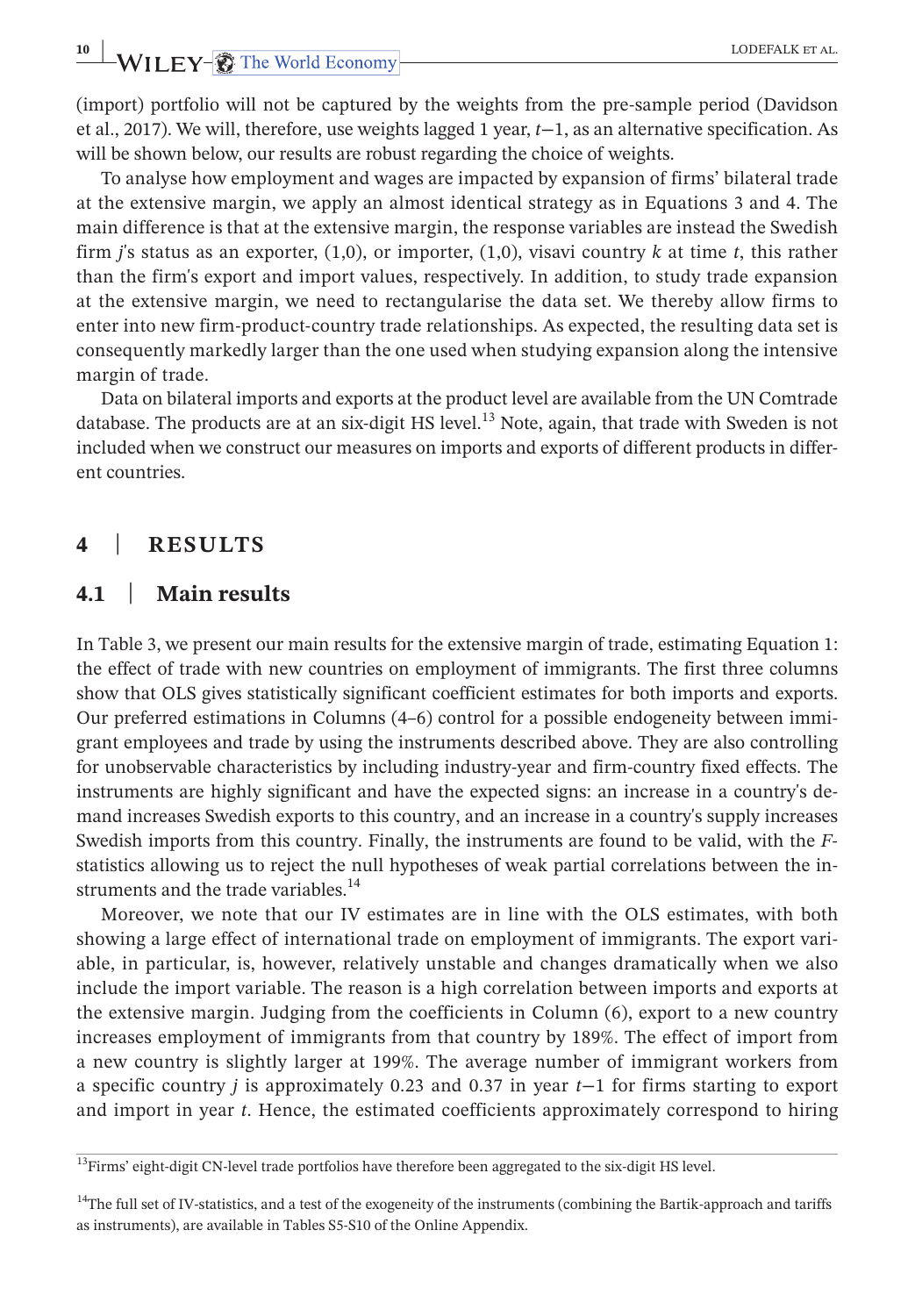| TABLE <sub>3</sub>           |                       | The effect of international trade on the employment of immigrants—Extensive margin |                       |                |                       |                       |
|------------------------------|-----------------------|------------------------------------------------------------------------------------|-----------------------|----------------|-----------------------|-----------------------|
| Panel A: OLS second<br>stage | <b>OLS</b>            |                                                                                    |                       | FE-IV          |                       |                       |
|                              | $\bigoplus$           | $\Omega$                                                                           | $\odot$               | $\mathfrak{D}$ | $\overline{5}$        | $\circ$               |
| Export status (Dummy)        | $1.592***$            |                                                                                    | $0.552***$            | $6.169***$     |                       | $1.888***$            |
|                              | (0.016)               |                                                                                    | (0.007)               | (0.092)        |                       | (0.248)               |
| Import status (Dummy)        |                       | $2.858***$                                                                         | $2.474***$            |                | 2.936***              | $1.988***$            |
|                              |                       | (0.028)                                                                            | (0.025)               |                | (0.044)               | (0.121)               |
| log(sale)                    | $0.0616***$           | $0.0573***$                                                                        | $0.0513***$           | $-0.00175$     | $0.0117***$           | $0.00772***$          |
|                              | (0.002)               | $\left( 0.001\right)$                                                              | $\left( 0.001\right)$ | (0.001)        | $\left( 0.001\right)$ | $\left( 0.001\right)$ |
| log(physical capital stock)  | $0.0143***$           | $0.0177***$                                                                        | $0.0165***$           | $-0.00284***$  | $0.00336***$          | $0.00148***$          |
|                              | $\left( 0.001\right)$ | (0.001)                                                                            | (0.001)               | (0.001)        | (0.001)               | (0.001)               |
| Share post-sec. edu.         | $0.174***$            | $0.201***$                                                                         | $0.129***$            | $-0.0600***$   | $-0.0385*$            | $-0.0453***$          |
|                              | (0.015)               | (0.014)                                                                            | (0.014)               | (0.020)        | (0.020)               | (0.020)               |
| log(firm age)                | $-0.00245***$         | $-0.00231***$                                                                      | $-0.00179***$         | 0.00255        | $-0.00469$            | $-0.00251$            |
|                              | (0.000)               | (0.000)                                                                            | (0.000)               | (0.003)        | (0.003)               | (0.003)               |
| Multinational status         | $-0.0319***$          | $-0.0130***$                                                                       | $-0.0281***$          | $-0.0143***$   | $-0.00105$            | $-0.00500**$          |
|                              | (0.003)               | (0.003)                                                                            | (0.003)               | (0.002)        | (0.002)               | (0.002)               |
| log(labour productivity)     | $-0.0180***$          | $-0.0141***$                                                                       | $-0.0143***$          | 0.000264       | $-0.0000512$          | 0.0000500             |
|                              | (0.001)               | (0.001)                                                                            | (0.001)               | (0.000)        | (0.000)               | (0.000)               |
| Observations                 | 4,495,327             | 4,495,327                                                                          | 4,495,327             | 4,301,307      | 4,301,307             | 4,301,307             |
| Adjusted R <sup>2</sup>      | .108                  | 195                                                                                | .203                  | .729           | .728                  | .729                  |
| Panel B: first stage         |                       |                                                                                    | Export status (Dummy) |                | Import status (Dummy) |                       |
|                              |                       |                                                                                    | $\ominus$             | $\mathfrak{D}$ | $\odot$               | $\mathbf{r}$          |
| log (world import demand)    |                       |                                                                                    | $0.015***$            | $0.031***$     |                       | $0.002***$            |
|                              |                       |                                                                                    | (0.0001)              | (0.0003)       |                       | (0.0003)              |
|                              |                       |                                                                                    |                       |                |                       | (Continues)           |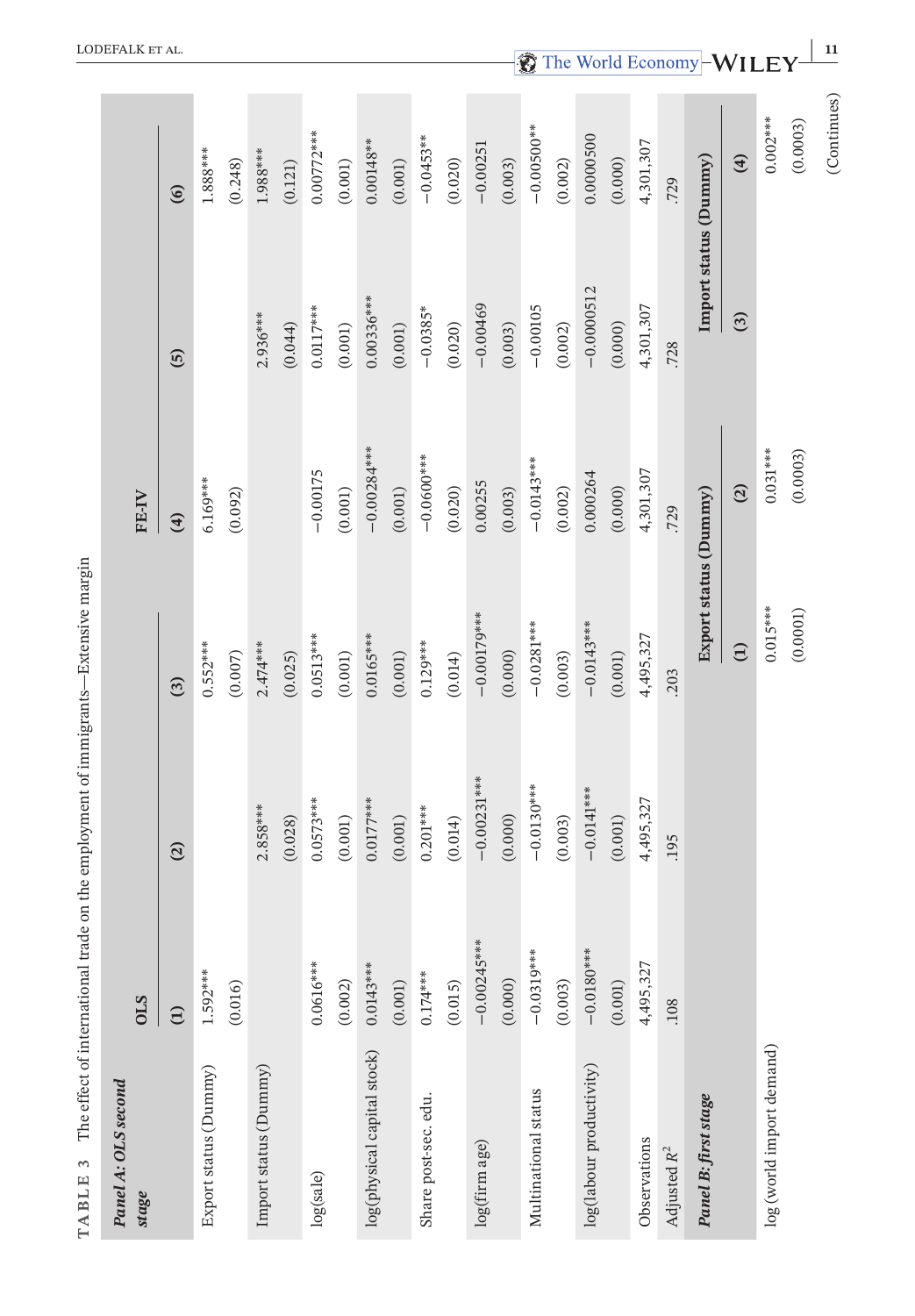| TABLE 3 (Continued)<br>Panel B: first stage                                                                                                                                                                                                                                                                                                                                        | Export status (Dummy) |                | Import status (Dummy) |                |
|------------------------------------------------------------------------------------------------------------------------------------------------------------------------------------------------------------------------------------------------------------------------------------------------------------------------------------------------------------------------------------|-----------------------|----------------|-----------------------|----------------|
|                                                                                                                                                                                                                                                                                                                                                                                    | $\widehat{\Xi}$       | $\overline{c}$ | $\overline{3}$        | $\overline{4}$ |
| log (world export supply)                                                                                                                                                                                                                                                                                                                                                          |                       | $-0.0002***$   | $0.032***$            | $0.014***$     |
|                                                                                                                                                                                                                                                                                                                                                                                    |                       | (0.001)        | (0.0001)              | (0.0003)       |
| F-statistic for instruments                                                                                                                                                                                                                                                                                                                                                        | 2602.67               | 2512.68        | 2464.49               | 2124.30        |
| Observations                                                                                                                                                                                                                                                                                                                                                                       | 4,301,307             | 4,301,307      | 4,301,307             | 4,301,307      |
| Adjusted $R^2$                                                                                                                                                                                                                                                                                                                                                                     | .753                  | .874           | .842                  | .754           |
| Notes: Dependent variable: Log of no. of workers born in country i, Standard errors are in parentheses and clustered at firm-country level. All specifications besides OLS include industry-year<br>and firm-country fixed effects. For the first-stage IV regressions in panel B, the dependent variable is firm-country trade status and only excluded instruments are reported. |                       |                |                       |                |
| * $p < .10,$ ** $p < .05,$ *** $p < .01$ .                                                                                                                                                                                                                                                                                                                                         |                       |                |                       |                |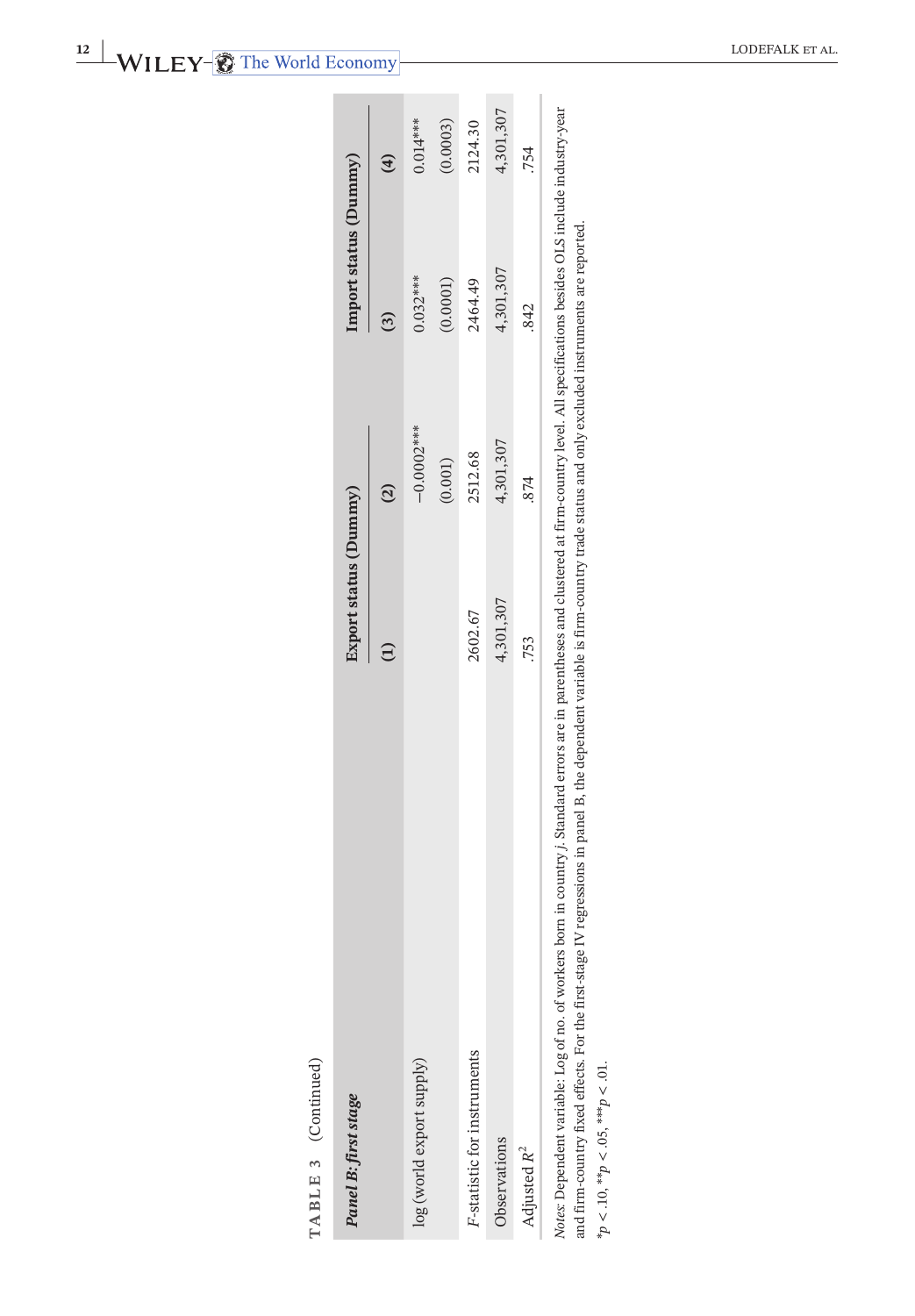| Panel A: OLS second<br>stage   | <b>OLS</b>      |                |                   | FE-IV        |                |             |
|--------------------------------|-----------------|----------------|-------------------|--------------|----------------|-------------|
|                                | $\widehat{\Xi}$ | $\overline{c}$ | $\left( 3\right)$ | $\mathbf{r}$ | $\overline{5}$ | $\circ$     |
| log(export value)              | $0.385***$      |                | $0.294***$        | $0.105***$   |                | $0.0654*$   |
|                                | (0.011)         |                | (0.010)           | (0.032)      |                | (0.034)     |
| log(import value)              |                 | $0.417***$     | $0.354***$        |              | $0.136***$     | $0.129***$  |
|                                |                 | (0.010)        | (0.010)           |              | (0.027)        | (0.028)     |
| log(sale)                      | $0.828***$      | $0.854***$     | $0.735***$        | $0.252***$   | $0.279***$     | $0.268***$  |
|                                | (0.039)         | (0.039)        | (0.036)           | (0.049)      | (0.053)        | (0.056)     |
| log(physical capital<br>stock) | $0.140***$      | $0.152***$     | $0.126***$        | $0.0608***$  | $0.0604***$    | $0.0572***$ |
|                                | (0.016)         | (0.016)        | (0.015)           | (0.015)      | (0.015)        | (0.015)     |
| Share post-sec. edu.           | 0.0394          | $0.833***$     | $0.723***$        | 0.292        | 0.440          | 0.443       |
|                                | (0.232)         | (0.233)        | (0.226)           | (0.542)      | (0.544)        | (0.549)     |
| log(firm age)                  | $-0.0236***$    | $-0.0254***$   | $-0.025$ ***      | $-0.0155$    | $-0.0174$      | $-0.0148$   |
|                                | (0.002)         | (0.002)        | (0.002)           | (0.030)      | (0.030)        | (0.030)     |
| Multinational status           | $-0.293***$     | $-0.121*$      | $-0.235***$       | 0.0653       | 0.0793         | 0.0657      |
|                                | (0.063)         | (0.063)        | (0.062)           | (0.057)      | (0.057)        | (0.057)     |
| log(labour productivity)       | $-0.129***$     | $-0.116***$    | $-0.120***$       | $-0.00904$   | $-0.00837$     | $-0.00804$  |
|                                | (0.010)         | (0.010)        | (0.010)           | (0.009)      | (0.009)        | (0.009)     |
| Observations                   | 191,003         | 191,003        | 191,003           | 126,315      | 125,337        | 124,312     |
| Adjusted R <sup>2</sup>        | .134            | .144           | .158              | 807          | 808            | 808         |
|                                |                 |                |                   |              |                | (Continues) |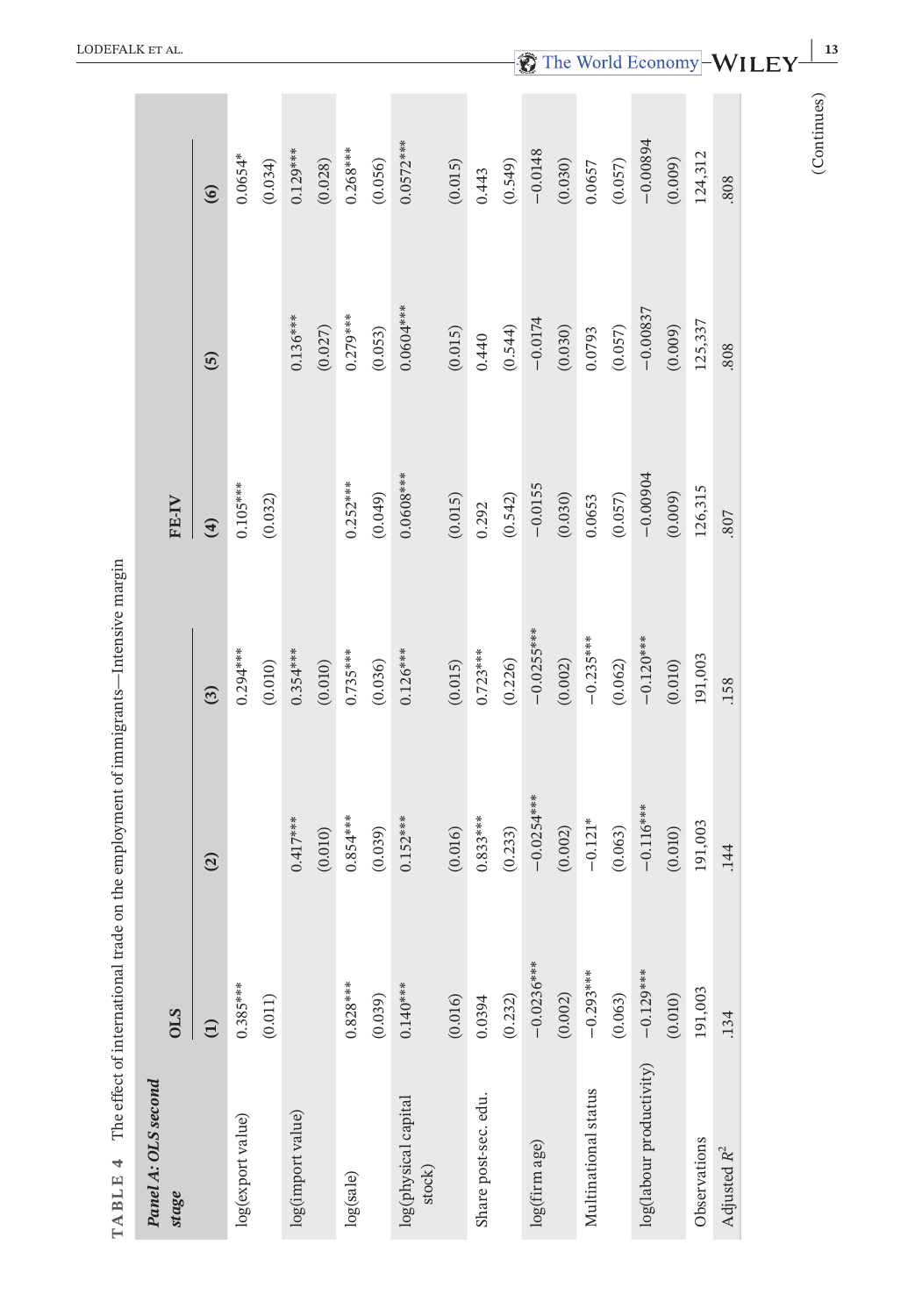| ľ |
|---|
|   |
|   |
|   |
|   |
|   |
|   |
|   |
|   |
| ⋍ |
|   |
| т |

| TABLE 4 (Continued)                                                                                                                                                                                                                                                                                                                                                                       |                   |                |                   |                |
|-------------------------------------------------------------------------------------------------------------------------------------------------------------------------------------------------------------------------------------------------------------------------------------------------------------------------------------------------------------------------------------------|-------------------|----------------|-------------------|----------------|
| Panel B: first stage                                                                                                                                                                                                                                                                                                                                                                      | log(export value) |                | log(import value) |                |
|                                                                                                                                                                                                                                                                                                                                                                                           |                   | $\overline{c}$ | <u>ි</u>          | $\overline{4}$ |
| log (world import demand)                                                                                                                                                                                                                                                                                                                                                                 | $0.340***$        | $0.335***$     |                   | $0.049***$     |
|                                                                                                                                                                                                                                                                                                                                                                                           | (0.007)           | (0.007)        |                   | (0.006)        |
| log (world export supply)                                                                                                                                                                                                                                                                                                                                                                 |                   | $0.030***$     | $0.292***$        | $0.288***$     |
|                                                                                                                                                                                                                                                                                                                                                                                           |                   | (0.003)        | (0.005)           | 0.005          |
| F-statistic for instruments                                                                                                                                                                                                                                                                                                                                                               | 429.75            | 375.87         | 429.81            | 484.81         |
| Observations                                                                                                                                                                                                                                                                                                                                                                              | 126,315           | 124,312        | 125,337           | 124,312        |
| Adjusted R <sup>2</sup>                                                                                                                                                                                                                                                                                                                                                                   | .802              | .842           | 757               | .758           |
| Notes: Dependent variable: Log of no. of workers born in country.). Standard errors are in parentheses and clustered at firm-country level. All specifications besides OLS include industry-year<br>and firm-country fixed effects. For the first-stage IV regressions in panel B, the dependent variable is firm-country log of trade values and only excluded instruments are reported. |                   |                |                   |                |
| * $p < .10,$ ** $p < .05,$ *** $p < .01$ .                                                                                                                                                                                                                                                                                                                                                |                   |                |                   |                |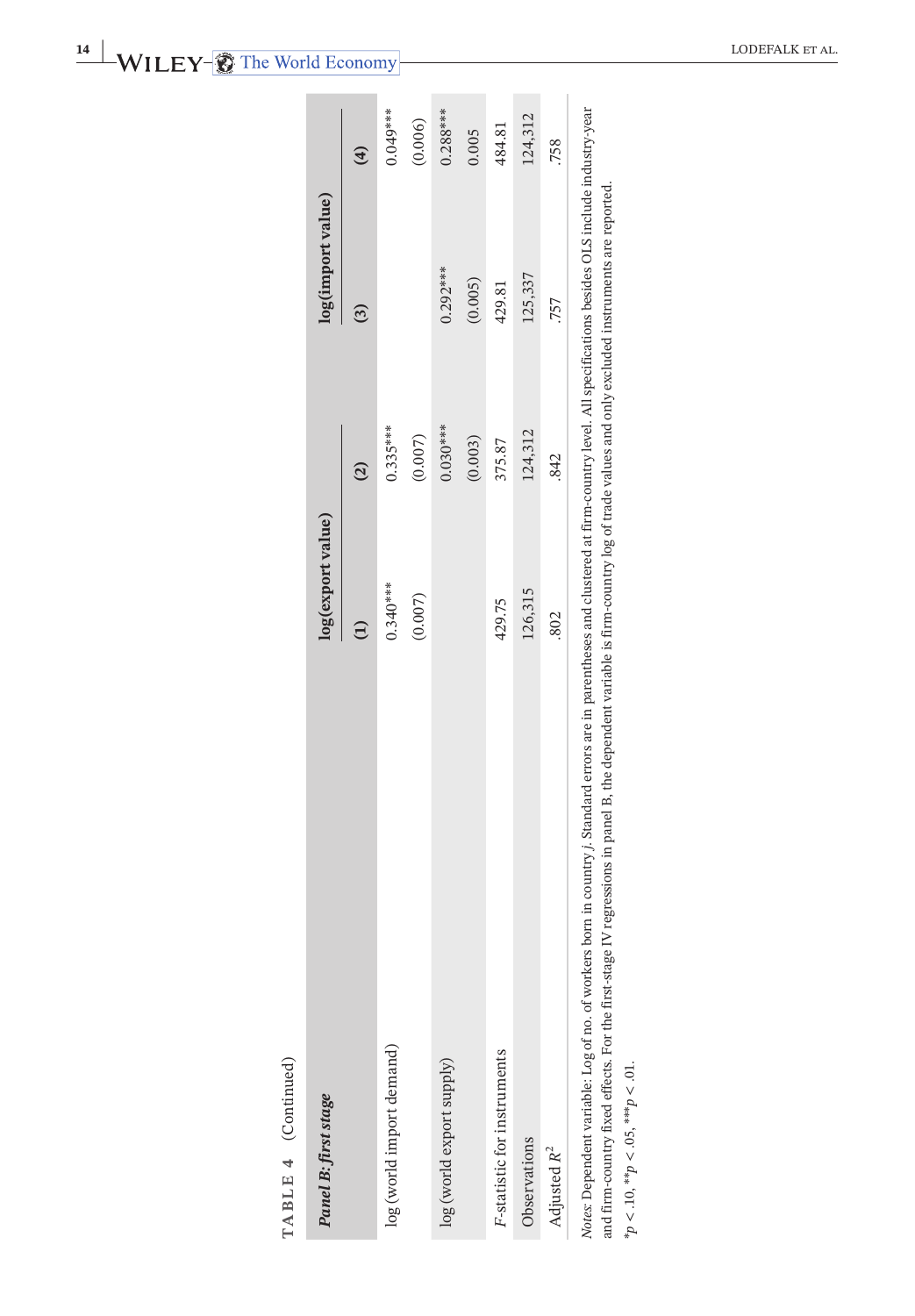between 0.5 and 0.75 immigrant workers. Looking at the other explanatory variables, we can see that large and capital-intensive firms employ more migrants, whereas low-skilled and multinational firms employ fewer.

In Table 4, we display the main results for the intensive margin of trade, estimating Equation 2: whether the expansion of existing trade relationships has an effect on employment of migrants. We do find such an effect. A 10% increase in exports to a specific country increases employment of immigrants from that country by somewhere between 0.6% and 1% according to the IV estimates. Moreover, a 10% increase in imports from a specific country increases employment by around 1.3%. Hence, the effect of import is larger than the effect of export.

It is of interest from a policy perspective to understand whether the increased employment of immigrants comes from an expansion of the total labour force or from replacing native workers with immigrant workers. We therefore performed a number of additional estimations to further understand the mechanism at work. The results are shown in Table A3 in the appendix. We started by using employment of native workers as dependent variable (Columns 1 and 3). We would expect a negative effect on native workers if they are replaced by immigrant workers. This is not the case: trade has a positive effect also on native workers, which is perhaps not surprising if export increases production. We then continued and examined whether the employment growth of immigrant workers is higher than that of native workers by using the share of immigrant workers as a dependent variable (Columns 2 and 4). Trade at the extensive margin has a positive effect on the share of immigrants, suggesting that trade with a new country raises employment of immigrant workers more than it raises employment of native workers. Trade at the intensive margin does not seem to have more of an effect on immigrants than on native workers.

We continue our analysis by examining the effects of increased trade on wages. Results from individual-level estimations are seen in Table 5 for the extensive margin of trade and in Table 6 for the intensive margin of trade. The first three columns display the OLS estimates and Columns (4–6) the IV estimates. The instruments are, again, shown to be relevant and statistically significant as well as to have the expected signs.

There are no clearsigns of an effect of international trade on immigrant workers' wages. Some of the estimated coefficients are statistically significant, but the sign sometimes differs between specifications. Moreover, all of the coefficients are relatively small. For instance, the (insignificant) point estimates suggest that a 10% increase in exports at the extensive margin increases wages by around 0.03%, according to the IV estimates, and the effect of a 10% increase in imports is around 0.1%. The corresponding (insignificant) estimates for the intensive margin of trade are 0.06% for export and a negative effect for import.<sup>15</sup>

The results above suggest that international trade has a relatively large positive effect on demand for immigrants but no effect on immigrant wages. However, the estimates would only capture wage increases for migrant workers already employed by the firm, not for the new hires made as labour demand increases because of trade. These new workers might, of course, increase their wages, when moving to the new positions firms, this compared to their old wages.

<sup>&</sup>lt;sup>15</sup>We find even less effect on natives' wages from an expansion of trade. At the intensive margin, coefficients are virtually zero and statistically insignificant (results available upon request).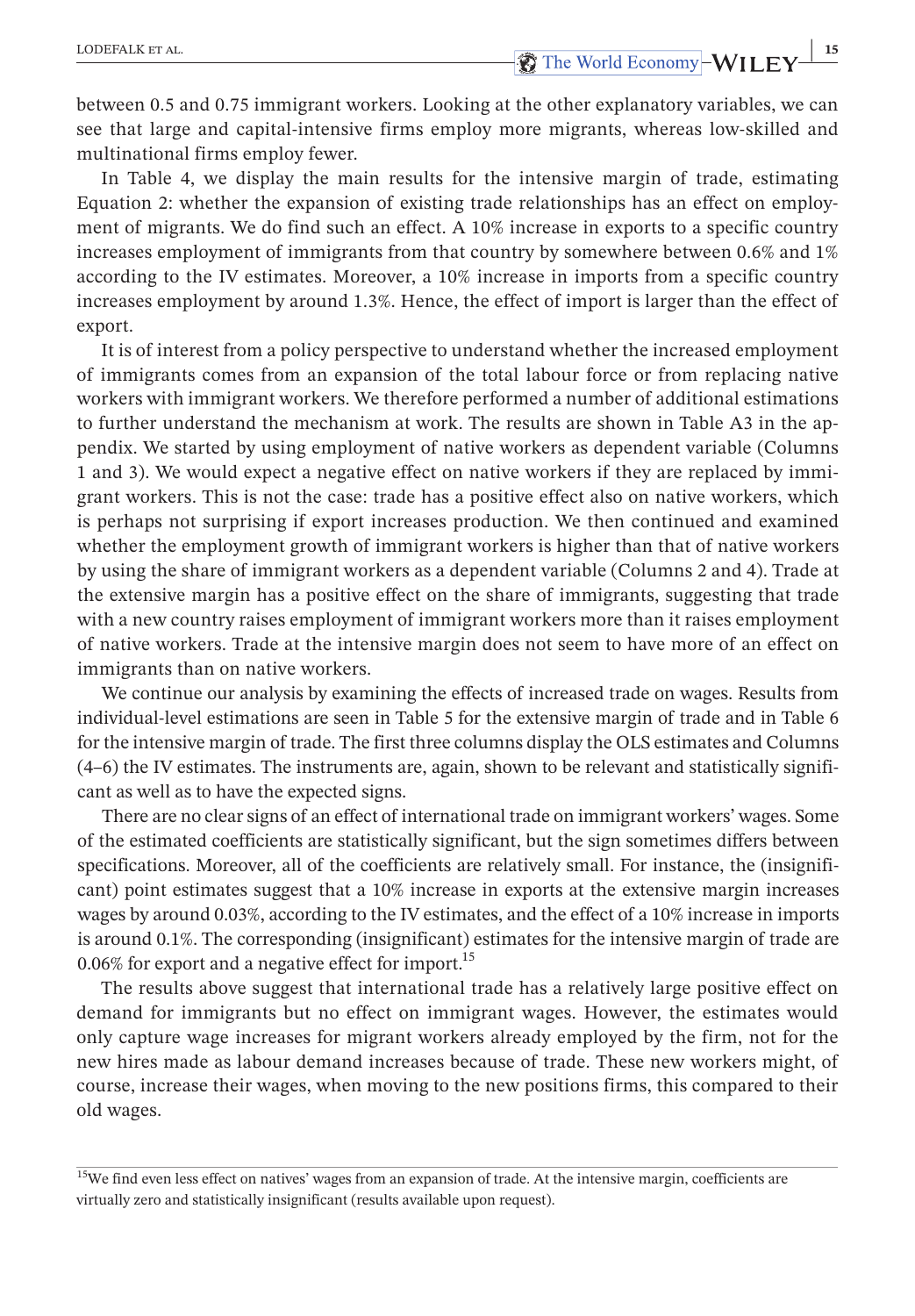| Panel A: second stage          | <b>OLS</b>    |               |                | FE-IV         |                       |               |
|--------------------------------|---------------|---------------|----------------|---------------|-----------------------|---------------|
|                                | $\widehat{E}$ | (2)           | $\overline{c}$ | $\widehat{f}$ | $\overline{5}$        | $\odot$       |
| Export status (Dummy)          | $0.0193***$   |               | $0.0096***$    | 0.0046        |                       | 0.0026        |
|                                | (0.008)       |               | (0.005)        | (0.003)       |                       | (0.002)       |
| Import status (Dummy)          |               | $0.0190***$   | 0.0081         |               | 0.0101                | 0.0098        |
|                                |               | (0.008)       | (0.008)        |               | (0.007)               | (0.020)       |
| Experience                     | $0.115***$    | $0.115***$    | $0.115***$     | 0.0105        | $0.0275*$             | $0.0261*$     |
|                                | (0.002)       | (0.002)       | (0.002)        | (0.038)       | (0.014)               | (0.014)       |
| Experience square              | $-0.00167***$ | $-0.00167***$ | $-0.00167***$  | $-0.00134$    | $-0.00204***$         | $-0.00194***$ |
|                                | (0.000)       | (0.000)       | (0.000)        | (0.002)       | (0.000)               | (0.000)       |
| Married (D)                    | $0.0554***$   | $0.0554***$   | $0.0554***$    | $-0.0782*$    | $-0.0596***$          | $-0.0622***$  |
|                                | $(0.007)$     | (0.007)       | (0.007)        | (0.045)       | (0.020)               | (0.020)       |
| log(employment)                | $0.0253***$   | $0.0253***$   | $0.0253***$    | $-0.186$      | 0.223                 | 0.146         |
|                                | (0.004)       | (0.004)       | (0.004)        | (0.880)       | (0.145)               | (0.119)       |
| log(physical capital<br>stock) | $0.00609***$  | $0.00609***$  | $0.00609***$   | 0.0318        | 0.0135                | 0.0140        |
|                                | (0.002)       | (0.002)       | (0.002)        | (0.049)       | $\left( 0.011\right)$ | (0.012)       |
| Share post-sec. educ.          | $0.442***$    | $0.442***$    | $0.442***$     | 0.216         | $0.106$               | 0.162         |
|                                | (0.027)       | (0.027)       | (0.027)        | (0.443)       | (0.338)               | (0.325)       |
| log(firm age)                  | $0.0132***$   | $0.0132***$   | $0.0132***$    | $-0.0895$     | 0.0453                | $-0.00198$    |
|                                | (0.000)       | (0.000)       | (0.000)        | (0.224)       | (0.082)               | (0.065)       |
| Multinational status(D)        | $-0.00233$    | $-0.00233$    | $-0.00233$     | 0.0154        | $-0.000946$           | $-0.00374$    |
|                                | (0.010)       | (0.010)       | (0.010)        | (0.057)       | (0.034)               | (0.034)       |
| log(labour productivity)       | $0.00414***$  | $0.00414***$  | $0.00414***$   | 0.00203       | 0.00836**             | $0.00612***$  |
|                                | (0.001)       | (0.001)       | (0.001)        | (0.011)       | (0.003)               | (0.003)       |

TABLE 5 The effect of international trade on wages of immigrants—Extensive margin **TABLE 5** The effect of international trade on wages of immigrants—Extensive margin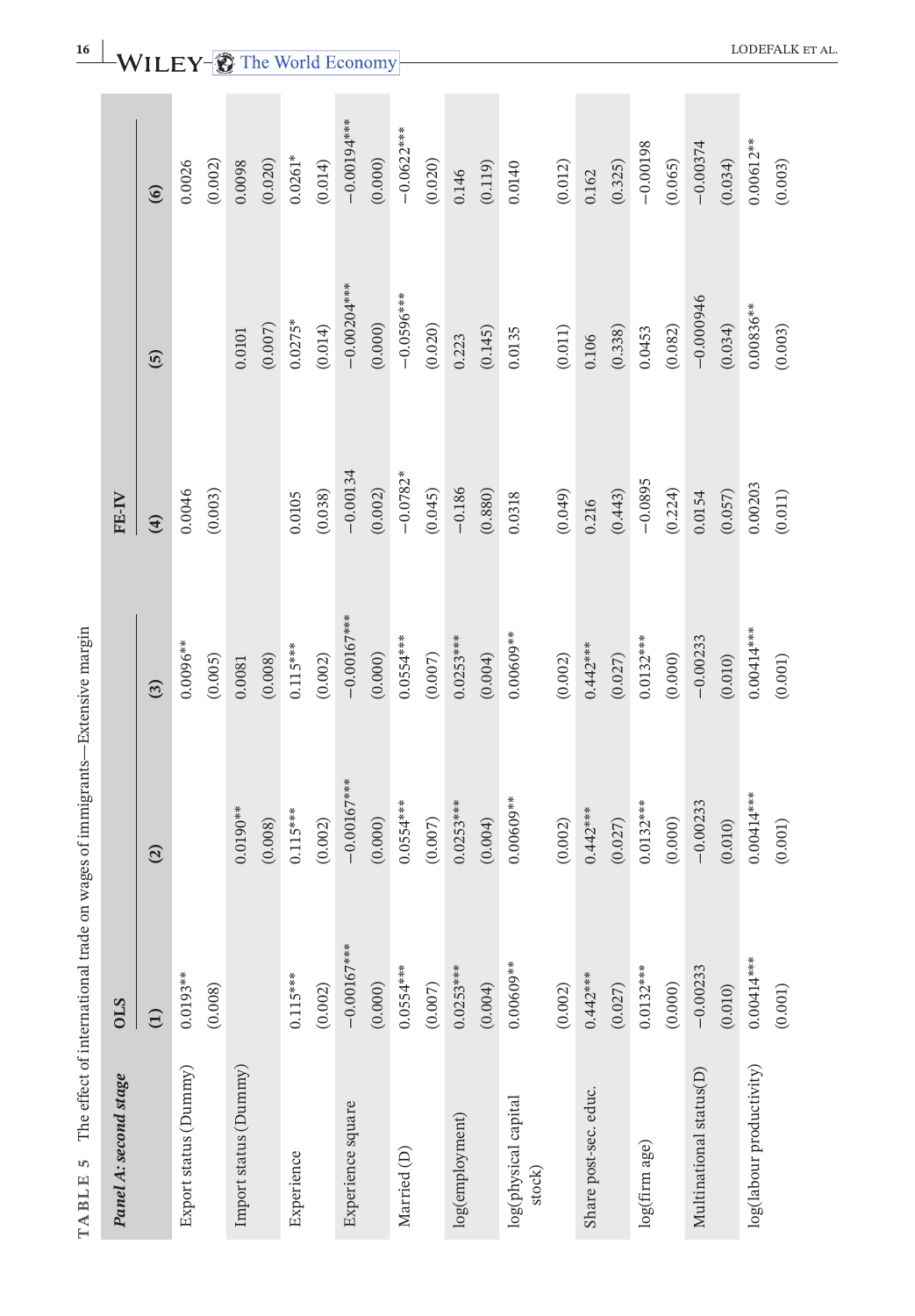| TABLE 5 (Continued)                                                                                                                                                                                                                                                                                                                                                                                              |            |                |                 |                       |                |                       |
|------------------------------------------------------------------------------------------------------------------------------------------------------------------------------------------------------------------------------------------------------------------------------------------------------------------------------------------------------------------------------------------------------------------|------------|----------------|-----------------|-----------------------|----------------|-----------------------|
| Panel A: second stage                                                                                                                                                                                                                                                                                                                                                                                            | <b>OLS</b> |                |                 | FE-IV                 |                |                       |
|                                                                                                                                                                                                                                                                                                                                                                                                                  | Ξ          | $\overline{c}$ | $\mathbf{r}$    | $\widehat{a}$         | $\overline{5}$ | $\odot$               |
| Observations                                                                                                                                                                                                                                                                                                                                                                                                     | 171,838    | 171,838        | 171,838         | 70,617                | 69,863         | 69,698                |
| Adjusted R <sup>2</sup>                                                                                                                                                                                                                                                                                                                                                                                          | 090        | 060            | 060             | .570                  | 571            | .572                  |
| Panel B: first stage                                                                                                                                                                                                                                                                                                                                                                                             |            |                |                 | Export status (Dummy) |                | Import status (Dummy) |
|                                                                                                                                                                                                                                                                                                                                                                                                                  |            |                | $\widehat{\Xi}$ | $\widehat{c}$         | $\overline{c}$ | $\hat{a}$             |
| log (world import demand)                                                                                                                                                                                                                                                                                                                                                                                        |            |                | $0.615***$      | $0.560***$            |                | $0.068***$            |
|                                                                                                                                                                                                                                                                                                                                                                                                                  |            |                | (0.012)         | (0.012)               |                | (0.011)               |
| log (world export supply)                                                                                                                                                                                                                                                                                                                                                                                        |            |                |                 | $0.020***$            | $0.431***$     | $0.533***$            |
|                                                                                                                                                                                                                                                                                                                                                                                                                  |            |                |                 | (0.006)               | (0.013)        | (0.013)               |
| F-statistic for instruments                                                                                                                                                                                                                                                                                                                                                                                      |            |                | 10.21           | 10.54                 | 12.1           | 10.80                 |
| Observations                                                                                                                                                                                                                                                                                                                                                                                                     |            |                | 70,617          | 69,698                | 70,617         | 69,698                |
| Adjusted R <sup>2</sup>                                                                                                                                                                                                                                                                                                                                                                                          |            |                | 585             | 595                   | 570            | 595                   |
| Notes: Dependent variable: Log of labour income. Standard errors are in parentheses and clustered at individual-country level. All specifications besides OLS include job-spell and industry-year<br>fixed effects. For the first-stage IV regressions in panel B, the dependent variable is firm-country trade status and only excluded instruments are reported.<br>* $p < .10,$ ** $p < .05,$ *** $p < .01$ . |            |                |                 |                       |                |                       |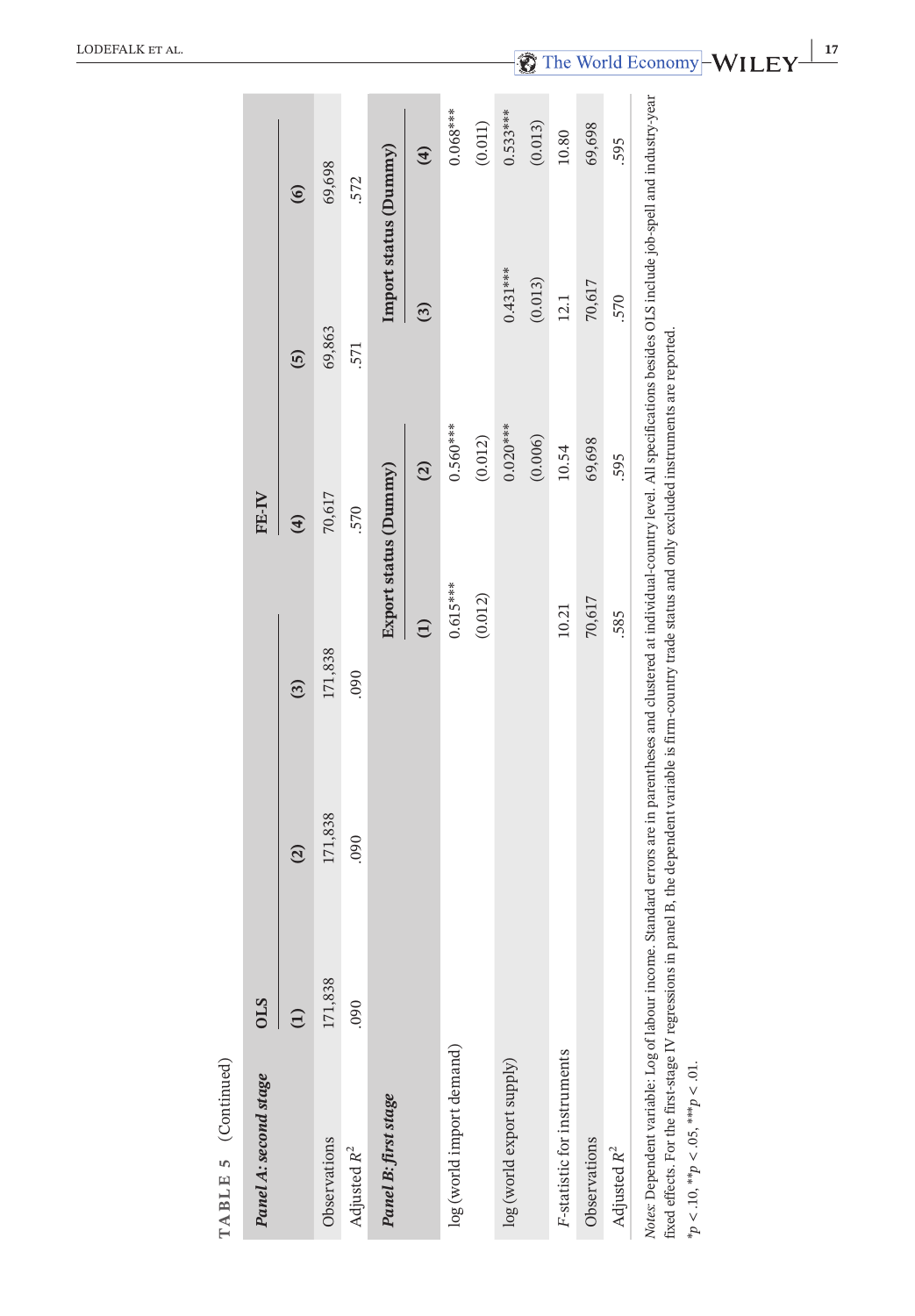| ١                      |               |
|------------------------|---------------|
|                        |               |
| くくくく<br>, , , ,<br>くへい |               |
|                        |               |
| l                      | $\frac{1}{2}$ |
| TARIE 6<br>i           | ֞֘            |

| Panel A: OLS second<br>stage   | <b>OLS</b>            |               |                | FE-IV         |                |               |
|--------------------------------|-----------------------|---------------|----------------|---------------|----------------|---------------|
|                                | $\widehat{\Xi}$       | $\widehat{c}$ | $\overline{c}$ | $(4)$         | $\overline{5}$ | $\odot$       |
| log(export value)              | $0.0238***$           |               | $0.0142***$    | 0.0074        |                | 0.0055        |
|                                | (0.002)               |               | (0.002)        | (0.012)       |                | (0.013)       |
| log(import value)              |                       | $0.0204***$   | $0.0160***$    |               | $-0.00341$     | $-0.00286$    |
|                                |                       | (0.001)       | (0.001)        |               | (0.007)        | (0.008)       |
| Experience                     | $0.128***$            | $0.128***$    | $0.128***$     | $0.0708***$   | $0.0736***$    | $0.0730***$   |
|                                | (0.002)               | (0.002)       | (0.002)        | (0.013)       | (0.013)        | (0.013)       |
| Experience square              | $-0.00192***$         | $-0.00192***$ | $-0.00192***$  | $-0.00201***$ | $-0.00202***$  | $-0.00201***$ |
|                                | (0.000)               | (0.000)       | (0.000)        | (0.000)       | (0.000)        | (0.000)       |
| Married(D)                     | $0.0847***$           | $0.0891***$   | 0.0884 ***     | $-0.0658***$  | $-0.0695***$   | $-0.0671***$  |
|                                | (0.010)               | (0.010)       | (0.010)        | (0.017)       | (0.018)        | (0.018)       |
| log(employment)                | $-0.0103*$            | $-0.00193$    | $-0.0119***$   | 0.0617        | $0.0819***$    | 0.0686        |
|                                | (0.006)               | (0.005)       | (0.006)        | (0.048)       | (0.041)        | (0.048)       |
| log(physical capital<br>stock) | $0.00687***$          | $0.00737***$  | $0.00588*$     | $-0.00392$    | $-0.00244$     | $-0.00310$    |
|                                | (0.003)               | (0.003)       | (0.003)        | (0.008)       | (0.008)        | (0.008)       |
| Share post-sec. educ.          | $0.466***$            | $0.507***$    | $0.498***$     | 0.200         | $0.187$        | $0.188\,$     |
|                                | (0.037)               | (0.037)       | (0.037)        | (0.259)       | (0.267)        | (0.265)       |
| log(firm age)                  | $0.0106***$           | $0.0108***$   | $0.0107***$    | $-0.00867$    | $-0.00979$     | $-0.00926$    |
|                                | $\left( 0.001\right)$ | $(0.001)$     | (0.001)        | (0.008)       | (0.008)        | (0.008)       |
| Multinational status(D)        | $0.0265*$             | $0.0372***$   | $0.0322***$    | $-0.0159$     | $-0.0205$      | $-0.0171$     |
|                                | (0.015)               | (0.015)       | (0.015)        | (0.024)       | (0.023)        | (0.024)       |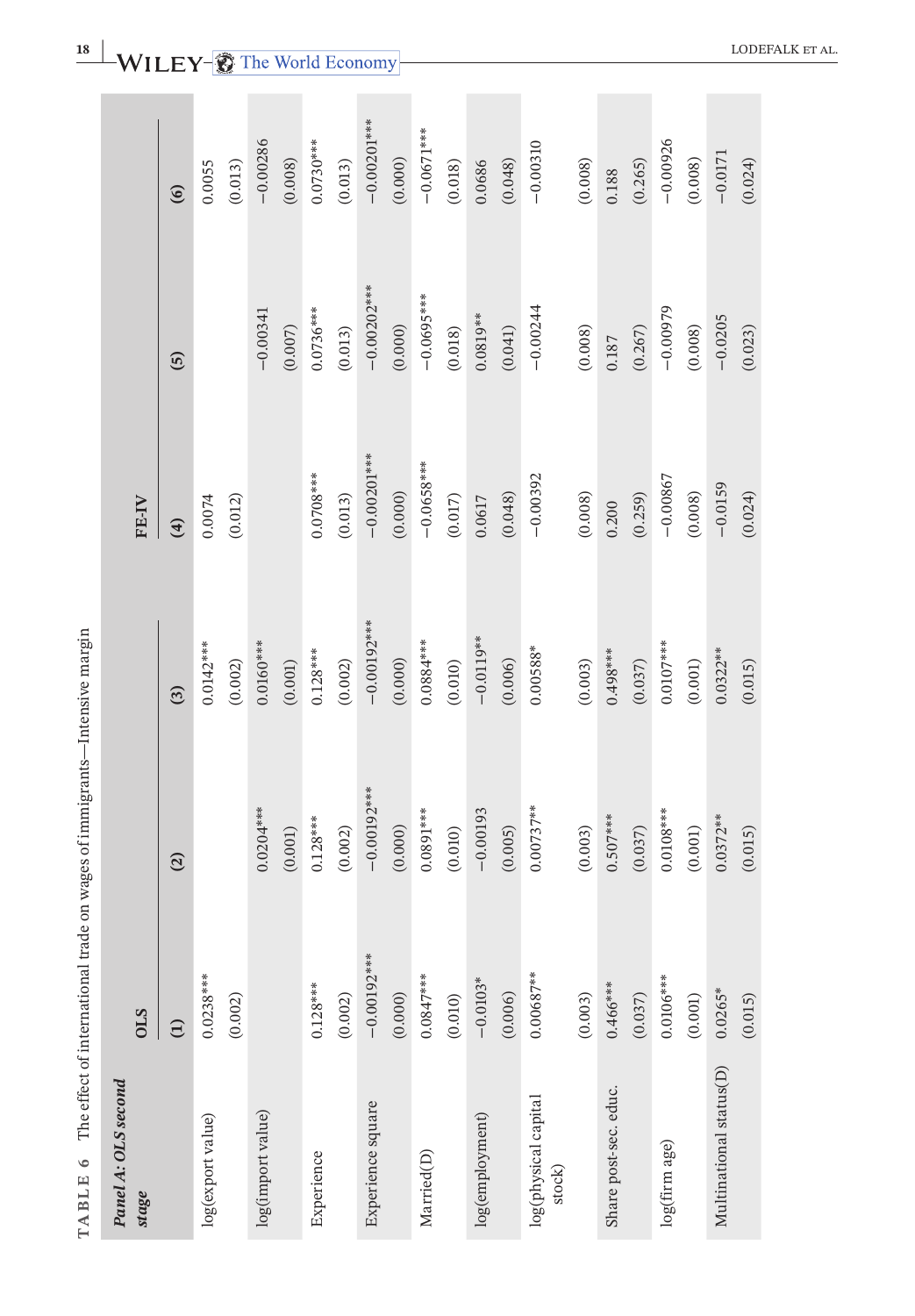| Panel A: OLS second<br>stage | <b>OLS</b>           |                         |                         | FE-IV                 |                    |                       |
|------------------------------|----------------------|-------------------------|-------------------------|-----------------------|--------------------|-----------------------|
|                              | $\widehat{\Xi}$      | $\widehat{c}$           | $\binom{3}{2}$          | $\overline{4}$        | $\overline{5}$     | $\odot$               |
| log(labour productivity)     | 0.00279**<br>(0.001) | $0.00285***$<br>(0.001) | $0.00253***$<br>(0.001) | $0.00335*$<br>(0.002) | 0.00325<br>(0.002) | 0.00316<br>(0.002)    |
| Observations                 | 126,910              | 126,910                 | 126,910                 | 82,478                | 81,669             | 81,476                |
| Adjusted R <sup>2</sup>      | .077                 | .078                    | .078                    | 573                   | .573               | 573                   |
| Panel B: first stage         |                      |                         | log (export value)      |                       | log (import value) |                       |
|                              |                      |                         | $\widehat{\Xi}$         | $\widehat{c}$         | $\mathfrak{S}$     | $\hat{a}$             |
| log (world import demand)    |                      |                         | $0.475***$              | $0.462***$            |                    | $0.054***$            |
|                              |                      |                         | (0.012)                 | (0.012)               |                    | $\left( 0.011\right)$ |
| log (world export supply)    |                      |                         |                         | $0.018***$            | $0.431***$         | $0.433***$            |
|                              |                      |                         |                         | (0.006)               | (0.013)            | (0.013)               |
| F-statistic for instruments  |                      |                         | 184.42                  | 161.59                | 134.56             | 129.71                |
| Observations                 |                      |                         | 82,478                  | 81,476                | 81,669             | 81,476                |
| Adjusted $R^2$               |                      |                         | 006.                    | .904                  | .868               | .867                  |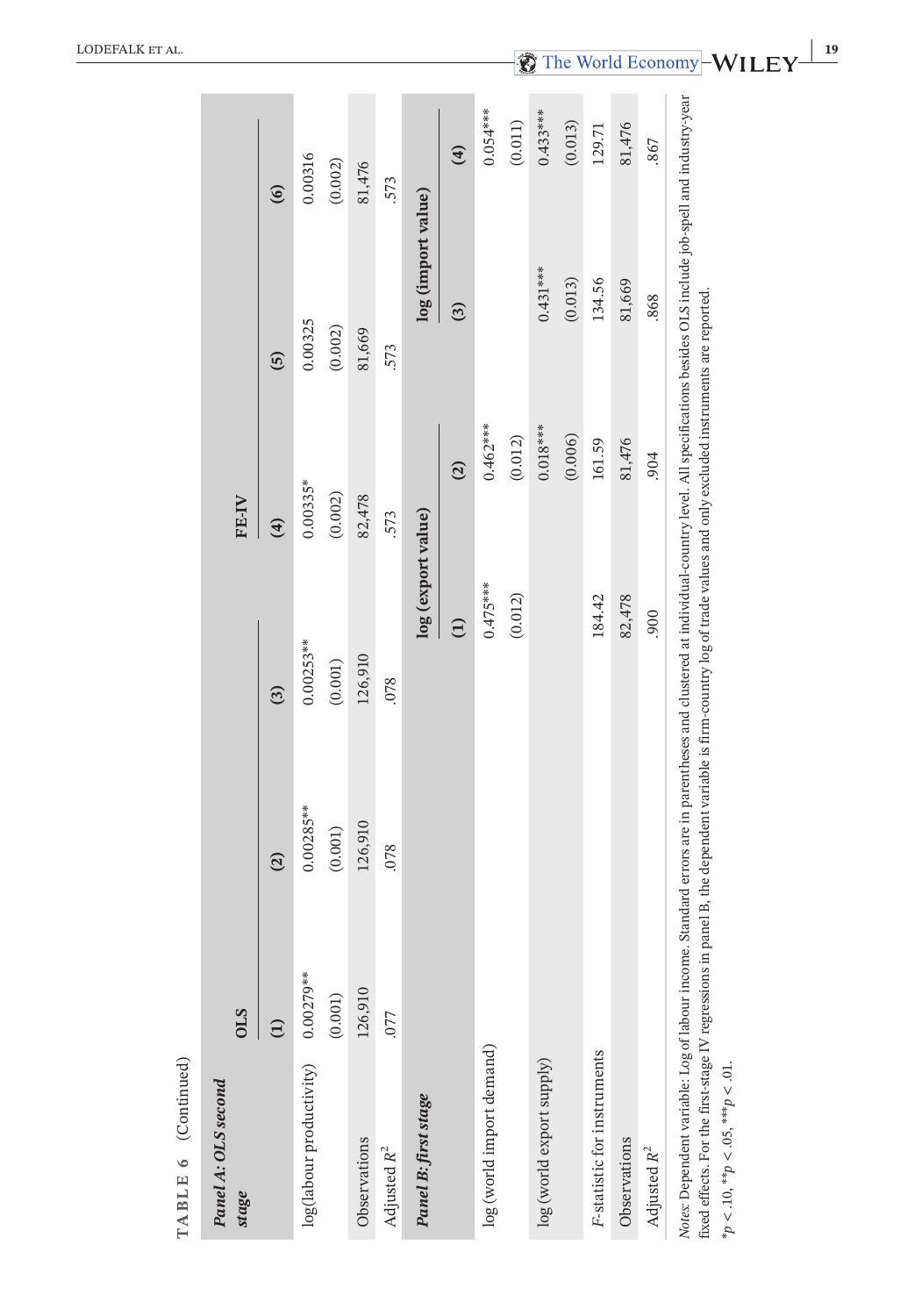| ١                    |  |
|----------------------|--|
|                      |  |
| י<br>י               |  |
|                      |  |
|                      |  |
|                      |  |
| ţ                    |  |
|                      |  |
| l                    |  |
| ¢                    |  |
|                      |  |
| )                    |  |
|                      |  |
|                      |  |
|                      |  |
|                      |  |
|                      |  |
|                      |  |
| <b>Contract</b><br>١ |  |
| I                    |  |
|                      |  |
| ı                    |  |
|                      |  |
| Ï                    |  |
| $\frac{1}{2}$        |  |
|                      |  |
|                      |  |
| ١                    |  |
| j                    |  |
|                      |  |
|                      |  |
|                      |  |
| l<br>ļ               |  |
| i                    |  |
|                      |  |
| l                    |  |
| ļ                    |  |
|                      |  |
| i<br>F               |  |
|                      |  |
|                      |  |

|                                            | Occupation    |                |                | Second-generation<br>immigrants                                                                                                                                                                    | Gender         |           |
|--------------------------------------------|---------------|----------------|----------------|----------------------------------------------------------------------------------------------------------------------------------------------------------------------------------------------------|----------------|-----------|
|                                            | $\widehat{E}$ | $\overline{c}$ | $\overline{3}$ | $\mathbf{r}$                                                                                                                                                                                       | $\overline{5}$ | $\odot$   |
|                                            | Managers      | Professionals  | <b>Other</b>   |                                                                                                                                                                                                    | <b>Males</b>   | Females   |
| Export status (Dummy)                      | $0.406***$    | $0.374***$     | $0.127***$     | 1.780***                                                                                                                                                                                           | 0.460          | $0.396*$  |
|                                            | (0.109)       | $(0.111)$      | (0.032)        | (0.108)                                                                                                                                                                                            | (0.238)        | (0.184)   |
| Import status (Dummy)                      | $0.230**$     | $0.271***$     | $0.100***$     | $1.941***$                                                                                                                                                                                         | $0.311*$       | 0.203     |
|                                            | (0.082)       | (0.077)        | (0.019)        | (0.103)                                                                                                                                                                                            | (0.153)        | (0.122)   |
| Control variables                          | Included      | Included       | Included       | Included                                                                                                                                                                                           | Included       | Included  |
| Observations                               | 4,301,307     | 4,301,307      | 4,301,307      | 4,301,307                                                                                                                                                                                          | 4,301,307      | 4,301,307 |
| Adjusted R <sup>2</sup>                    | .647          | .648           | .976           | .973                                                                                                                                                                                               | .805           | .789      |
| level.                                     |               |                |                | Notes: FE-IV estimations. Dependent variable: No. of workers born in country j. All specifications include industry-year and firm-country fixed effects. Standard errors clustered at firm-country |                |           |
| * $p < .10,$ ** $p < .05,$ *** $p < .01$ . |               |                |                |                                                                                                                                                                                                    |                |           |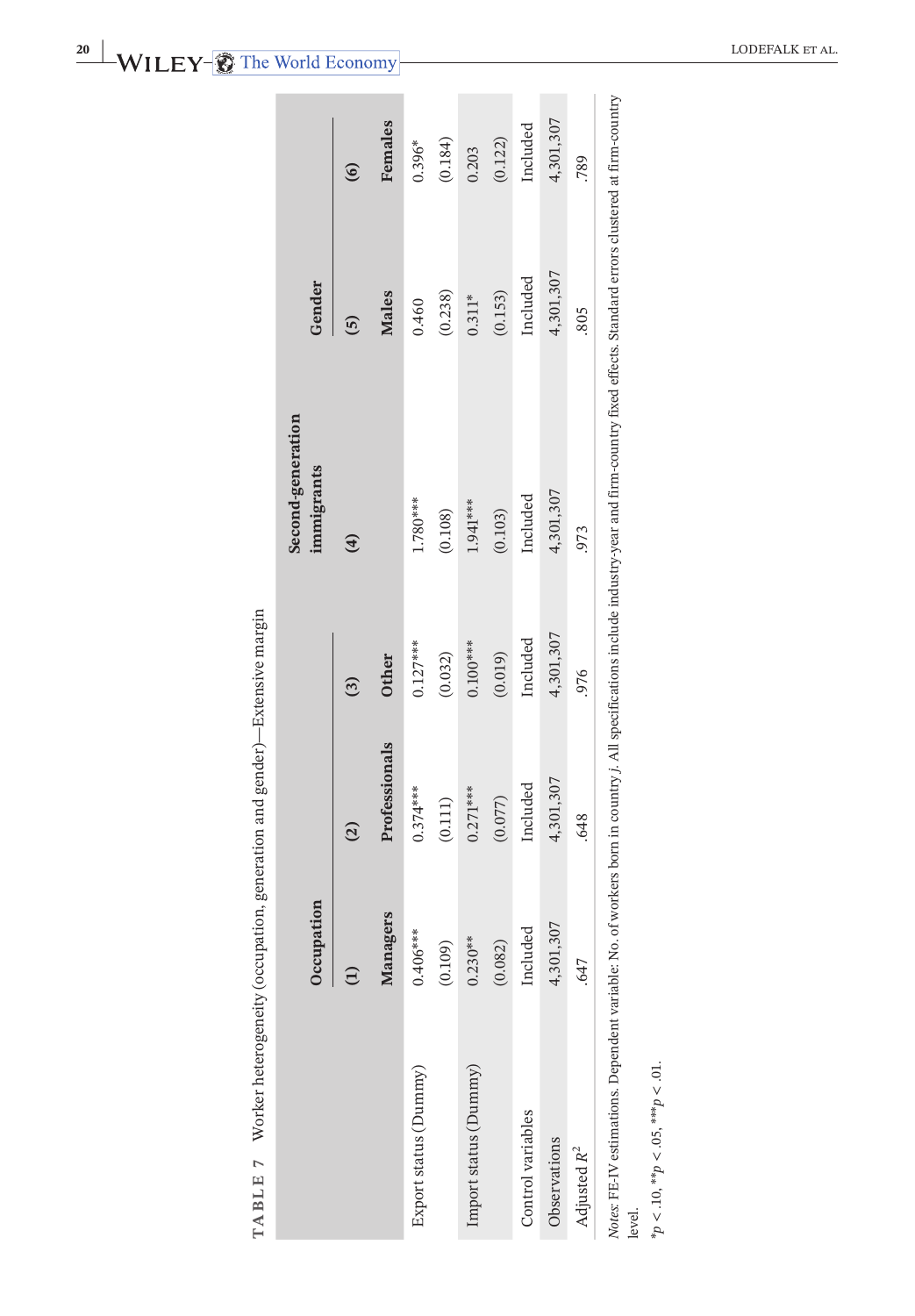|                     | Occupation      |                      |            | Second-generation<br>immigrants | Gender       |                |
|---------------------|-----------------|----------------------|------------|---------------------------------|--------------|----------------|
|                     | (1)             | (2)                  | (3)        | (4)                             | (5)          | (6)            |
|                     | <b>Managers</b> | <b>Professionals</b> | Other      |                                 | <b>Males</b> | <b>Females</b> |
| log(export value)   | $0.081***$      | $0.111***$           | $0.025***$ | $0.0411***$                     | 0.035        | 0.050          |
|                     | (0.014)         | (0.013)              | (0.003)    | (0.008)                         | (0.032)      | (0.026)        |
| log(import value)   | $0.050***$      | $0.062***$           | $0.017***$ | $0.019***$                      | $0.114***$   | $0.071***$     |
|                     | (0.012)         | (0.010)              | (0.003)    | (0.007)                         | (0.026)      | (0.022)        |
| Control variables   | Included        | Included             | Included   | Included                        | Included     | Included       |
| <b>Observations</b> | 124,311         | 124,311              | 124,311    | 124,311                         | 124,311      | 124,311        |
| Adjusted $R^2$      | .973            | .983                 | .968       | .830                            | .808         | .790           |

#### **TABLE 8** Worker heterogeneity (occupation, generation and gender)—Intensive margin

*Notes:* FE-IV estimations. Dependent variable: No. of workers born in country *j*. All specifications include industry-year and firm-country fixed effects. Standard errors clustered at firm-country level. \**p* < .10, \*\**p* < .05, \*\*\**p* < .01.

#### **TABLE 9** Worker heterogeneity (regions)—Extensive margin

|                       | Africa    | Asia       | <b>Europe</b> | <b>North</b><br>America | South<br>America |
|-----------------------|-----------|------------|---------------|-------------------------|------------------|
|                       |           |            |               |                         |                  |
| Export status (Dummy) | 0.119     | $0.246***$ | $0.359***$    | $0.296***$              | 0.436            |
|                       | (0.244)   | (0.087)    | (0.054)       | (0.086)                 | (0.249)          |
| Import status (Dummy) | 0.235     | $0.186***$ | $0.178***$    | 0.103                   | $0.273*$         |
|                       | (0.181)   | (0.063)    | (0.028)       | (0.054)                 | (0.132)          |
| Control variables     | Included  | Included   | Included      | Included                | Included         |
| <b>Observations</b>   | 1,033,065 | 976,716    | 920,367       | 488,358                 | 225,396          |
| Adjusted $R^2$        | .967      | .982       | .971          | .986                    | .985             |

*Notes:* FE-IV estimations. Dependent variable: Log of No. of workers born in region *m*. All specifications include industry-year and firm-country fixed effects. Standard errors clustered at firm-country level.

\**p* < .10, \*\**p* < .05, \*\*\**p* < .01.

Another reason for a lack of a wage effect could be that although international trade make immigrant workers more important for firms, the supply of immigrants is large enough to keep wages at bay. For example, a pool of immigrants outside of the labour force can put a downward pressure on immigrant worker wages. We think this is a plausible explanation for the lack of a wage effect. As discussed previously, the employment rate in Sweden is substantially lower for immigrants than for native-born citizens, which supports the possibility that a pool of underutilised immigrants have a tendency to put a downward pressure on immigrant wages.

# **4.2**  | **Heterogeneous effects**

We continue our analysis by examining if the effect on employment differs between different types of immigrants (Tables 7 and 8), countries (Tables 9–12) and firms (Tables 13 and 14).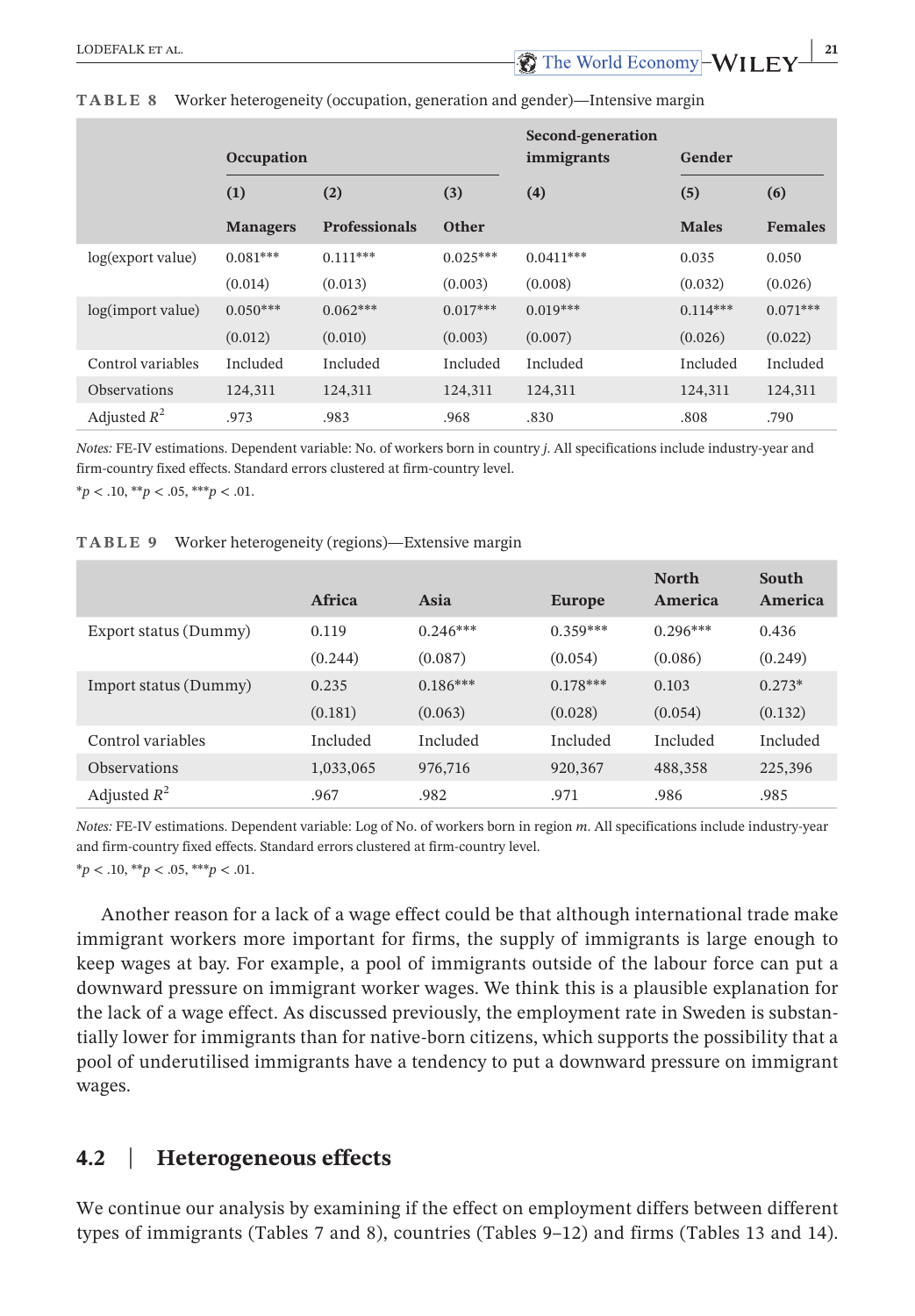|                     | Africa   | Asia       | <b>Europe</b> | <b>North</b><br>America | South<br>America |
|---------------------|----------|------------|---------------|-------------------------|------------------|
| log(export value)   | $0.007*$ | $0.033***$ | $0.058***$    | $0.040**$               | 0.046            |
|                     | (0.032)  | (0.010)    | (0.006)       | (0.011)                 | (0.025)          |
| log(import value)   | 0.004    | $0.033**$  | $0.038***$    | $0.033*$                | 0.059            |
|                     | (0.052)  | (0.010)    | (0.004)       | (0.012)                 | (0.024)          |
| Control variables   | Included | Included   | Included      | Included                | Included         |
| <b>Observations</b> | 1427     | 16.584     | 89.636        | 10,977                  | 1978             |
| Adjusted $R^2$      | .978     | .972       | .970          | .964                    | .978             |

#### **TABLE 10** Worker heterogeneity (regions)—Intensive margin

*Notes:* FE-IV estimations. Dependent variable: Log of No. of workers born in region *m*. All specifications include industry-year and firm-country fixed effects. Standard errors clustered at firm-country level.

\**p* < .10, \*\**p* < .05, \*\*\**p* < .01.

The results are relatively stable between OLS and IV, and therefore, we only display the IV results below.

# 4.2.1 | Workers

One might assume that increased trade would have a particularly positive effect on skilled immigrants, who are well suited to engage in cross-country business ventures. We therefore started by dividing immigrants according to skills, measured by level of education. There was, perhaps surprisingly, no difference between different skill groups.<sup>16</sup> One potential source of bias is that foreign education is self-reported by immigrants rather than reported by foreign authorities to one of the Swedish data registers.<sup>17</sup> We therefore instead turn to an alternative measure of qualifications, namely the type of occupations of the immigrant employees. The results are presented in the first three columns of Tables 7 and 8. Here, we do find a positive effect on all three groups of occupations, both from trade at the extensive and intensive margin, and both from import and export. As expected, the effect is larger for professionals and managers than for less-qualified occupations.

We continue by examining the effect of international trade on employment of secondgeneration immigrants. One would expect that knowledge of foreign countries will be passed on to children of immigrants. On the one hand, therefore, it seems reasonable to expect the secondgeneration immigrants to have more knowledge than natives on the foreign countries but less knowledge than first-generation immigrants. On the other hand, second-generation immigrants are expected to be better integrated into the host country than their parents and this is arguably likely to promote both their employment and their ability to convey knowledge about foreign countries to their employers. Ultimately, it is therefore an empirical question whether or not their combination of foreign and domestic knowledge will show up in employment patterns.

 $17$ More exactly, immigrants self-report the highest level of education they have achieved before immigrating to Sweden. If the immigrant later is educated in Sweden, this will be registered as the immigrant's highest level of education.

 $\frac{16}{16}$ The results are available upon request.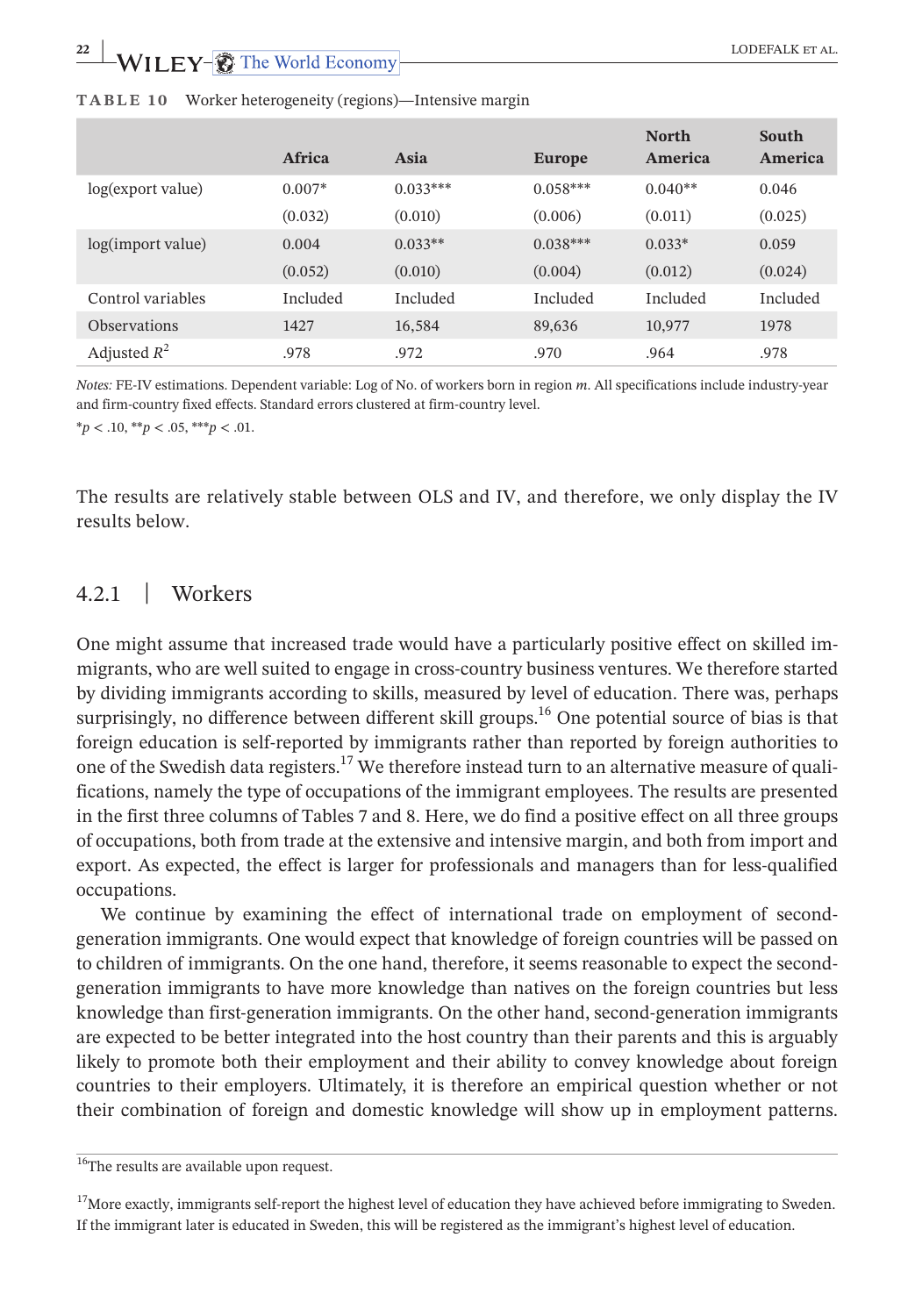|                                      | <b>Freedom</b> to<br>trade | Non-tariff<br><b>barriers</b> | <b>Trade costs</b> | <b>Cultural</b><br>distance | Communication<br>ease |
|--------------------------------------|----------------------------|-------------------------------|--------------------|-----------------------------|-----------------------|
|                                      | (1)                        | (2)                           | (3)                | (4)                         | (5)                   |
| ey/dx w.r.t Export<br>status (Dummy) | $-0.203***$                | $-0.216***$                   | 0.132              | $0.308***$                  | $0.462***$            |
|                                      | (0.068)                    | (0.010)                       | (0.084)            | (0.008)                     | (0.101)               |
| ey/dx w.r.t Import<br>status (Dummy) | $-0.249***$                | $-0.483***$                   | $-0.369$           | $-0.612***$                 | $-0.312$              |
|                                      | (0.014)                    | (0.100)                       | (0.310)            | (0.112)                     | (0.302)               |
| Export status $(D)^*$                | $-0.290***$                |                               |                    |                             |                       |
| log(trade freedom)                   | (0.082)                    |                               |                    |                             |                       |
| log(import value)*                   | 0.106                      |                               |                    |                             |                       |
| log(trade freedom)                   | (0.201)                    |                               |                    |                             |                       |
| Export status $(D)^*$                |                            | $-0.132***$                   |                    |                             |                       |
| log(non-tariff<br>barriers)          |                            | (0.024)                       |                    |                             |                       |
| log(import value)*                   |                            | 0.102                         |                    |                             |                       |
| log(non-tariff<br>barriers)          |                            | (0.312)                       |                    |                             |                       |
| Export status $(D)^*$                |                            |                               | 0.119              |                             |                       |
| log(trade costs)                     |                            |                               | (0.244)            |                             |                       |
| log(import value)*                   |                            |                               | $0.185***$         |                             |                       |
| log(trade costs)                     |                            |                               | (0.052)            |                             |                       |
| Export status $(D)^*$                |                            |                               |                    | $-0.213$                    |                       |
| log(cultural distance)               |                            |                               |                    | (0.282)                     |                       |
| log(import value)*                   |                            |                               |                    | 0.162                       |                       |
| log(cultural distance)               |                            |                               |                    | (0.266)                     |                       |
| Export status $(D)^*$                |                            |                               |                    |                             | 0.023                 |
| log(communication<br>ease)           |                            |                               |                    |                             | (0.030)               |
| log(import value)*                   |                            |                               |                    |                             | $-0.034$              |
| log(communication<br>ease)           |                            |                               |                    |                             | (0.030)               |
| Control variables                    | Included                   | Included                      | Included           | Included                    | Included              |
| Observations                         | 3,106,310                  | 2,765,312                     | 3,004,342          | 2,910,876                   | 3,100,206             |
| Adjusted $R^2$                       | .678                       | .712                          | .879               | .856                        | .779                  |

#### **TABLE 1 1** Country heterogeneity (trade barriers)—Extensive margin

*Notes:* FE-IV estimations. Dependent variable: Log of no. of workers born in country *j*. The export and import variables interact with the different variables stated in the column headline. Trade freedom: index (0–100), where higher values correspond to freer trade. Non-tariff barriers: index (0–10), where higher values correspond to lower barriers. See the definitions of other trade-obstacle variables in Table A2. All specifications in Columns (1–3) include industry-year and firm-country fixed effects. Industry-year and firm fixed effects are included in the specifications of Column (4) and Column (5). Standard errors clustered at firm-country level.

\**p* < .10, \*\**p* < .05, \*\*\**p* < .01.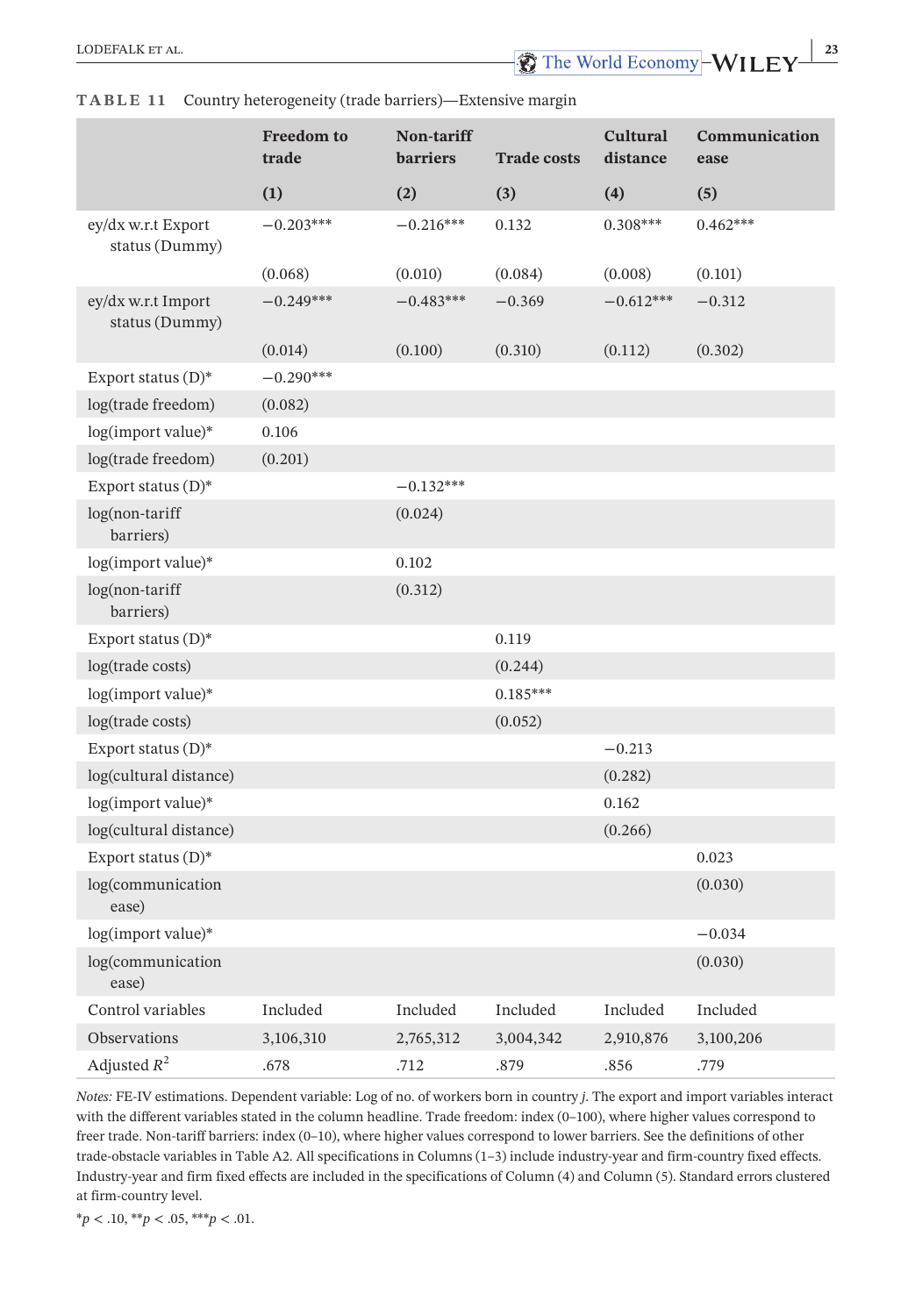# **24 WILEY- C** The World Economy **CODEFALK ET AL.**

Column (4) in Tables 9 and 10 suggests that also second-generation immigrants have knowledge relevant for firm trade. Increased trade, both at the extensive and intensive margin, increases employment of second-generation immigrants. Moreover, the estimates suggest that the employment effect of international trade is roughly as large on second- as on first-generation immigrants. We cautiously interpret these results as indicating that international trade promotes the hiring of immigrants, irrespective of their foreign-Sweden experience mix (either having firsthand knowledge of the foreign country or having second-hand knowledge of the foreign country and grown up in Sweden).

The next two columns examine the effect by gender. Some of the coefficients are not statistically significant, but the overall results suggest that employment of both immigrant men and women increases with trade, and, with one exception, the effect is slightly larger for men than for women. One possible explanation for the larger impact on immigrant men is that they are likely to have more foreign work experience. The reason is that in many countries, men tend to participate more in the labour market than do women. More foreign work experience could make immigrant men more attractive than immigrant women to firms wanting to hire immigrants to access those foreign markets. Another possible explanation, suggested in the literature, is that firms engaged in trade prefer to hire men since women are seen as being less flexible when it comes to working hours, and such flexibility is particularly important in firms engaged in crossborder trade (Bøler et al., 2018).

## 4.2.2 | Countries

The various hurdles for trade might be expected to differ between countries (Arkolakis, 2010). For instance, it is possible that countries at a large physical or cultural distance from Sweden or countries with a relatively regulated trade regime might require greater effort and more investment for firms wanting to trade with this country. It is then possible that the employment effects are larger for trade with such countries.

Our first take on this issue is by looking at international trade with different regions in Tables 9 and 10. There is no sign that trade with more distant regions has a large effect. For instance, the largest employment effect is seen for trade with physically and culturally close Europe (and notso-culturally close South America). Moreover, trade with distant Africa and Asia has a relatively low effect on employment. It might be interesting to note that the effect is low for employment of immigrants from Africa, the region whose immigrants have the lowest degree of labour market integration, as seen in Table 2. That trade increases employment the most for European immigrants might seem somewhat surprising. However, we consider it consistent with Swedish manufacturing firms being both overrepresented in high-technological production, whose products are relatively exposed to informational frictions to trade due to their heterogeneous and contractintensive nature, and trading the most with other EU countries. When these firms export to other EU countries, they can therefore be expected to be exposed to relatively high trade frictions, and benefit especially much from having immigrants employed.

Whereas the estimations in Tables 9 and 10 capture a variety of time-variant cultural and socio-economic factors, our first three estimations in Tables 11 and 12 focus more on differences in actual trade costs. Each column reports results reflecting export and import variables with country-specific variables on the ease and costs of international trade.

More specifically, our interaction variables in Columns (1–3) include formal trade barriers such as tariffs, non-tariff barriers and a top-down measure of trade costs. The first two variables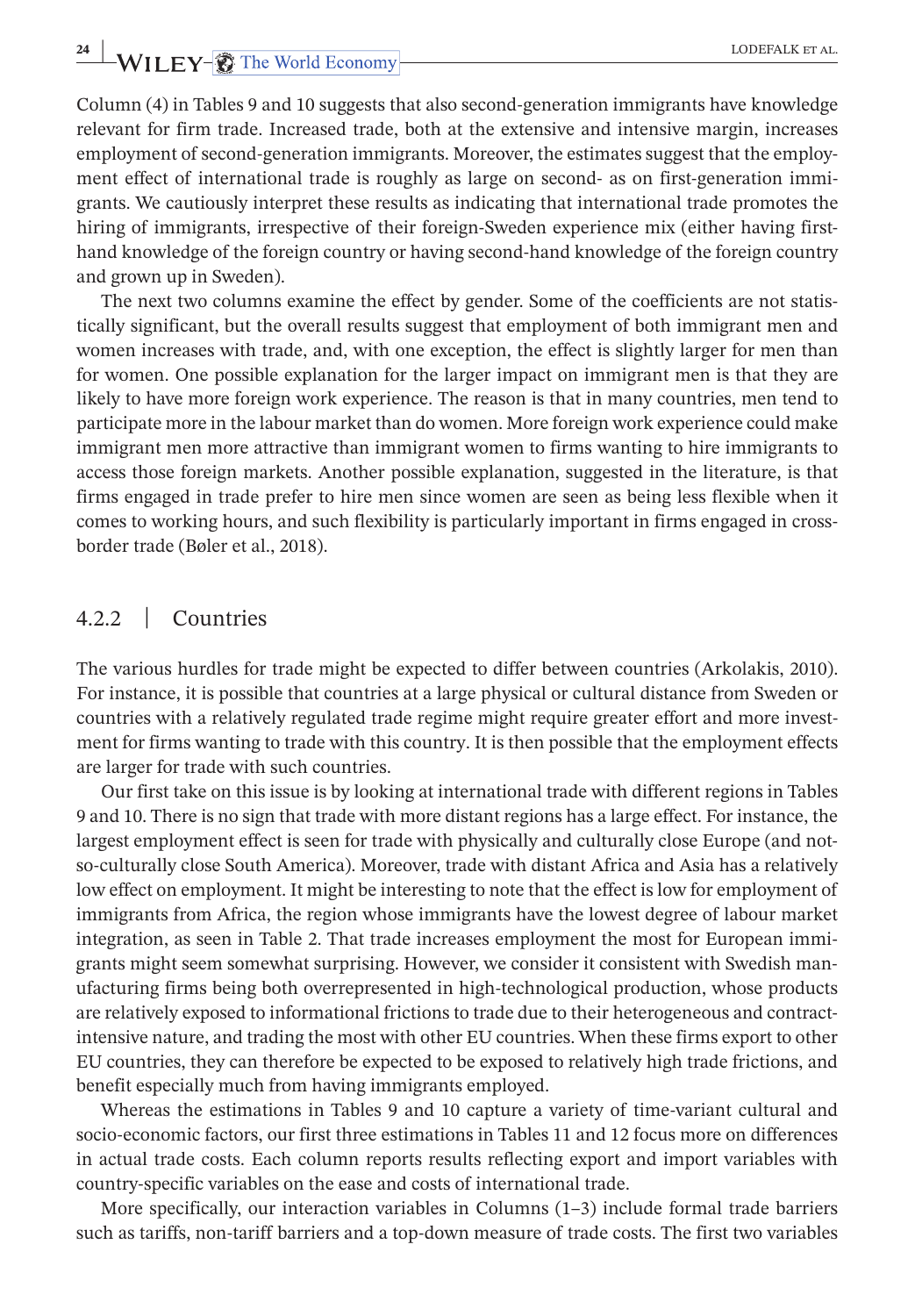#### **Freedom to trade Non-tariff barriers Trade costs Cultural distance Communication ease (1) (2) (3) (4) (5)** ey/dx w.r.t log(export value)  $-0.086**$   $-0.168**$  0.033 0.034\*\*\* 0.031\*\*\*  $(0.032)$   $(0.080)$   $(0.084)$   $(0.008)$   $(0.010)$ ey/dx w.r.t log(import value)  $-0.049$   $-0.176$   $-0.269$   $-0.012**$   $-0.024***$  $(0.044)$   $(0.154)$   $(0.315)$   $(0.006)$   $(0.008)$ log(export value)\* −0.028\*\* log(trade freedom) (0.010) log(import value)\* 0.004 log(trade freedom) (0.011) log(export value)\* −0.053\*\*\* log(non-tariff barriers) (0.008) log(import value)\* 0.036 log(non-tariff barriers)  $(0.046)$ log(export value)\* −0.013 log(trade costs) (0.030) log(import value)\* 0.016\* log(trade costs) (0.005) log(export value)\* −0.002 log(cultural distance) (0.005) log(import value)\* 0.006 log(cultural distance) (0.006) log(export value)\* 0.002 log(communication ease) (0.001) log(import value)\* −0.002 log(communication ease) (0.002) Control variables Included Included Included Included Included Observations 80,676 79,892 80,430 111,453 89,885 Adjusted  $R^2$  .822 .690 .822 .883 .897

#### **TABLE 12** Country heterogeneity (trade barriers)—Intensive margin

*Notes:* FE-IV estimations. Dependent variable: Log of no. of workers born in country *j*. The export and import variable are interacted with the different variables stated in the column headline. Trade freedom: index (0–100), where higher values correspond to freer trade. Non-tariff barriers: index (0–10), where higher values correspond to lower barriers. See the definitions of other trade-obstacle variables in Table A2 and A3. FE-IV estimations. All specifications in Columns (1–3) include industry-year and firm-country fixed effects. Industry-year and firm fixed effects are included in the specifications of Column (4) and Column (5). Standard errors clustered at firm-country level.

\**p* < .10, \*\**p* < .05, \*\*\**p* < .01.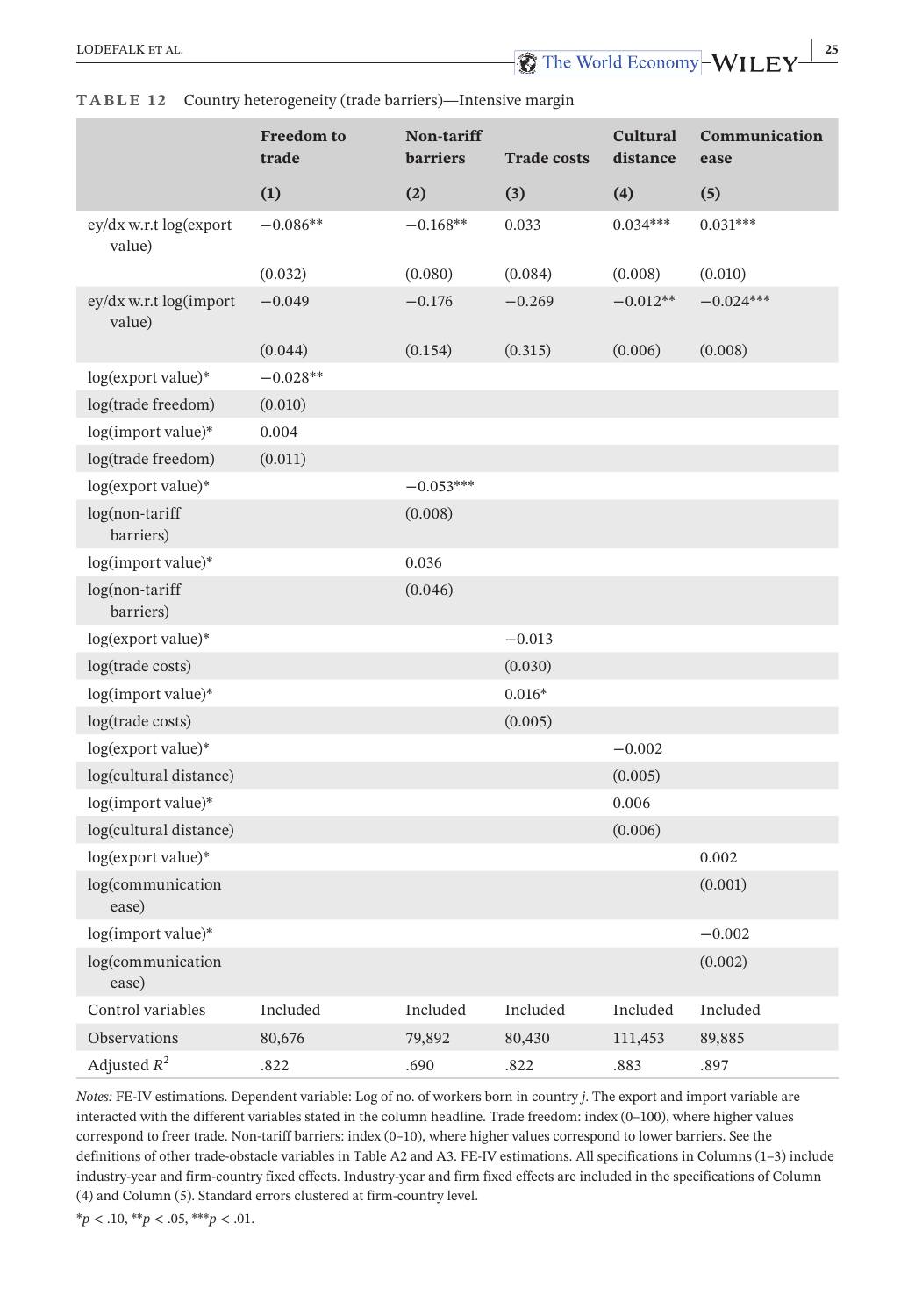| l<br>J<br>$\frac{1}{2}$<br>l<br>l<br>í<br>í<br>l<br>i<br>i<br>California<br>ı<br>)<br>ı<br>I<br>í<br>í<br>١<br>ł | ¢ |
|------------------------------------------------------------------------------------------------------------------|---|
|                                                                                                                  |   |
|                                                                                                                  |   |
|                                                                                                                  |   |
|                                                                                                                  |   |
|                                                                                                                  |   |
|                                                                                                                  | F |

|                                                                                                                                                                                              | level<br>Firm skill |               | Firm size |           |            | Firm ownership |           | Multinational status                                                                                                                        |            |
|----------------------------------------------------------------------------------------------------------------------------------------------------------------------------------------------|---------------------|---------------|-----------|-----------|------------|----------------|-----------|---------------------------------------------------------------------------------------------------------------------------------------------|------------|
|                                                                                                                                                                                              |                     | $\widehat{c}$ | ධි        | €         | ຼິດ        | ල              | E         | $\circledS$                                                                                                                                 | $\odot$    |
|                                                                                                                                                                                              | ed<br>High skill    | Low skilled   | Small     | Medium    | Large      | Foreign        | Domestic  | Multinational                                                                                                                               | Local      |
| Export status (Dummy)                                                                                                                                                                        | 1.034               | $2.125***$    | 0.671     | 2.689***  | 4.162****  | 0.416          | 0.299     | $1.720**$                                                                                                                                   | $2.442***$ |
|                                                                                                                                                                                              | (0.718)             | (0.263)       | (0.432)   | (0.317)   | (0.534)    | (0.466)        | (0.299)   | (0.293)                                                                                                                                     | (0.463)    |
| Import status (Dummy)                                                                                                                                                                        | $3.357***$          | 1.766***      | 1.079***  | $0.954*$  | $3.261***$ | $1.015***$     | 0.049     | $2.232***$                                                                                                                                  | $1.238***$ |
|                                                                                                                                                                                              | (0.367)             | (0.128)       | (0.213)   | (0.152)   | (0.253)    | (0.340)        | (0.172)   | (0.143)                                                                                                                                     | (0.225)    |
| Control variables                                                                                                                                                                            | Included            | Included      | Included  | Included  | Included   | Included       | Included  | Included                                                                                                                                    | Included   |
| Observations                                                                                                                                                                                 | 147,476             | 4,141,923     | 1,589,718 | 2,102,223 | 642,345    | 1,144,771      | 3,118,064 | 2,315,648                                                                                                                                   | 1,923,371  |
| Adjusted $R^2$                                                                                                                                                                               | .761                | 731           | 578       | .685      | .804       | 758            | 720       | 751                                                                                                                                         | .685       |
| industry-year and firm-country fixed effects. Standard errors clustered at firm-country level.<br>Notes: FE-IV estimations. Dependent variable:<br>* $p < 10,$ ** $p < 0.05,$ *** $p < 01$ . |                     |               |           |           |            |                |           | Log of no. of workers born in country j. High-skill firms: at least 50% employees with post-secondary education. All specifications include |            |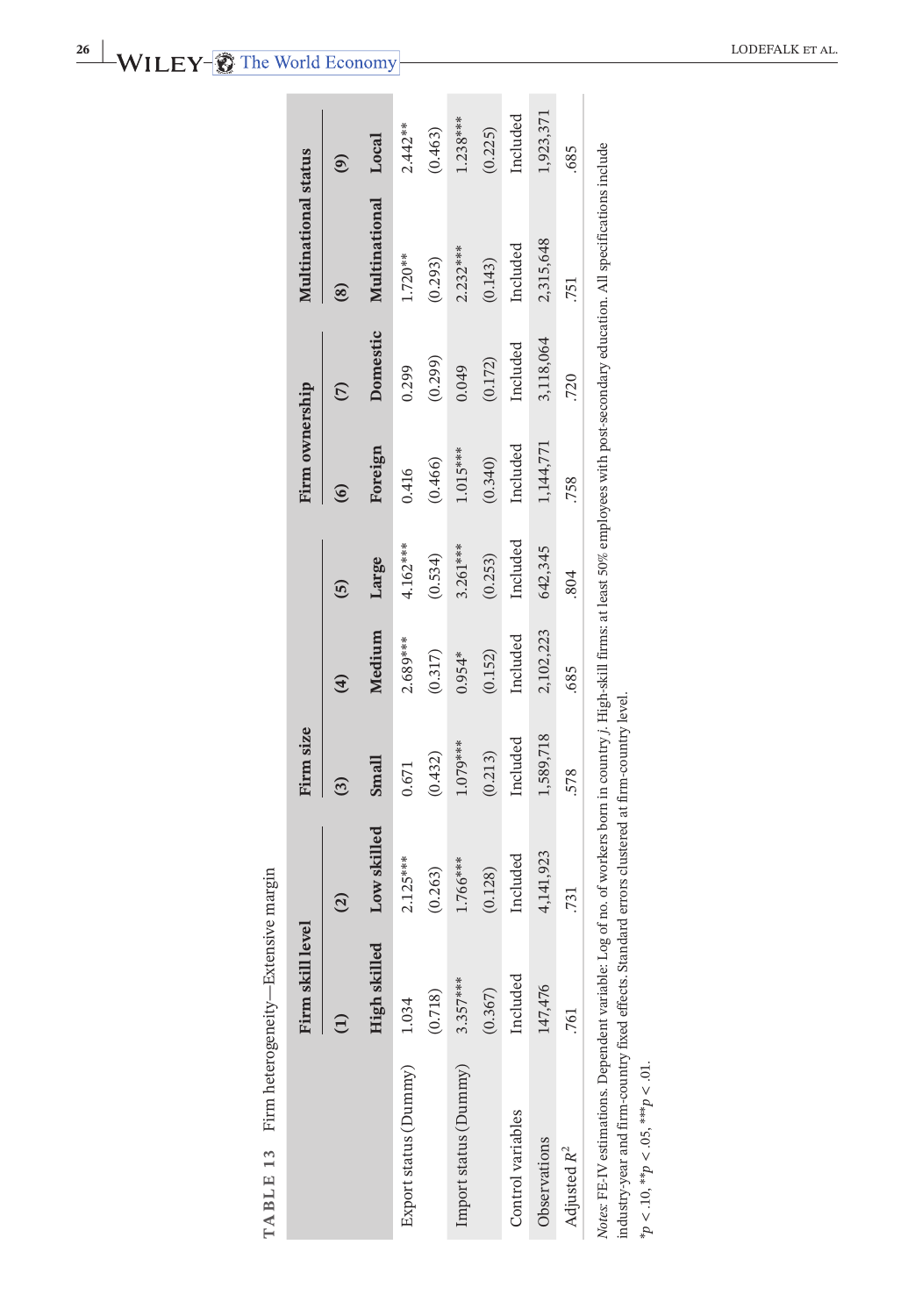|                                                                                                                                                                                                                                                                                             | Firm skill level |               | Firm size              |               |                 | Firm ownership |                         | Multinational status |                                                |
|---------------------------------------------------------------------------------------------------------------------------------------------------------------------------------------------------------------------------------------------------------------------------------------------|------------------|---------------|------------------------|---------------|-----------------|----------------|-------------------------|----------------------|------------------------------------------------|
|                                                                                                                                                                                                                                                                                             |                  | $\widehat{c}$ | $\widehat{\mathbf{C}}$ | $\widehat{a}$ | ຼົດ             |                | $\widehat{\mathcal{L}}$ | $\circledS$          | $\left( \begin{matrix} 9 \end{matrix} \right)$ |
|                                                                                                                                                                                                                                                                                             | High skilled     | Low skilled   | Small                  | Medium        | Large           | Foreign        | Domestic                | Multinational        | Local                                          |
| log(export value)                                                                                                                                                                                                                                                                           | $-0.072$         | 0.055         | 0.040                  | $-0.004$      | 0.041           | 0.035          | $0.053***$              | 0.067                | $-0.049$                                       |
|                                                                                                                                                                                                                                                                                             | (0.122)          | (0.035)       | (0.044)                | (0.034)       | (0.046)         | (0.057)        | (0.040)                 | (0.040)              | (0.068)                                        |
| log(import value)                                                                                                                                                                                                                                                                           | 0.019            | $0.111***$    | 0.030                  | $0.079*$      | $0.080***$      | $0.183***$     | $0.090***$              | $0.096***$           | $0.112*$                                       |
|                                                                                                                                                                                                                                                                                             | (0.139)          | (0.028)       | (0.035)                | (0.032)       | (0.037)         | (0.049)        | (0.034)                 | (0.032)              | (0.058)                                        |
| Control variables                                                                                                                                                                                                                                                                           | Included         | Included      | Included               | Included      | Included        | Included       | Included                | Included             | Included                                       |
| Observations                                                                                                                                                                                                                                                                                | 7566             | 115,923       | 23,356                 | 55,391        | 42,913          | 44,903         | 76,818                  | 90,357               | 30,603                                         |
| Adjusted R <sup>2</sup>                                                                                                                                                                                                                                                                     | .847             | .808          | 657                    |               | $\overline{11}$ | 854            | .815                    | 814                  | 820                                            |
| Notes: FE-IV estimations. Dependent variable: Log of no. of workers born in country j. High-skill firms: at least 50% employees with post-secondary education. All specifications include<br>industry-year and firm-country fixed effects. Standard errors clustered at firm-country level. |                  |               |                        |               |                 |                |                         |                      |                                                |
| * $p < 10$ , ** $p < 0.05$ , *** $p < 01$ .                                                                                                                                                                                                                                                 |                  |               |                        |               |                 |                |                         |                      |                                                |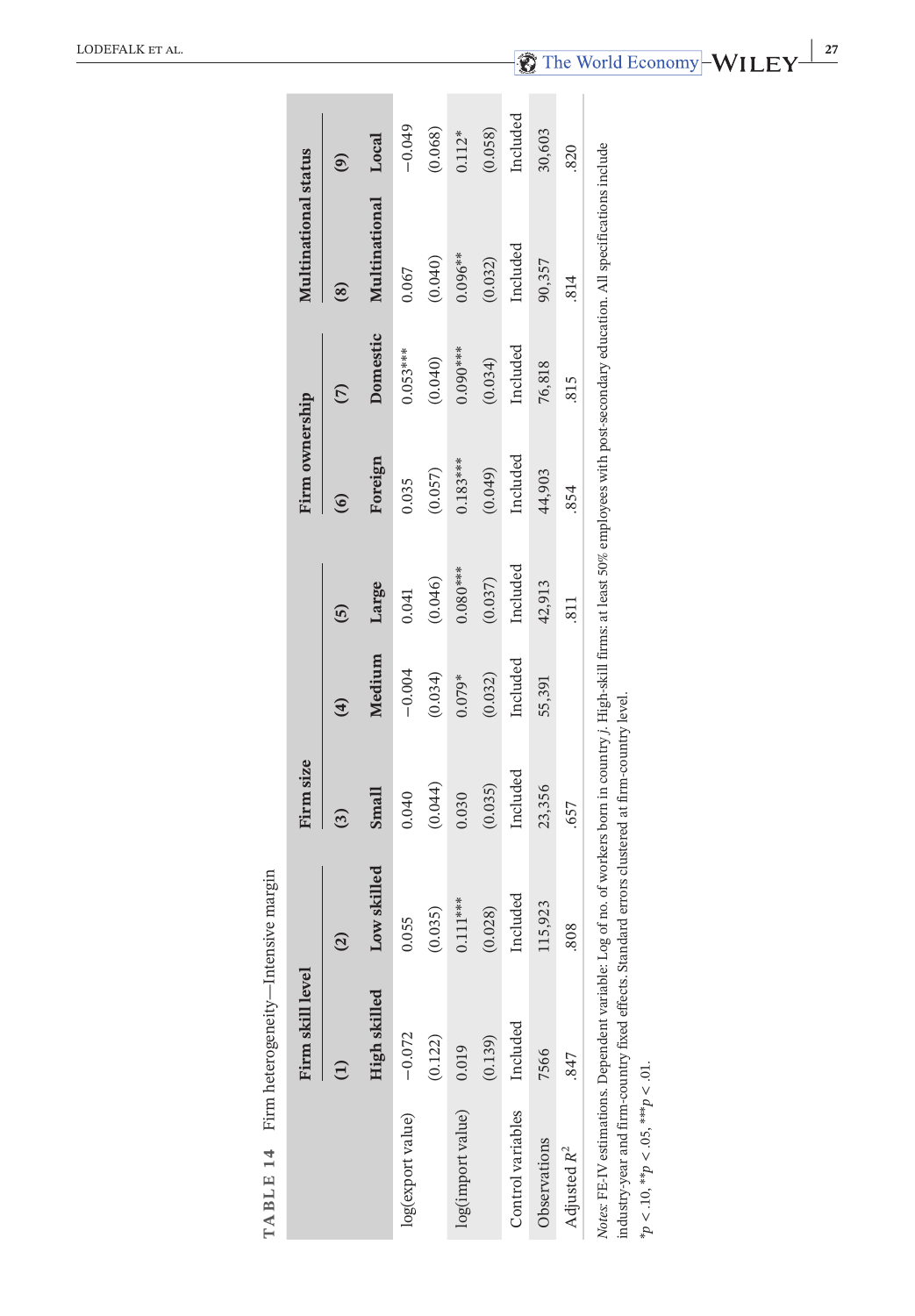**28 WILEY- C** The World Economy **CODEFALK ET AL.** 

are measured as an index where high figures reflect low barriers.<sup>18</sup> Hence, a negative coefficient on the interaction variable with 'freedom to trade' and 'non-tariff barriers' means that the effect of trade with countries having high barriers on employment is positive. The variable 'trade costs' is constructed such that high values mean high costs of trade. Hence, a positive coefficient on the interaction variable with 'trade costs' means that the effect on employment is positive.

The included variables are not all statistically significant, but the overall result is in line with our expectations: trade with countries with high trade barriers has a comparable large effect on employment of immigrants, as seen from the negative and statistically significant coefficient between export and 'freedom to trade' and export and 'non-tariff barriers', as well as from the positive coefficient on the interaction variable with import and 'trade costs'.

We continue in Columns(4) and (5) by examining two aspects of informal trade costs. The first estimation examines the cultural distance between Sweden and other countries. It might be the case that the larger the cultural distance, the more important are employees with a background from the country in question. However, we do not find any support for this hypothesis as seen from the statistically insignificant coefficients on the interaction variables. The next estimation examines the role of languages. It has been shown that the ability for people from two countries to communicate by mastering or at the least understanding each other language is associated with bilateral foreign trade (Hutchinson, 2002; Melitz, 2008). The need for foreign employees might be relatively large when firms in Sweden trade with countries where the two countries' populations do neither share a first, nor a second language of communication. To examine this informal trade barrier, we use the measure of Melitz and Toubal (2014) on communication ease, which captures the likelihood that two persons from two countries are able to talk in some language. Again, however, we do not find support for such an effect.

# 4.2.3 | Firms

We continue in Tables 13 and 14 by examining the effect on different types of firms. Table 13 examines the effect of the extensive margin of trade and Table 14 of the intensive margin. The first two columns examine the effect on high-skilled and low-skilled firms, measured using their share of employees with post-secondary education. It might be the case that high-skilled firms already have the necessary competence to export to foreign markets and are, therefore, in less need of recruiting immigrants when foreign demand increases. The difference between the two firm types is not consistent for the intensive and extensive margin of trade and for import and export, but the overall findings suggest that the effect is positive for both groups of firms but is larger for low-skilled firms than for high-skilled ones.

The next three columns continue by examining whether the effect differs between firms of different sizes. The positive correlation between firm size and exports has been well established, both theoretically and empirically (Bernard et al., 2018; Melitz, 2003). Small firms might lack the necessary resources to export and are thus less able to respond to an increase in foreign demand. We find in most specifications a positive effect of both imports and exports on employment of immigrants in all three groups of firms, but, contrary to our expectation, the effect tends to be larger in large firms than in small firms. One explanation for this result could be the fact that larger firms already are more internationally oriented, and this is likely

<sup>&</sup>lt;sup>18</sup>Data sources and definition of these variables are seen in Table A2 in the appendix.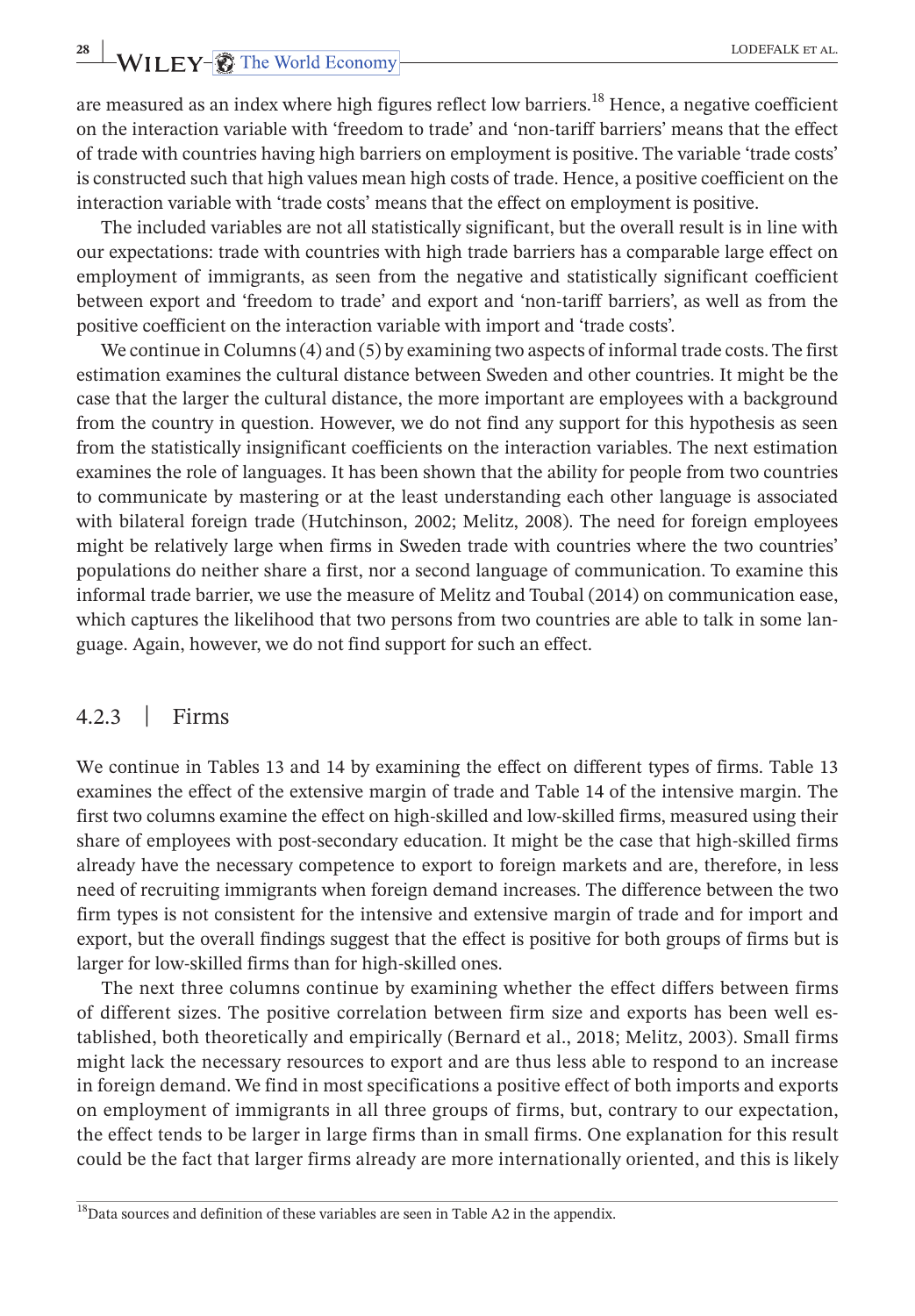to influence their recruiting patterns, paying relatively more attention to foreign knowledge and experience. Another explanation could simply be that larger (and more internationalised) firms are better managed, including a superiority in identifying and attracting key personnel, and in line with evidence of exports contributing to assortative matching between employers and employees (Bloom & Van Reenen, 2010; Davidson et al., 2012).

We continue in Columns (6–9) to examine whether there is a difference between domesticand foreign-owned firms, or between local firms and multinational firms.<sup>19</sup> One might perhaps expect that foreign firms and multinational firms already have the necessary competence for international trade, and are thus less likely to increase recruitment of immigrants when they increase exports and imports. This hypothesis does not receive empirical support. The effect is positive in most specifications for all firm types, and there is no consistent pattern of differences between firm types.

We also sorted our sample of firms by export intensities as an additional look at heterogeneous effects. In other words, the effect of international trade on employment of immigrants might differ between firms depending on how important trade is for them. However, we found no strong evidence for such a pattern: international trade affected employment in all firms, irrespective of their export intensity. The estimated coefficients for exports and imports were slightly larger for firms with high intensities, but there were no statistically significant differences between these coefficients (not shown).

We have also run all the specifications in Tables 6–10 with wages for individuals as the dependent variable. The results are not shown but available on request. All results are fragile, with the coefficients on exports and imports changing signs in different specifications and with low levels of statistical significance. Moreover, the estimates are very small in all specifications, meaning that there are no significant economic effects of international trade on immigrants' wages.

# **4.3**  | **Robustness checks**

### 4.3.1 | Weights

As previously discussed, we have used weights from the pre-sample year 1997 when we constructed our instruments. The reason is to avoid a possible endogeneity problem, but the approach comes with a cost of running the risk of missing changes in firms' trade portfolios. We therefore examine how large of a problem this might be by allowing weights to change over time in Column (1) of Tables 15 and 16, using weights with a lag, *t*−1. The estimated coefficients differ from the ones using fixed weights in our base results in Tables 3 and 4. More specifically, the effect at the extensive margin of trade becomes larger, over 200%, and the effect at the intensive margin of trade becomes smaller. The main conclusion remains, however, that trade increases employment of immigrants.

 $^{19}$  Firms with above 50% foreign ownership are defined as foreign. Firms with foreign affiliates are defined as multinational.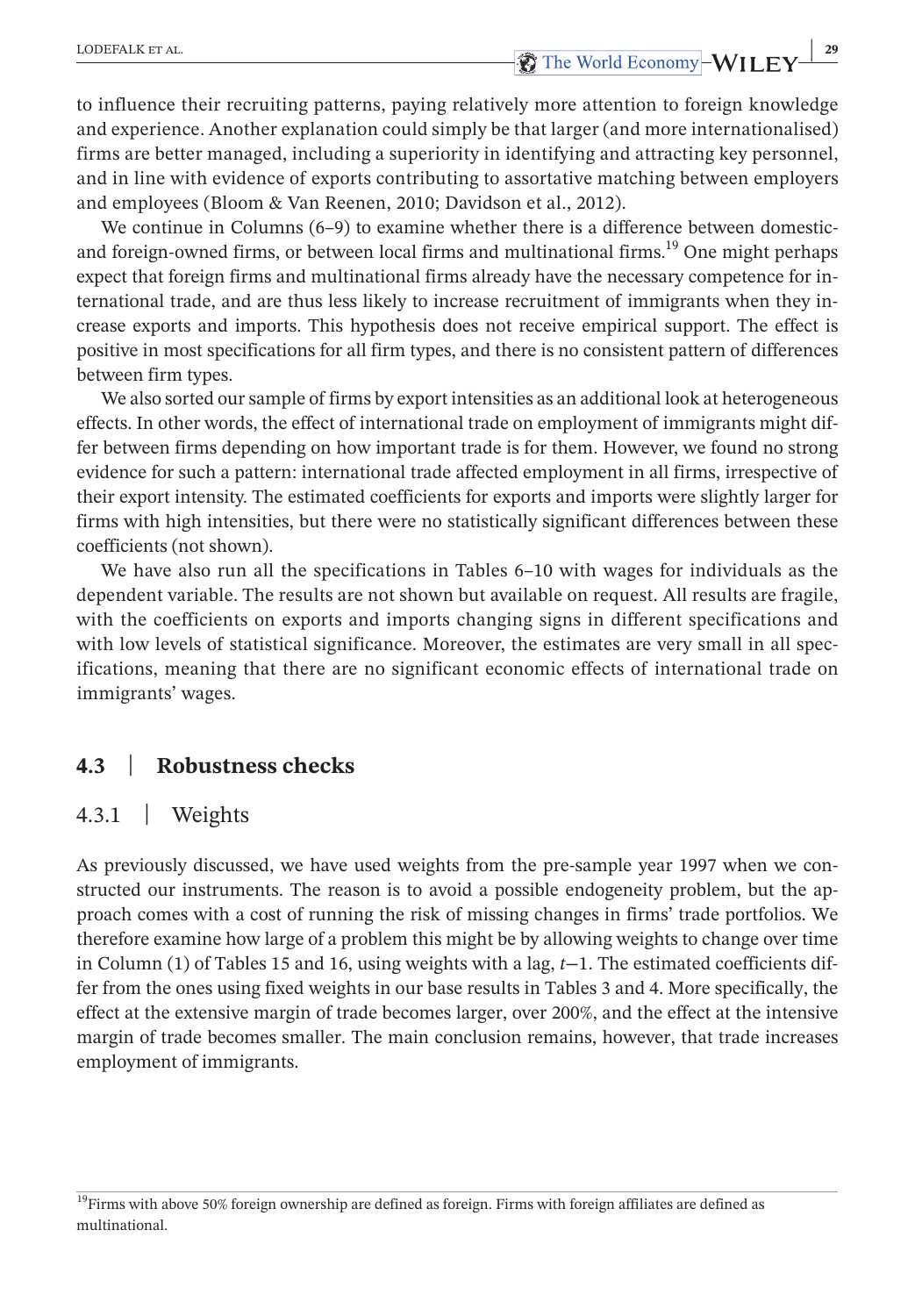|                              |                                     | <b>Using Tariffs as</b> |                |
|------------------------------|-------------------------------------|-------------------------|----------------|
| Panel A: second stage        | Weights lagged 1 year               | instruments             | <b>FE-PPML</b> |
|                              | (1)                                 | (2)                     | (3)            |
| Export status (Dummy)        | $2.435**$                           | $1.416***$              | 2.202***       |
|                              | (0.936)                             | (0.110)                 | (0.103)        |
| Import status (Dummy)        | $2.063***$                          | $0.159***$              | $0.868***$     |
|                              | (0.774)                             | (0.068)                 | (0.111)        |
| Control variables            | Included                            | Included                |                |
| Observations                 | 3,509,425                           | 1,412,568               | 3,018,320      |
| Adjusted $R^2$               | .717                                | .790                    |                |
| Pseudo $R^2$                 |                                     |                         | .902           |
| Panel B-1: first stage       | Weights lagged 1 year               |                         |                |
|                              | Export status (D)                   | Import status (D)       |                |
|                              | (1)                                 | (2)                     |                |
| log (world import demand)    | $0.002***$                          | 0.00002                 |                |
|                              | (0.002)                             | (0.0003)                |                |
| log (world export supply)    | 0.002                               | $0.005***$              |                |
|                              | (0.0003)                            | (0.0003)                |                |
| F-statistic for instruments  | 262.84                              | 248.02                  |                |
| Observations                 | 3,509,425                           | 3,509,425               |                |
| Adjusted $R^2$               | .749                                | .702                    |                |
| Panel B-2: first stage       | <b>Using Tariffs as instruments</b> |                         |                |
|                              | Export status (D)                   | Import status (D)       |                |
|                              | (1)                                 | (2)                     |                |
| log (weighted import tariff) | $-0.0004***$                        | $0.0002***$             |                |
|                              | (0.0001)                            | (0.000)                 |                |
| log (weighted export tariff) | $0.004***$                          | $-0.0008***$            |                |
|                              | (0.000)                             | (0.000)                 |                |
| F-statistic for instruments  | 16.22                               | 28.10                   |                |
| Observations                 | 1,412,568                           | 1,412,568               |                |
| Adjusted $R^2$               | .700                                | .721                    |                |
| Panel B-3: first stage       | <b>Control function</b>             |                         |                |
|                              | Export status (D)                   | Import status (D)       |                |
|                              | (1)                                 | (2)                     |                |
| log (world import demand)    | $0.003***$                          | $0.006***$              |                |
|                              | (0.000)                             | (0.001)                 |                |

# **TABLE 15** Robustness estimations—Extensive margin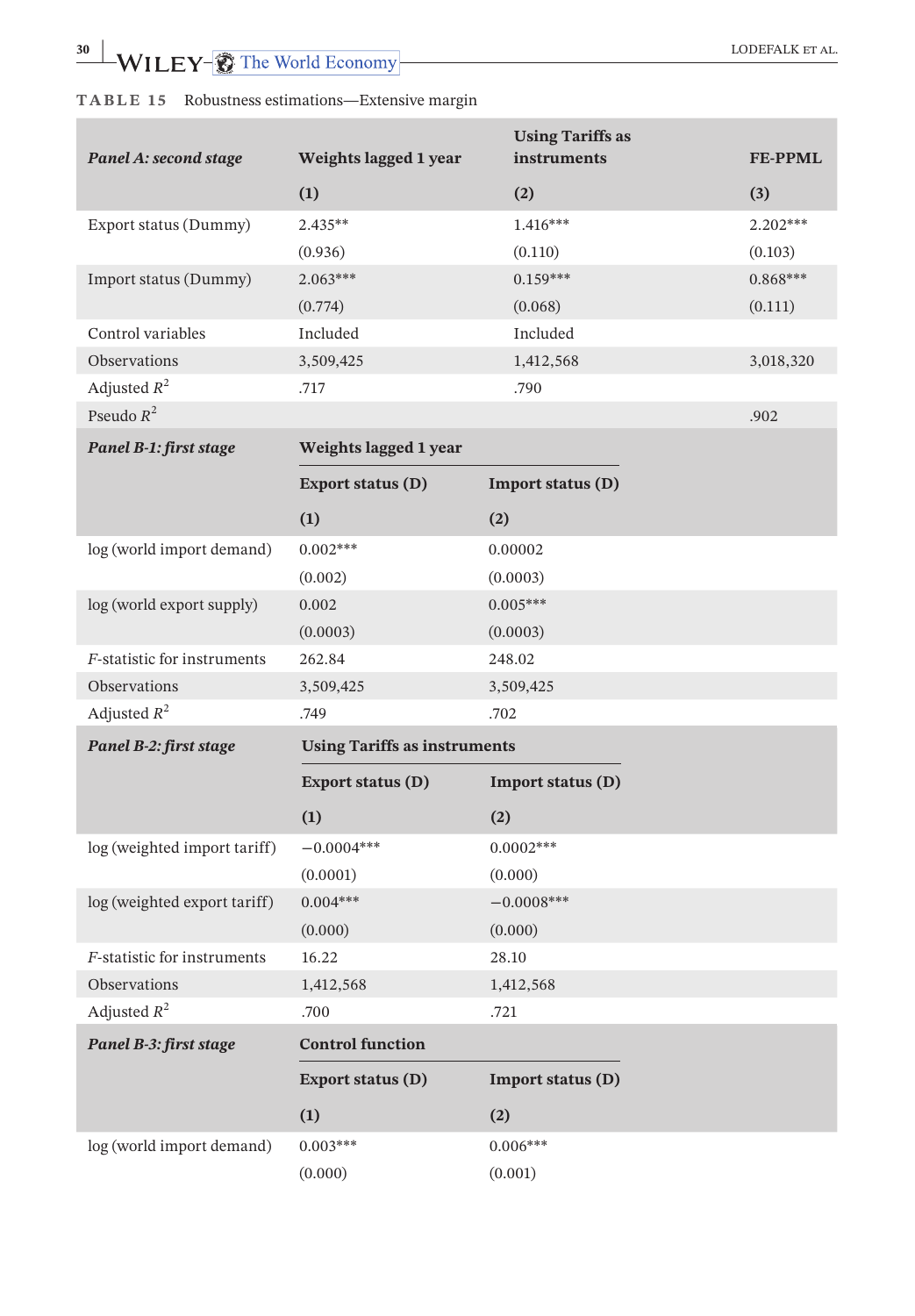#### **TABLE 15** (Continued)

| Panel B-3: first stage    | <b>Control function</b> |                   |
|---------------------------|-------------------------|-------------------|
|                           | Export status (D)       | Import status (D) |
|                           | (1)                     | (2)               |
| log (world export supply) | $0.002***$              | $0.001***$        |
|                           | (0.000)                 | (0.000)           |
| Observations              | 3,018,320               | 3,018,320         |
| Adjusted $R^2$            | .812                    | .723              |

*Notes:* Dependent variable: Log of no. of workers born in country *j*. All specifications include industry-year and firm-country fixed effects. The results of the first-stage IV regression and control function (only excluded instruments) are reported in panel B. Standard errors are clustered at firm-country level for FE-IV and bootstrapped for FE-PPML combined with control function (rep. 50).

\**p* < .10, \*\**p* < .05, \*\*\**p* < .01.

# 4.3.2 | An alternative instrument

We continue our robustness estimations by employing an alternative instrument that uses tariffs, drawing on Davidson et al. (2014) and Feng et al. (2016). The instrument relates two-digit HS-product-level import tariffs, instead of six-digit HS-product-level foreign export demand and import supply, to Swedish firms' trade portfolios, exploiting firm-product-country-time-specific information.

More specifically, we employ Equations 3 and 4 but with two modifications. Firstly, in Equation 3, we substitute  $M_{gkt}$  with the foreign tariff of country *k* at time *t* for product *g* visavi the world,  $\tau_{gkt}^*$ , to construct the instrument for Swedish firms' bilateral exports. Secondly, in Equation 4, we substitute *Xgkt* with the EU tariff visavi the world, including country *k*, at time *t* for product *g*,  $\tau_{gkt}$ , to construct the instrument for Swedish firms' bilateral imports.<sup>20</sup>

The advantage with tariffs is that they are arguably exogenous. Foreign countries will decide on their tariff levels without considering Sweden. Moreover, Swedish import tariffs are set and common at the European Union (EU) level. Again, since Sweden is a relatively small country, it seems reasonable to assume that Swedish conditions are not important when EU import tariffs are set. One disadvantage with using tariffs as instruments is that there is less time variation in tariffs compared to the previously used exports and imports figures. One main reason is that a very large part of Swedish trade is with other EU countries, and tariffs are zero on intra-EU trade.

Panel B-2 of Tables 15 and 16 shows that tariffs work as expected as an instrument for Swedish trade. The first stage reveals statistically significant coefficients for our instruments, showing that Swedish exports increase when foreign import tariffs decrease, and that Swedish imports increase when Swedish (EU) import tariffs decrease. Column (2) in panels A of Tables 15 and 16 shows the results from the second stage when we use tariffs as instruments for Swedish exports and imports. As in the previous estimations, both exports and imports have a positive and statistically significant effect on the employment of immigrants. One difference with the previous results is the size of the estimated coefficients. Using tariffs as instruments

<sup>&</sup>lt;sup>20</sup>In both equations, we use the most-favoured nation *ad valorem* tariffs. For the firm-product-country weights, we use their lagged values at *t*–1.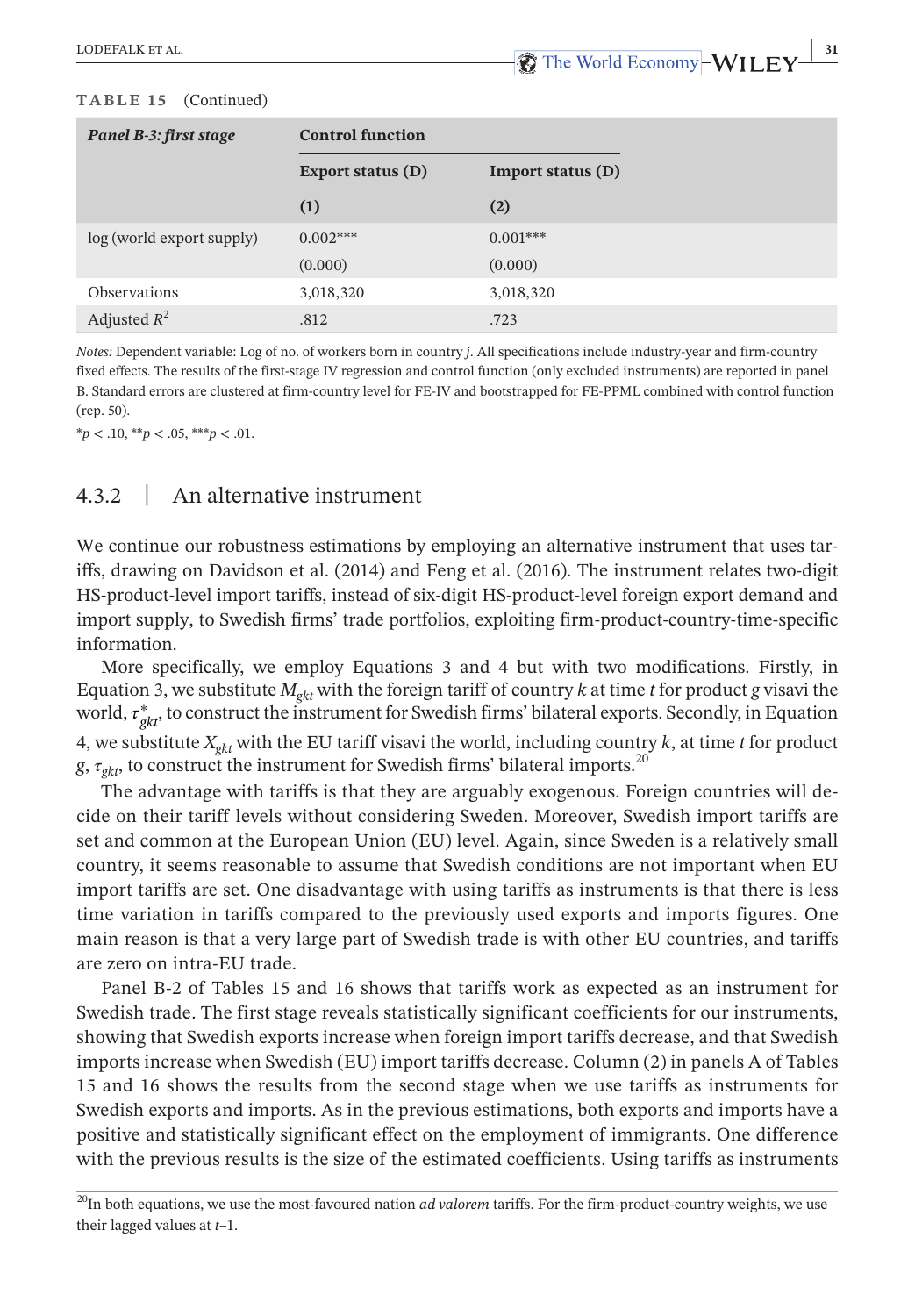| Panel A: second stage        | Weights lagged 1 year               | <b>Using Tariffs as instruments</b> | <b>FE-PPML</b> |
|------------------------------|-------------------------------------|-------------------------------------|----------------|
| log(export value)            | $0.022*$                            | $0.310*$                            | $0.032*$       |
|                              | (0.011)                             | (0.109)                             | (0.015)        |
| log(import value)            | $0.105***$                          | $0.712***$                          | $0.068***$     |
|                              | (0.004)                             | (0.003)                             | (0.011)        |
| Control variables            | Included                            | Included                            |                |
| Observations                 | 83,501                              | 45,128                              | 46,283         |
| Adjusted $R^2$               | .824                                | .766                                |                |
| Pseudo $R^2$                 |                                     |                                     | .883           |
| Panel B-1: first stage       | Weights lagged 1 year               |                                     |                |
|                              | log(export value)                   | log(import value)                   |                |
|                              | (1)                                 | (2)                                 |                |
| log (world import demand)    | $0.184***$                          | $0.035***$                          |                |
|                              | (0.007)                             | (0.005)                             |                |
| log (world export supply)    | 0.002                               | $0.145***$                          |                |
|                              | (0.003)                             | (0.005)                             |                |
| F-statistic for instruments  | 108.39                              | 102.12                              |                |
| Observations                 | 83,501                              | 83,501                              |                |
| Adjusted $R^2$               | .825                                | .775                                |                |
|                              |                                     |                                     |                |
| Panel B-2: first stage       | <b>Using Tariffs as instruments</b> |                                     |                |
|                              | log(export value)                   | log(import value)                   |                |
|                              | (1)                                 | (2)                                 |                |
| log (weighted import tariff) | $-0.020***$                         | $0.031***$                          |                |
|                              | (0.004)                             | (0.000)                             |                |
| log (weighted export tariff) | $0.021***$                          | $-0.025***$                         |                |
|                              | (0.002)                             | (0.004)                             |                |
| F-statistic for instruments  | 15.82                               | 15.15                               |                |
| Observations                 | 45,128                              | 45,128                              |                |
| Adjusted $R^2$               | .760                                | .682                                |                |
| Panel B-3: first stage       | <b>Control function</b>             |                                     |                |
|                              | log(export value)                   | log(import value)                   |                |
|                              | (1)                                 | (2)                                 |                |
| log (world import demand)    | $0.332***$                          | $0.285***$                          |                |
|                              | (0.007)                             | (0.005)                             |                |
| log (world export supply)    | $0.010***$                          | $0.015***$                          |                |
|                              | (0.003)                             | (0.006)                             |                |

**TABLE 16** Robustness estimations—Intensive margin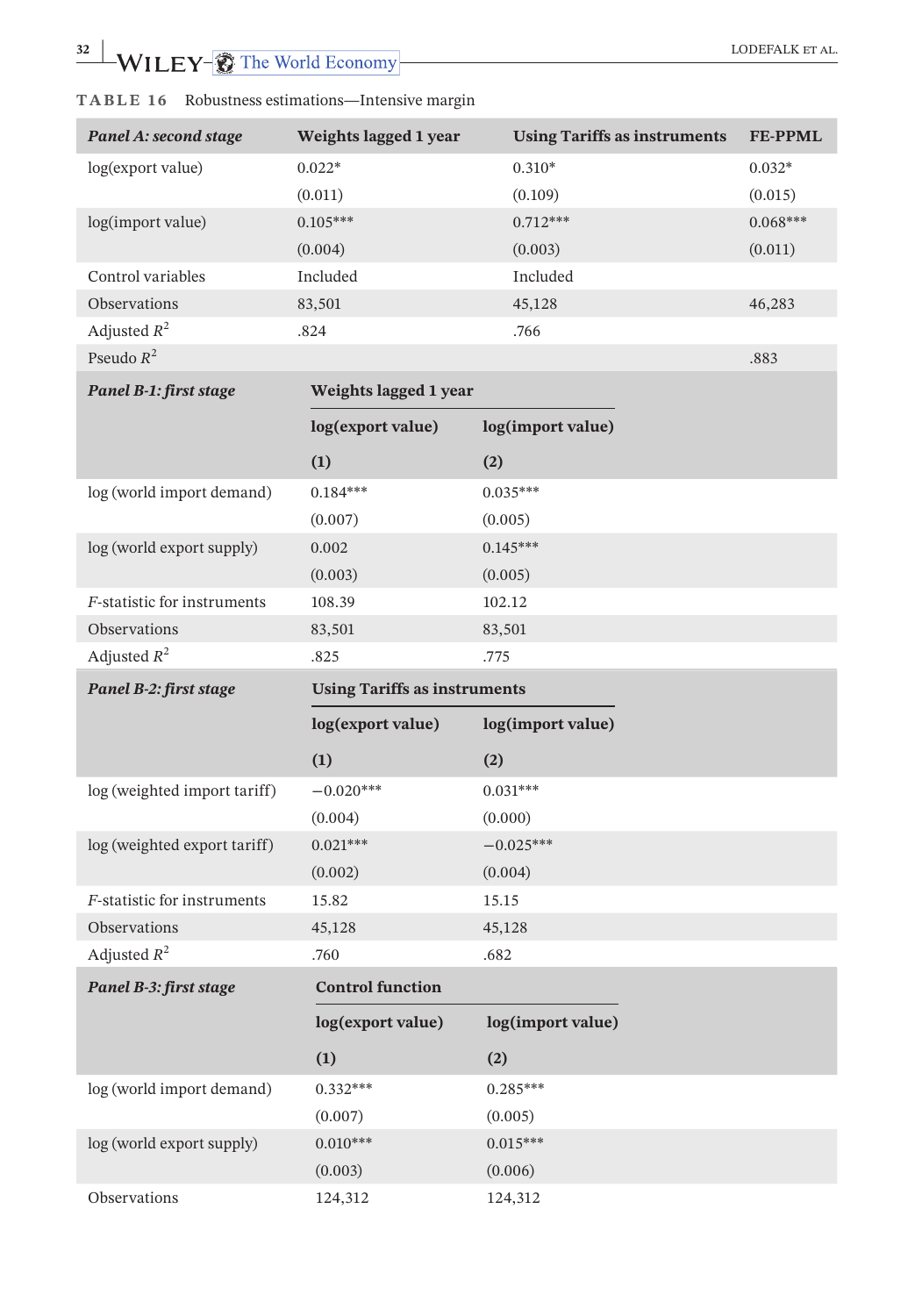#### **TABLE 16** (Continued)

| Panel B-3: first stage | <b>Control function</b> |                   |
|------------------------|-------------------------|-------------------|
|                        | log(export value)       | log(import value) |
|                        | (1)                     | (2)               |
| Adjusted $R^2$         | .805                    | .760              |

*Notes:* Dependent variable: Log of no. of workers born in country *j*. All specifications include industry-year and firm-country fixed effects. The results of the first-stage IV regression and control function (only excluded instruments) are reported in panel B. Standard errors are clustered at firm-country level for FE-IV and bootstrapped for FE-PPML combined with control function (rep. 50).

\**p* < .10, \*\**p* < .05, \*\*\**p* < .01.

result in a much smaller estimated effect from the extensive margin of trade and a much larger effect from the intensive margin of trade. Again, the tariff instrument is only working on non-EU trade and we, therefore, believe that our previously estimated effects are more accurate.

# 4.3.3 | Dealing with zeros

There are firms with no immigrant workers from some of the countries that they trade with. This results in observations with zeros. Our main approach to this has been to add a small value before taking the log of labour demand for computational reasons and as is common in the literature (e.g. Bratti et al., 2014; Eichengreen & Irwin, 1995; Peri & Requena-Silvente, 2010). In essence, this approach mimics a semi-log Tobit estimator. As a robustness check, we employ a Poisson pseudomaximum-likelihood estimator that deals with the zeros while controlling for multiple fixed effects (FE-PPML) (Correia et al., 2020). The estimates are presented in Column (3) of panel A of Tables 15 and 16. Comfortingly, we note that the FE-PPML results are qualitatively identical to our base results in Tables 3 and 4 in the sense that there is a positive and statistically significant association between trade and employment of immigrants, although the magnitudes differ. Overall, the effect is around half as large as the previous estimates, while being slightly larger than the base results for the extensive margin of exports.

# **5**  | **CONCLUDING REMARKS**

We find international trade to facilitate labour market integration of immigrants. Hence, one policy implication of our study is that trade promotion will have a beneficial effect by improving the labour market participation of immigrants, a group that, in many countries, is vulnerable and shows lower employment rates than the native-born population. Sweden is one of these countries: the employment rate is 15 percentage points lower for immigrants than for natives and the employment rate for immigrants from developing countries is lower still.

Our results suggest that employment of immigrants is particularly large in firms starting to trade with a new country. More precisely, when firms start to trade with a new country, employment of immigrants from this country increases by close to 200%. Expansion of existing trade also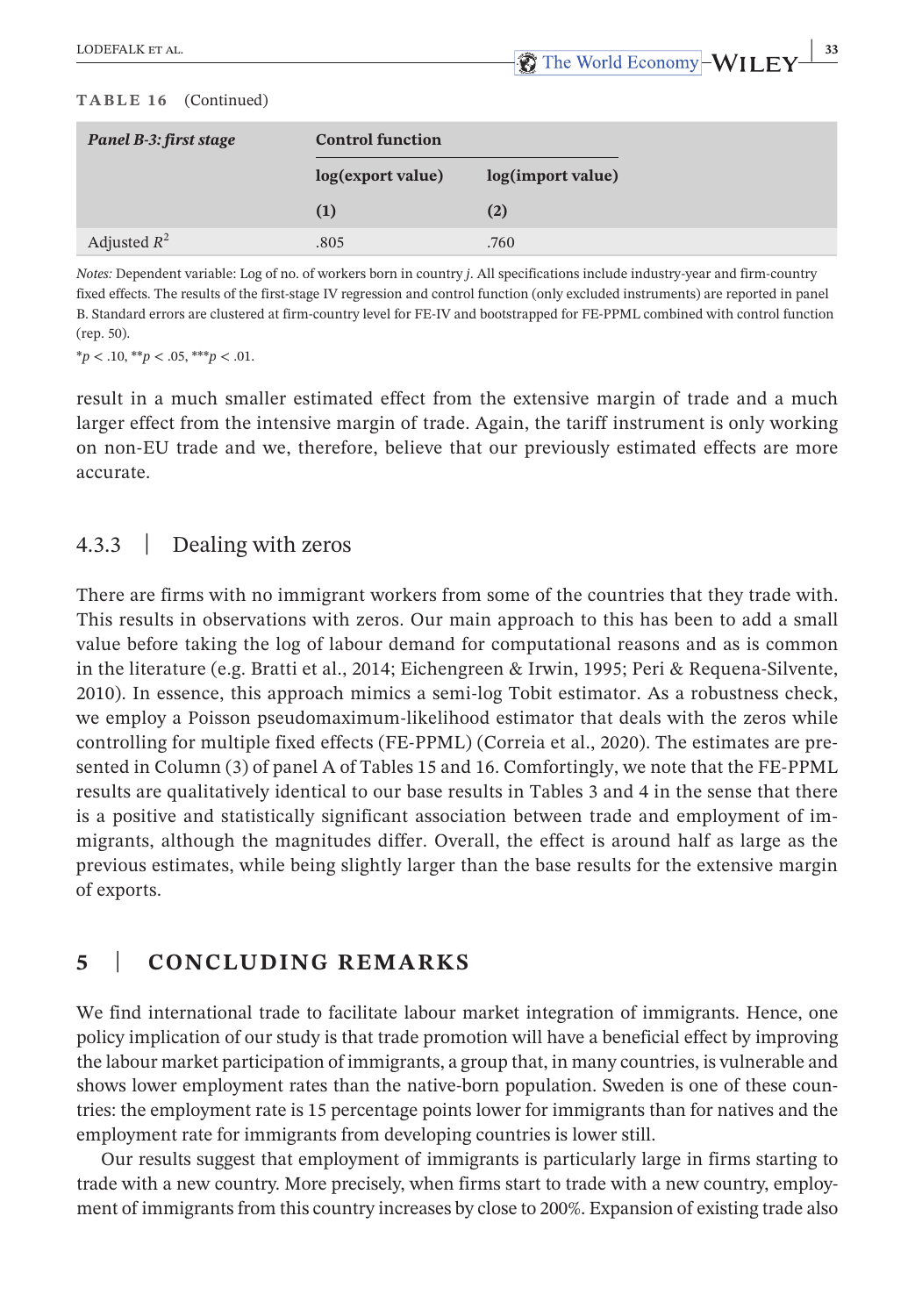has a positive but small effect on the employment of immigrants. We do not, however, find any effect on wages for already employed migrants.

It is worth noting that the positive effect isfound for both imports and exports, for most groups of immigrant and firms, and for trade with most regions and countries. However, the magnitude of the effect differs, and we find particularly large effects for immigrant managers and professionals, for male immigrants, for firms with a relatively unskilled labour force and in trade with countries with high formal trade barriers.

### **ACKNOWLEDGEMENT**

Fredrik Sjöholm gratefully acknowledges financial support from Jan Wallanders och Tom Hedelius forskningsstiftelse (P20160099:1).

### **DATA AVAILABILITY STATEMENT**

The provider of these micro-level data—Statistics Sweden—does not allow any dissemination due to confidentiality constraints. The administrative micro-level data are from several registers of Statistics Sweden (SCB) and are contained in a database (a matched longitudinal employer– employee database) of Örebro University, Sweden. The database was obtained after the Swedish Ethical Vetting Board gave its approval. Physically, these and similar micro-level data of Sweden are located on the servers of SCB. Researchers and their assistants may access these data, subject to approval by SCB. Access is commonly provided through the secure internet-based Micro-data Online Access (MONA) system. However, if a foreign-based researcher wishes to use these data or the data from the Swedish ECA, the researcher may either visit a Swedish institution with access to the data or cooperate with researchers in Sweden. If researchers wish to access our specific data for replication purposes, then we will of course provide guidance regarding the process for project approval from the Swedish Ethical Vetting Board and SCB.

#### **REFERENCES**

- Abowd,J., Kramarz, F., & Margolis, D. (1999). High wage workers and high wage firms. *Econometrica*, *67*, 251–334. Allen, T. (2014). Information frictions in trade. *Econometrica*, *82*(6), 2041–2083.
- Amiti, M., & Davis, D. (2012). Trade, firms, and wages: Theory and evidence. *The Review of Economic Studies*, *79*(1), 1–36.
- Andrews, M., Schank, T., & Upward, R. (2017). Do foreign workers reduce trade barriers? Microeconomic evidence. *World Economy*, *2017*(40), 1750–1774.
- Arkolakis, C. (2010). Market penetration costs and the new consumers margin in international trade. *Journal of Political Economy*, *118*(6), 1151–1199.
- Arvis, J.-F., Shepherd, B., Duval, Y. & Utoktham, C. (2013). Trade costs and development: a new data set. (The data set is available at: <http://data.worldbank.org/data-catalog/trade-cost>)
- Åslund, O., Edin, P.-E., Fredrikson, P., & Grönqvist, H. (2011). Peers, neighborhoods, and immigrant student achievement: Evidence from a placement policy. *American Economic Journal: Applied Economics*, *3*(2), 67–95.
- Åslund, O., & Fredrikson, P. (2009). Peer effects in welfare dependence: Quasi-experimental evidence. *Journal of Human Resources*, *44*(3), 798–825.
- Åslund, O., Öst, J., & Zenou, Y. (2010). How important is access to jobs? Old question, improved answer. *Journal of Economic Geography*, *10*(3), 389–422.
- Åslund, O., & Rooth, D.-O. (2007). Do when and where matter? Initial labour market conditions and immigrant earnings. *The Economic Journal*, *117*(518), 422–448.
- Bastos, P., & Silva, J. (2012). Networks, firms, and trade. *Journal of International Economics*, *87*(2), 352–364.
- Bernard, A. B., Jensen, J. B., Redding, S. J., & Schott, P. K. (2018). Global firms. *Journal of Economic Literature*, *56*(2), 565–619.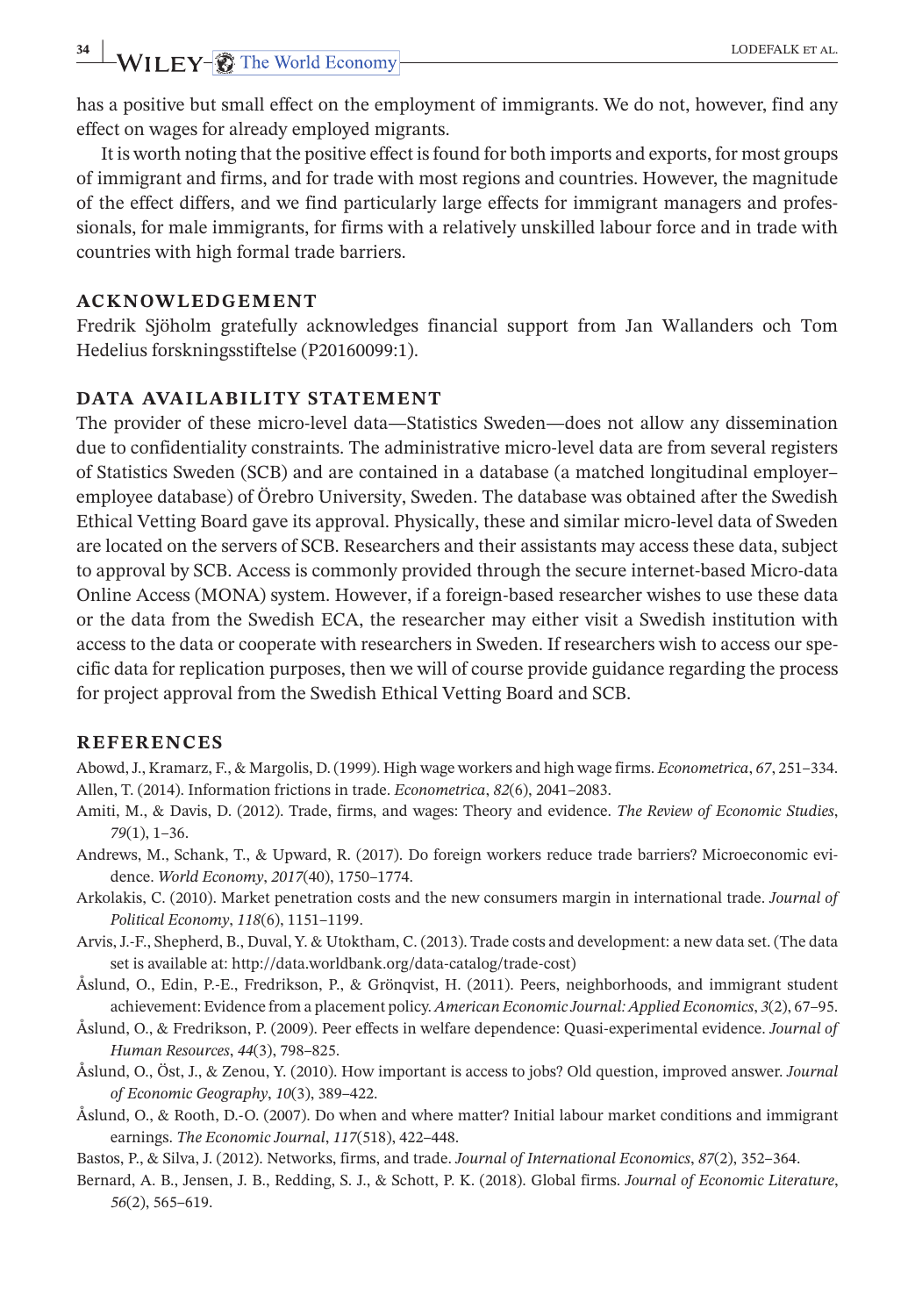- Bloom, N., & Van Reenen, J. (2010). Why do management practices differ across firms and countries? *Journal of Economic Perspectives*, *24*, 203–224. <https://doi.org/10.1257/jep.24.1.203>
- Bøler, E., Javorcik, B., & Ulltveit-Moe, K. (2018). Working across time zones: Exporters and the gender wage gap. *Journal of International Economics*, *111*, 122–133.
- Bombardini, M., Orefice, G., & Tito, M. (2019). Does exporting improve matching? Evidence from French employer-employee data. *Journal of International Economics*, *117*, 229–241.
- Borrs, L., & Knauth, F. (2021). Trade, technology, and the channels of wage inequality. *European Economic Review*, *131*(C), 103607. <https://doi.org/10.1016/j.euroecorev.2020.103607>
- Bratsberg, B., Raaum, O., & Roed, K. (2010). When minority labor migrants meet the welfare state. *Journal of Labor Economics*, *28*(3), 633–676.
- Bratsberg, B., Raaum, O., & Roed, K. (2014). Immigrants, labour market performance, and social insurance. *Economic Journal*, *124*(580), 644–683.
- Bratti, M., De Benedictis, L., & Santoni, G. (2014). On the pro-trade effects of immigrants. *Review of World Economics*, *150*, 557–594.
- Brencic, V., & Pahor, M. (2019). Exporting, demand for skills and skill mismatch: Evidence from employers' hiring practices. *The World Economy*, *42*, 1740–1773.
- Collier, P. (2018). The downside of globalisation: Why it matters and what can be done about it. *The World Economy*, *41*(4), 967–974.
- Connor, P., & Budiman, A. (2019). Immigrant share in U.S. nears record high but remains below that of many other countries. Pew Research Center. Report.
- Correia, S., Guimaraes, P., & Zylkin, T. (2020). Fast Poisson estimation with high dimensional fixed effects. *The Stata Journal*, *20*, 95–115.
- Damm, A. P. (2009). Ethnic enclaves and immigrant labor market outcomes: Quasiexperimental evidence.*Journal of Labor Economics*, *27*(2), 281–314.
- Davidson, C., Heyman, F., Matusz, S., Sjöholm, F., & Susan, Z. (2014). Globalization and imperfect labor market sorting. *Journal of International Economics*, *94*(2), 177–194.
- Davidson, C., Heyman, F., Matusz, S., Sjöholm, F., & Zhu, S. (2012). Liberalized trade and worker-firm matching. *American Economic Review: Papers and Proceedings*, *102*, 429–434.
- Davidson, C., Heyman, F., Matusz, S., Sjöholm, F., & Zhu, S. (2017). Global engagement and the occupational structure of firms. *European Economic Review*, *100*, 273–292.
- Eichengreen, B., & Irwin, D. (1995). Trade blocs, currency blocs and the reorientation of world trade in the 1930s. *Journal of International Economics*, *38*, 1–24.
- European Commission, Directorate-General for Employment, Social Affairs and Inclusion, Organisation for Economic Co-operation and Development (2016). How are refugees faring on the labour market in Europe? : A first evaluation based on the 2014 EU Labour Force Survey ad hoc module. 1/2016, Publications Office. <https://data.europa.eu/doi/10.2767/350756>
- Eurostat (2019). Migration and migrant population statistics. Eurostat: Statistics Explained. Report. [https://ec.eu](https://ec.europa.eu/eurostat/statistics-explained/index.php?title=Migration_and_migrant_population_statistics)[ropa.eu/eurostat/statistics-explained/index.php?title=Migration\\_and\\_migrant\\_population\\_statistics](https://ec.europa.eu/eurostat/statistics-explained/index.php?title=Migration_and_migrant_population_statistics)
- Feng, L., Zhiyuan, L., & Swenson, D. (2016). The connection between imported intermediate inputs and exports: Evidence from Chinese firms. *Journal of International Economics*, *101*, 86–101.
- Gustafsson, B., Mac Innes, H., & Österberg, T. (2017). Age at immigration matters for labor market integration – The Swedish example. *IZA Journal of Development and Migration*, *7*(1), 1–23.
- Gwartney, J., Lawson, R., Hall, J., & Murphy, R. (2018). Economic freedom of the world, 2018 annual report. (The data set is available at: [https://www.fraserinstitute.org\)](https://www.fraserinstitute.org)
- Hatzigeorgiou, A., & Lodefalk, M. (2016). Migrants' influence on firm-level exports. *Journal of Industry, Competition and Trade*, *16*(4), 477–497.
- Hatzigeorgiou, A., & Lodefalk, M. (2021). A literature review of the nexus between migration and internationalization. *Journal of International Trade Economic Development*, *30*(3), 319–340.
- Hiller, S. (2013). Does immigrant employment matter for export sales? Evidence from Denmark. *Review of World Economics/Weltwirtschaftliches Archiv*, *149*(2), 369–394.
- Hummels, D., Jørgensen, R., Munch, J., & Xiang, C. (2014). The wage effects of offshoring: Evidence from Danish matched worker-firm data. *American Economic Review*, *104*(6), 1597–1629.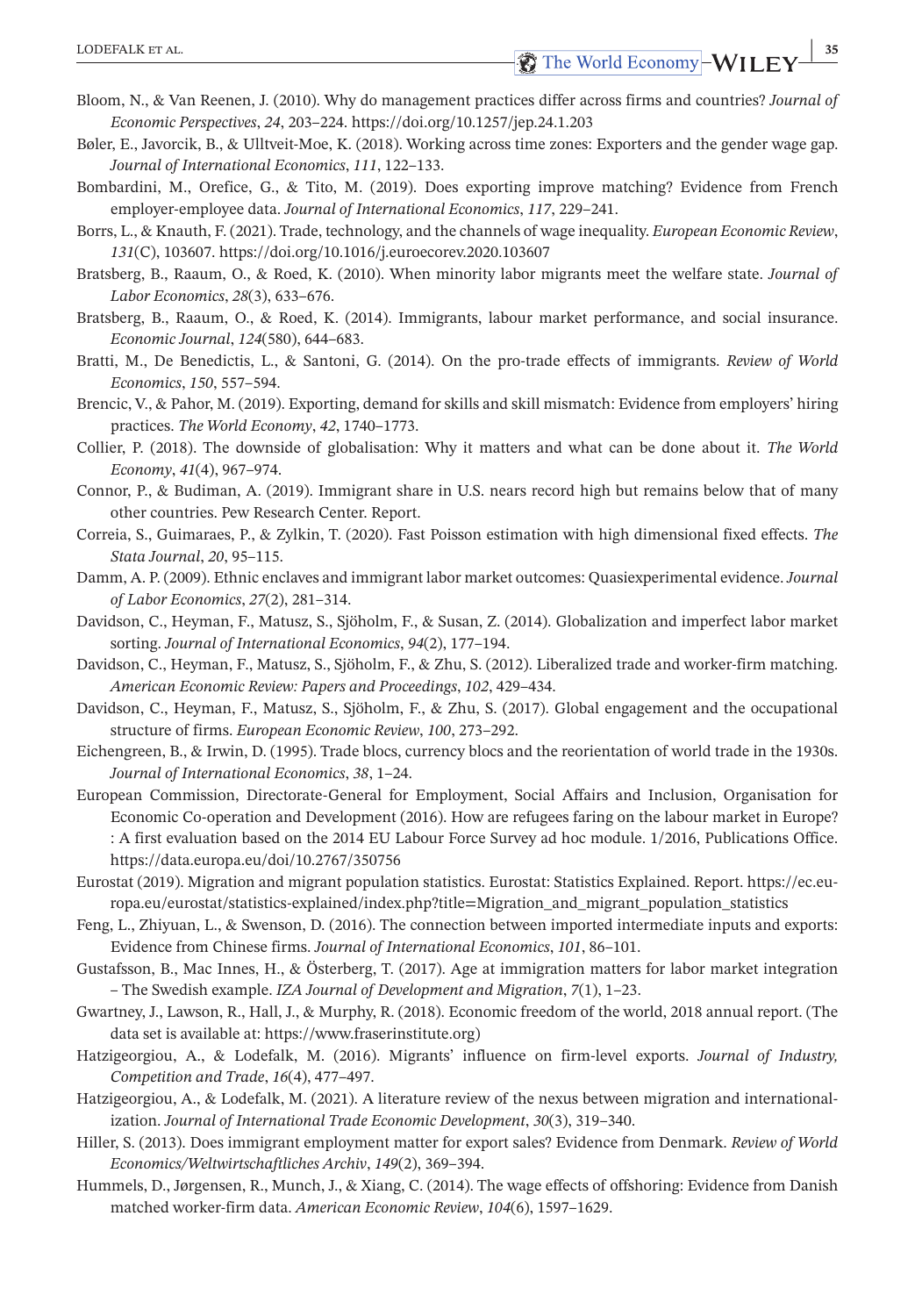# **36 |** LODEFALK ET AL.

- Hutchinson, W. K. (2002). Does ease of communication increase trade?: Commonality of language and bilateral trade. *Scottish Journal of Political Economy*, *49*(5), 544–556.
- Melitz, J. (2008). Language and foreign trade. *European Economic Review*, *52*(4), 667–699.
- Melitz, J., & Toubal, F. (2014). Native language, spoken language, translation and trade. *Journal of International Economics*, *93*(2), 351–363.
- Melitz, M. J. (2003). The impact of trade on intra-industry reallocations and aggregate industry productivity. *Econometrica*, *71*(6), 1695–1725.
- Miller, T., Kim, A., & Roberts,J. (2015). 2015 index of economic freedom. (The data set is available at: [https://www.](https://www.heritage.org/index) [heritage.org/index](https://www.heritage.org/index)
- OECD (2017). International migration outlook: Annual report. Report.
- Olney, W. W., & Pozzoli, D. (2021). The impact of immigration on firm-level offshoring. *Review of Economics and Statistics*, *103*(1), 177–195.
- Parsons, C., & Vezina, P.-L. (2018). Migrant networks and trade: The Vietnamese boat people as a natural experiment. *Economic Journal*, *128*, 210–234.
- Peri, G., & Requena-Silvente, F. (2010). The trade creation effect of immigrants: Evidence from the remarkable case of Spain. *Canadian Journal of Economics*, *43*, 1433–1459.
- Sarvimäki, M., & Hämäläinen, K. (2016). Integrating immigrants: The impact of restructuring active labor market programs. *Journal of Labor Economics*, *34*(2), 479–508.
- Surovtseva, T. (2021). Keep it or lose it? Labor market returns to origin-specific immigrant skills. *Universitat Pompeu Fabra, mimeo*.
- Tabellini, M. (2020). Gifts of the immigrants, woes of the natives: Lessons from the age of mass migration. *Review of Economic Studies*, *87*(1), 454–486.
- Tadesse, B., & White, R. (2010). Cultural distance as a determinant of bilateral trade flows: Do immigrants counter the effect of cultural differences? *Applied Economics Letters*, *17*(2), 147–152. [https://doi.org/10.1080/13504](https://doi.org/10.1080/13504850701719983) [850701719983](https://doi.org/10.1080/13504850701719983)
- Trapp, A. C., Teytelboym, A., Martinello, A., Tommy, A., & Ahani, N. (2018). *Placement optimization in refugee resettlement* (Working Paper No. 2018:23). Lund University, Department of Economics. [https://project.nek.](https://project.nek.lu.se/publications/workpap/papers/wp18_23.pdf) [lu.se/publications/workpap/papers/wp18\\_23.pdf](https://project.nek.lu.se/publications/workpap/papers/wp18_23.pdf)

# **SUPPORTING INFORMATION**

Additional supporting information may be found in the online version of the article at the publisher's website.

**How to cite this article:** Lodefalk, M., Sjöholm, F., & Tang, A. (2022). International trade and labour market integration of immigrants. *The World Economy*, 00, 1–40. [https://](https://doi.org/10.1111/twec.13240) [doi.org/10.1111/twec.13240](https://doi.org/10.1111/twec.13240)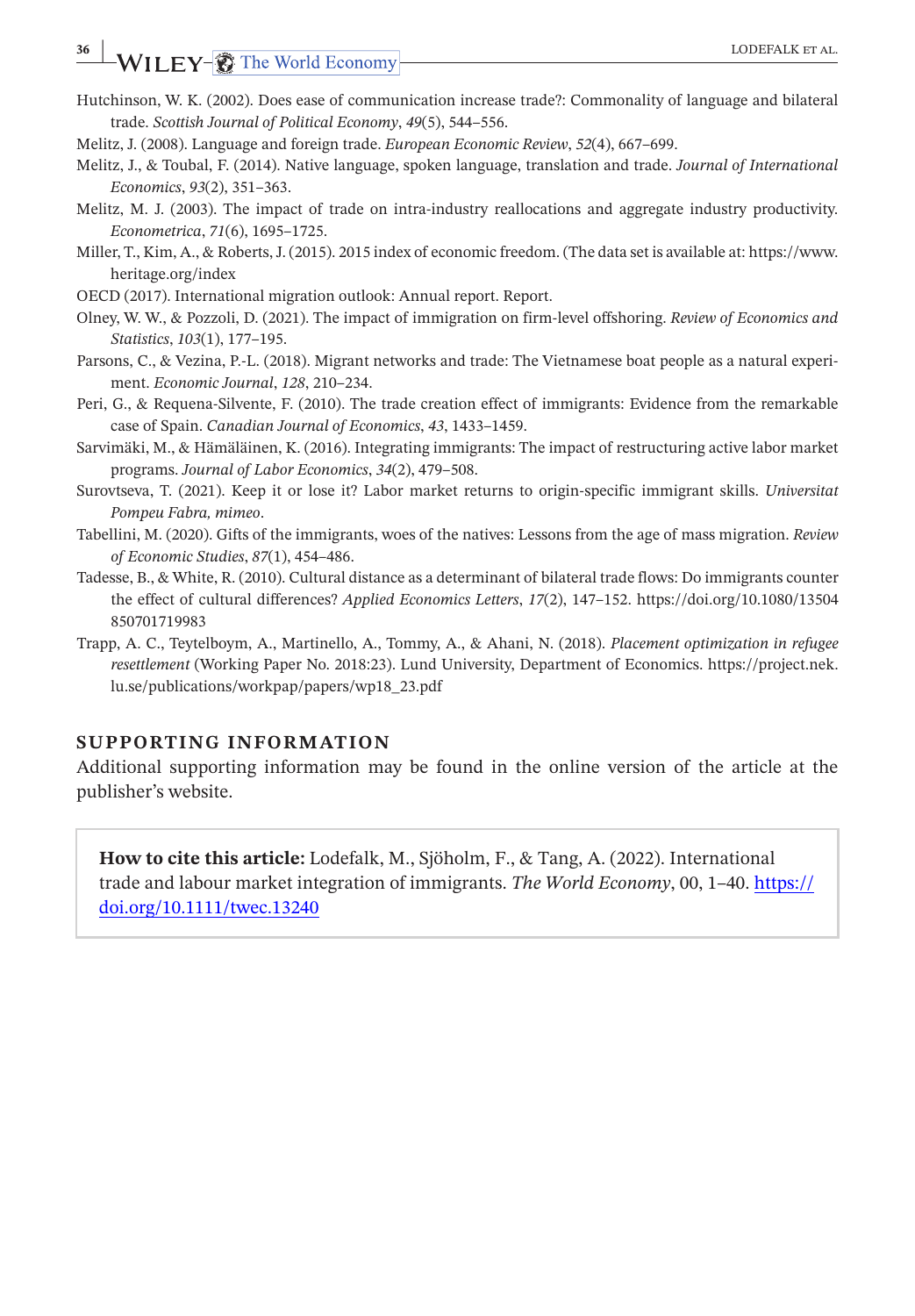## **APPENDIX**

### **TABLE A1** Descriptive statistics

|                             | <b>Observations</b> | Mean         | <b>SD</b>    | Min              | <b>Max</b>   |
|-----------------------------|---------------------|--------------|--------------|------------------|--------------|
| (A) Firm level data         |                     |              |              |                  |              |
| Sale*                       | 26,891              | 66.1         | 391.3        | $\mathbf{0}$     | 16,593.3     |
| Employment                  | 26,891              | 182.8        | 710.6        | 20               | 23,321       |
| Physical capital stock*     | 26,891              | 13.6         | 86.4         | $\mathbf{0}$     | 3037.8       |
| Share of high-skill workers | 26,891              | 0.178        | 0.141        | 0.008            | $\mathbf{1}$ |
| Firm age                    | 26,891              | 16.9         | 6.8          | $\mathbf{1}$     | 28           |
| Multinational status        | 26,891              | 0.532        | 0.499        | $\mathbf{0}$     | $\mathbf{1}$ |
| Labour productivity*        | 26,891              | 0.079        | 0.074        | $-1.318$         | 5.625        |
| Exp. intensity              | 26,891              | 0.290        | 1.489        | $\boldsymbol{0}$ | $\mathbf{1}$ |
| Imp. intensity              | 26,891              | 0.142        | 1.183        | $\boldsymbol{0}$ | $\mathbf{1}$ |
| No. of exp. products        | 26,891              | 18.1         | 33.7         | $\mathbf{1}$     | 696          |
| No. of exp. destinations    | 26,891              | 16.1         | 18.7         | $\mathbf{1}$     | 176          |
| No. of imp. products        | 26,891              | 25.9         | 39.8         | $\mathbf{1}$     | 641          |
| No. of imp. destinations    | 26,891              | 5.6          | 8.6          | $\mathbf{1}$     | 128          |
| No. of trade destinations   | 26,891              | 8.2          | 12.0         | 1                | 176          |
| (B) Firm-country level data |                     |              |              |                  |              |
| Export value*               | 191,003             | $2.42e + 08$ | $8.66e + 08$ | $\mathbf{1}$     | $2.41e + 10$ |
| Import value*               | 191,003             | $9.51e + 07$ | $5.46e + 08$ | $\mathbf{1}$     | $2.72e + 10$ |
| (C) Individual level data   |                     |              |              |                  |              |
| Years of schooling          | 126,910             | 11.283       | 3.012        | 5                | 19           |
| Age                         | 126,910             | 44.717       | 11.491       | 15               | 89           |
| Experience                  | 126,910             | 33.434       | 12.626       | $\overline{4}$   | 84           |
| $High-skill(D)$             | 126,910             | 0.374        | 0.484        | $\mathbf{0}$     | $\mathbf{1}$ |
| Married(D)                  | 126,910             | 0.558        | 0.497        | $\overline{0}$   | $\mathbf{1}$ |

*Notes:* All statistics are based on the data sets of the estimations. The set in panel A has firm-year observations. The set in panel B has firm-country-year observations. The set in panel C has individual-firm-country-year observations. The variables marked with an asterisk are presented in millions of US\$.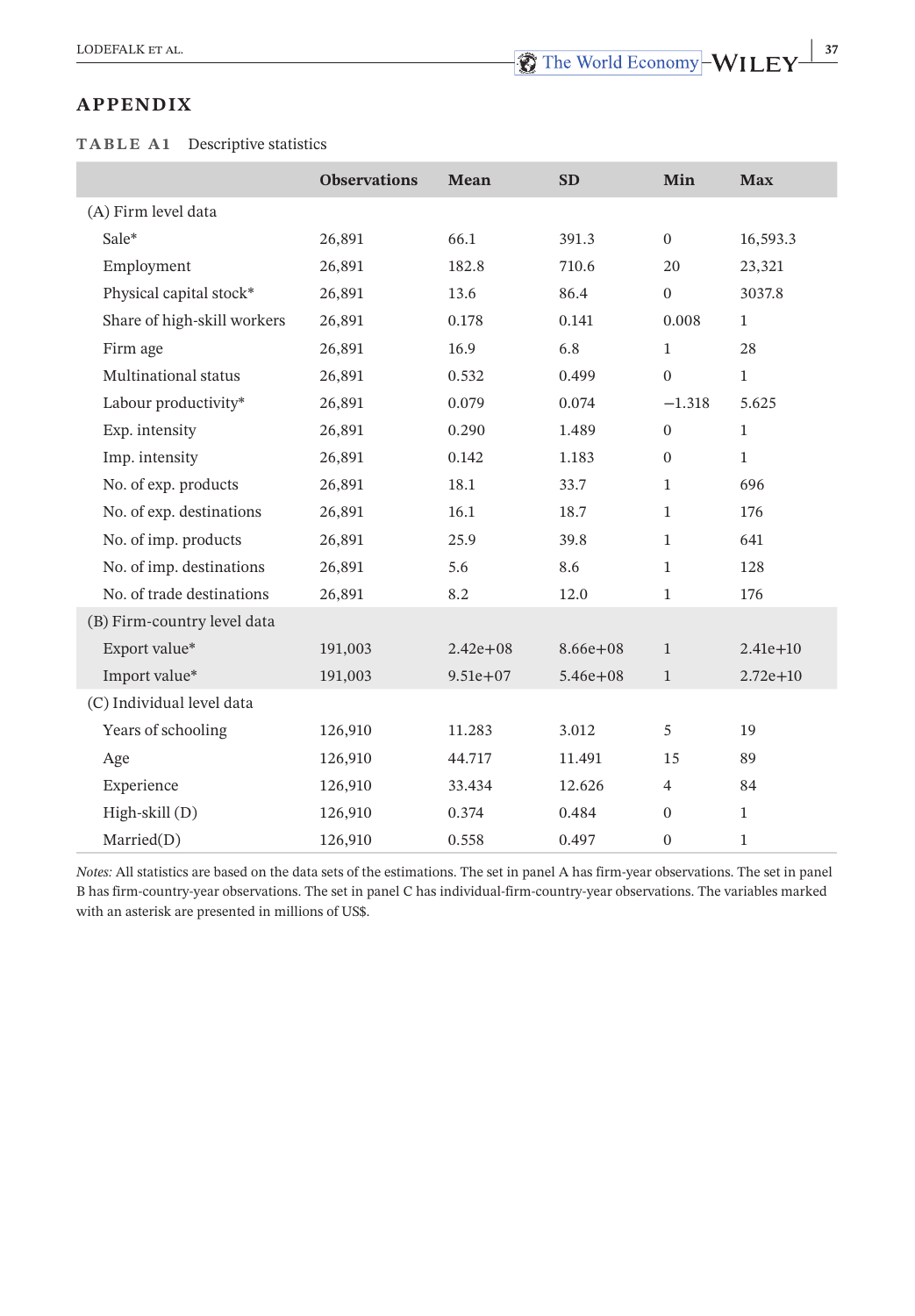# **TABLE A 2** Data descriptions and sources

| <b>Variables</b>             | <b>Definitions</b>                                                                                                                                                                 | <b>Sources</b>              |
|------------------------------|------------------------------------------------------------------------------------------------------------------------------------------------------------------------------------|-----------------------------|
| Firm variables               |                                                                                                                                                                                    |                             |
| log(sale)                    | Log of sales in millions of US\$                                                                                                                                                   | <b>SBS</b>                  |
| log (value added)            | Log of value added in millions of US\$                                                                                                                                             | <b>SBS</b>                  |
| log (employment)             | Log of number of (full-time equivalent)<br>employees                                                                                                                               | <b>SBS</b>                  |
| log (productivity)           | Log of value added per worker                                                                                                                                                      | SBS and own calculation     |
| Share post-sec. educ.        | Share of employees with any post-<br>secondary education                                                                                                                           | <b>LISA</b>                 |
| log (physical capital stock) | Log of physical capital stock in millions<br>of US\$                                                                                                                               | <b>SBS</b>                  |
| Firm age                     | The number of years since the firm<br>entered officially                                                                                                                           | FAD                         |
| Multinational status (D)     | Part of an enterprise with affiliates<br>abroad, zero otherwise                                                                                                                    | EGR                         |
| Foreign ownership (D)        | Larger than 50% foreign ownership, zero<br>otherwise                                                                                                                               | EGR                         |
| Individual variables         |                                                                                                                                                                                    |                             |
| log (years of schooling)     | Log of the years of schooling                                                                                                                                                      | LISA and own<br>calculation |
| Marital status (D)           | Married or not, zero otherwise                                                                                                                                                     | <b>LISA</b>                 |
| Male(D)                      | Gender of male, zero otherwise                                                                                                                                                     | <b>LISA</b>                 |
| Work experience              | A person's age minus years of schooling                                                                                                                                            | LISA and own<br>calculation |
| Wage                         | Log of annual salary in US\$                                                                                                                                                       | <b>LISA</b>                 |
| Firm-country variables       |                                                                                                                                                                                    |                             |
| log (export value)           | Log value of exports in millions of US\$                                                                                                                                           | <b>FTS</b>                  |
| log (import value)           | Log value of imports in millions of US\$                                                                                                                                           | <b>FTS</b>                  |
| Export status (D)            | Exports to a specific destination, zero<br>otherwise                                                                                                                               | <b>FTS</b>                  |
| Import status (D)            | Imports to a specific destination, zero<br>otherwise                                                                                                                               | <b>FTS</b>                  |
| Foreign tariffs              | Tariffs on Swedish export by country<br>of destination, weighted by Swedish<br>export share                                                                                        | UNCTAD TRAINS               |
| Swedish tariffs              | Swedish (EU) tariffs on products by<br>country of origin, weighted by Swedish<br>import share                                                                                      | UNCTAD TRAINS               |
| Trade freedom                | Index based on destination's trade-<br>weighted average tariff, plus the<br>incidence of non-tariff barriers to<br>trade (0-100, where higher values<br>correspond to freer trade) | Miller et al. (2015)        |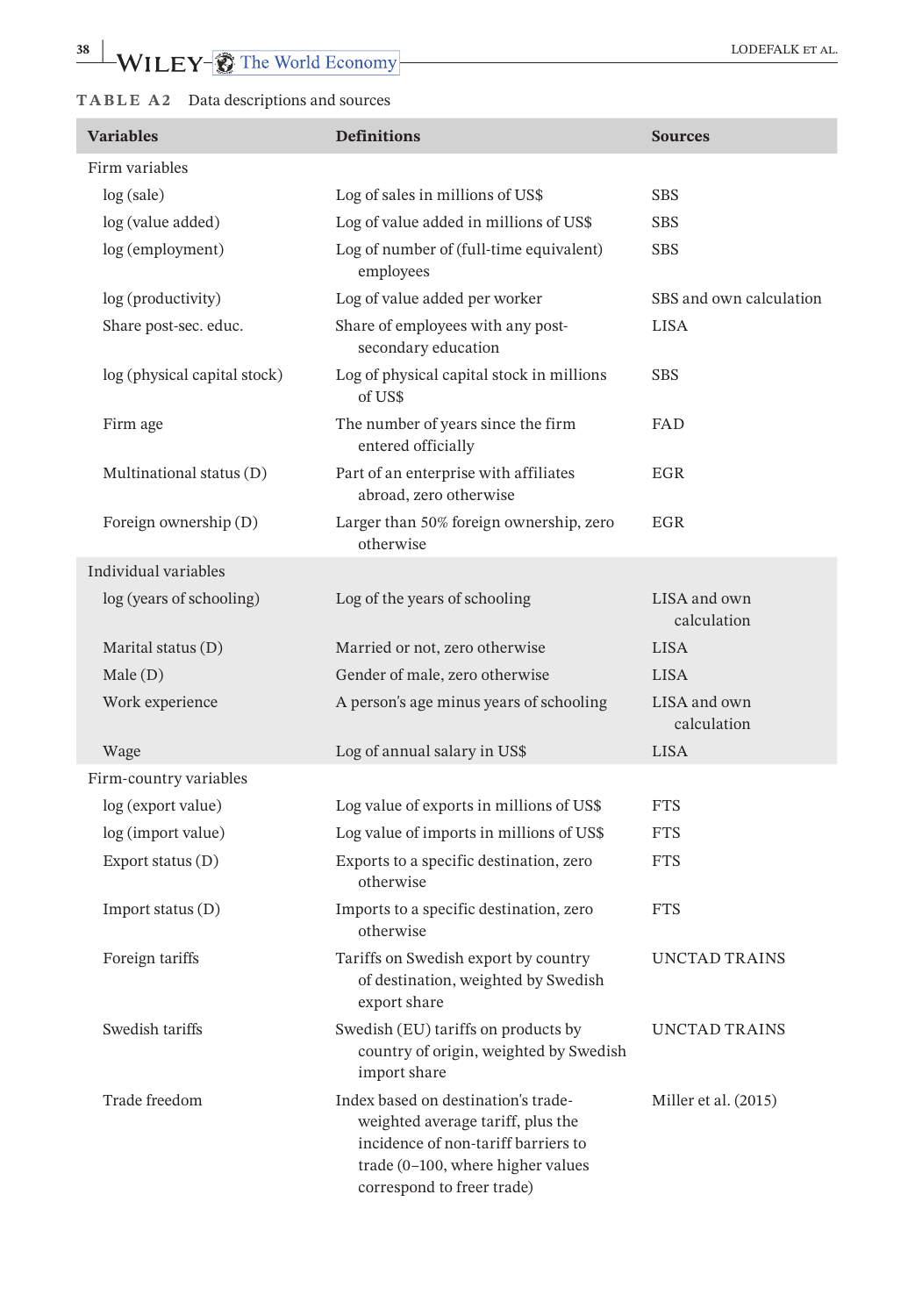#### **TABLE A2** (Continued)

| <b>Variables</b>    | <b>Definitions</b>                                                                                                                                                                                                                                                                       | <b>Sources</b>              |
|---------------------|------------------------------------------------------------------------------------------------------------------------------------------------------------------------------------------------------------------------------------------------------------------------------------------|-----------------------------|
| Non-tariff barriers | Index of trade barriers that restrict<br>imports or exports of goods or services<br>through mechanisms other than the<br>simple imposition of tariffs $(0-10, 1)$<br>where higher values correspond to<br>lower barriers)                                                                | Gwartney et al. (2018)      |
| Trade costs         | Estimated overall bilateral costs for trade<br>in manufactures                                                                                                                                                                                                                           | Arvis et al. (2013)         |
| Cultural distance   | Index of bilateral distance in terms of<br>average differences in views along the<br>traditional/secular-rational authority,<br>and the survival/self-expression<br>dimensions $(0-4)$ , where higher values<br>correspond to culturally more distant<br>countries) (cross-section data) | Tadesse and White<br>(2010) |
| Communication ease  | The probability that two random persons<br>from two countries can have a<br>conversation in at least some language<br>$(0-1)$ (cross-section data)                                                                                                                                       | Melitz and Toubal (2014)    |

*Notes::* Sources from Statistics Sweden are Structural Business Statistics (Företagens ekonomi), SBS; Longitudinal Integration Database for Health Insurance and Labour Market Studies, LISA; Enterprise Group Register (Koncernregistret), EGR; Foreign Trade Statistics (Utrikeshandel med varor, Utrikeshandel med tjänster), FTS; Business Register (Företagsdatabasen), FDB; and Register of Firms and Plants' dynamics (Företagens och arbetsställenas Dynamik), FAD.

|                            | <b>Extensive margin</b>        |                                  | Intensive margin               |                                  |  |
|----------------------------|--------------------------------|----------------------------------|--------------------------------|----------------------------------|--|
|                            | Log (no. of native<br>workers) | Share of<br>immigrant<br>workers | Log (no. of native<br>workers) | Share of<br>immigrant<br>workers |  |
| <b>Dependent variables</b> | (1)                            | (2)                              | (3)                            | (4)                              |  |
| log(export value)          | $0.044***$                     | $0.001***$                       | $0.023***$                     | $-4.56e-0.5$                     |  |
|                            | (0.007)                        | (0.0002)                         | (0.002)                        | $(5.38e-05)$                     |  |
| log(import value)          | 0.015                          | $0.004***$                       | $0.014***$                     | $1.28e-04**$                     |  |
|                            | (0.014)                        | (0.0005)                         | (0.002)                        | $(4.58e-05)$                     |  |
| Control variables          | Included                       | Included                         | Included                       | Included                         |  |
| <b>Observations</b>        | 4,301,307                      | 4,191,053                        | 124,312                        | 124,312                          |  |
| Adjusted $R^2$             | .970                           | .789                             | .986                           | .921                             |  |

**TABLE A 3** The effect of international trade on employment of natives and on the share of immigrants

*Notes:* FE-IV estimations. All specifications include industry-year and firm-country fixed effects. Standard errors clustered at firm-country level.

\**p* < .10, \*\**p* < .05, \*\*\**p* < .01.